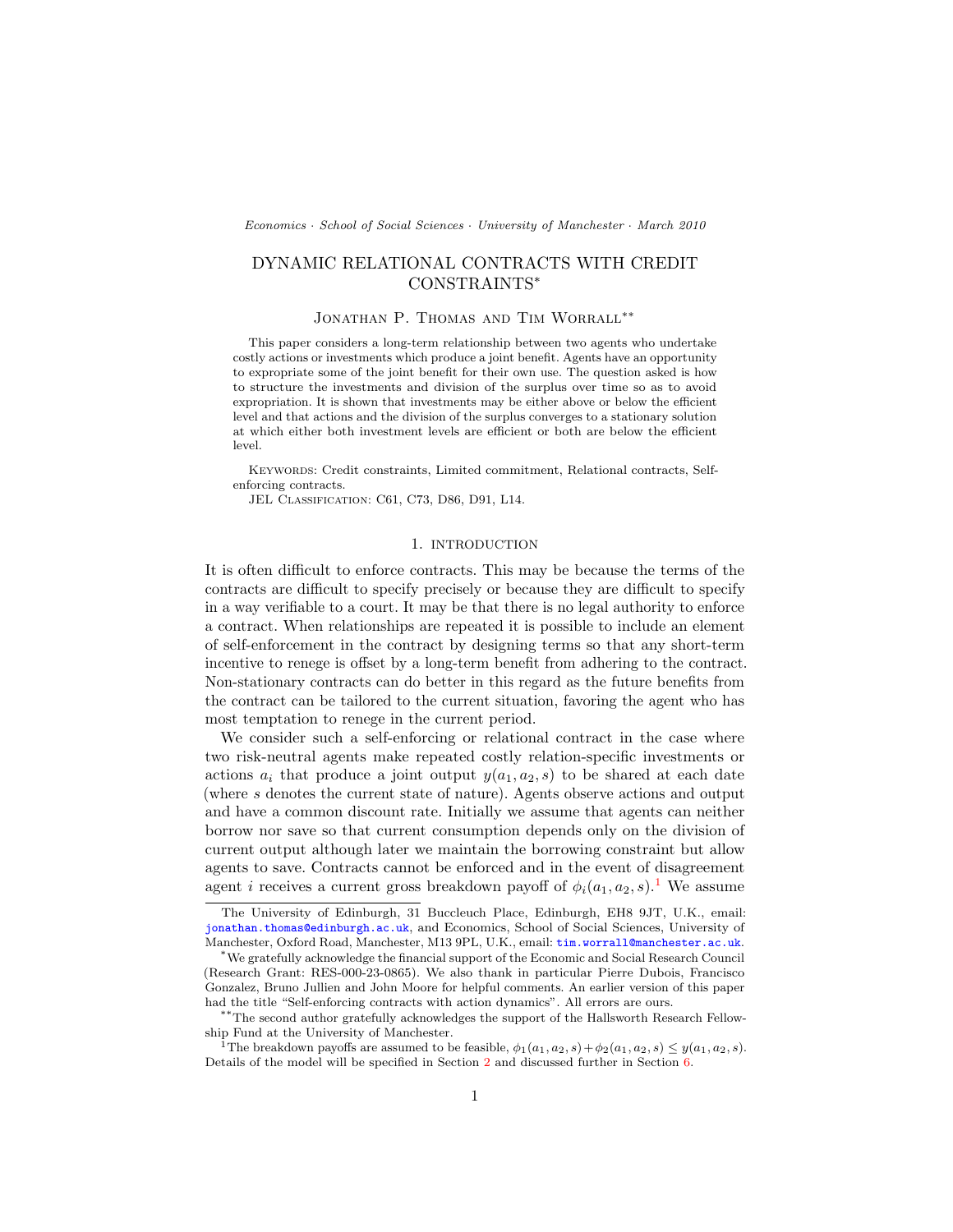that the breakdown payoff of agent  $i$  is increasing in the investment of agent  $j$ (whenever  $j$  has a productive investment). In this case if say, agent 1's investment is increased, more must be offered to agent 2 to prevent him reneging. Thus although the joint surplus may be increased, agent 1 may have no incentive to increase her investment or action as there may be no division of the surplus which simultaneously prevents agent 2 from reneging and compensates agent 1 for the increased investment: agents will face a hold-up problem and investment may be inefficiently low.

One-sided-action versions of this model or variations on it, have been recently studied in a growing literature (see, e.g., [Albuquerque and Hopenhayn,](#page-42-0) [2004;](#page-42-0) [Kovrijnykh,](#page-43-0) [2009;](#page-43-0) [Sigouin,](#page-43-1) [2003;](#page-43-1) [Thomas and Worrall,](#page-43-2) [1994\)](#page-43-2). This literature has for the most part considered the case where the side taking the action can commit to a greater or lesser extent,<sup>[2](#page-1-0)</sup> and the action is assumed to be observable to the agents in the relationship (but see Footnote [3](#page-1-1) for exceptions to the latter). Results have shown how payments to one agent may be backloaded and consequently allow the action or investment of the other agent to be increased in the future thus generating dynamics in the agents's actions as well as in monetary payments. This approach has been usefully applied in a number of different contexts (such as international capital flows, firm dynamics, borrowing and lending, international trade and formal and informal sectors etc.). It has been extended in a number of directions, for example, [Cooley et al.](#page-43-3) [\(2004\)](#page-43-3) embed a model of this type in a general equilibrium context to make the default option endogenous; [Hopenhayn](#page-43-4) [and Werning](#page-43-4) [\(2008\)](#page-43-4) consider unobservable outside options; [Atkeson and Cole](#page-42-1)  $(2008)$  allow for private information about output within each period;  $\ddot{O}$ zgür [\(2004\)](#page-43-5) allows for lumpy investment; [Popov](#page-43-6) [\(2008\)](#page-43-6) considers a costly enforcement technology; [Hauser and Uysal](#page-43-7) [\(2006\)](#page-43-7) consider one-sided provision of a public good; [Quintin](#page-43-8) [\(2008\)](#page-43-8) has a two sector model with formal and informal sectors and [Board](#page-43-9) [\(2008\)](#page-43-9) considers the case of multiple agents where the principal, the party taking the action that is subject to hold-up, can trade with only one agent in a period. (Other references are discussed below and in Section [6.](#page-24-0))

There is also a broader literature on relational contracts (see, e.g., [Doornik,](#page-43-10) [2006;](#page-43-10) [Levin,](#page-43-11) [2003;](#page-43-11) [Rayo,](#page-43-12) [2007\)](#page-43-12) which builds upon the work of [Macleod and](#page-43-13) [Malcomson](#page-43-13) [\(1989\)](#page-43-13), has studied models with more general ingredients (including two- or many-sided actions, enforceable payments, and also such features as moral hazard, hidden information, and endogenous property rights), but has restricted attention to stationary equilibria, either because they are optimal due to assumed unlimited liability, or because the focus is on organizational structures under which full efficiency can be achieved, thus eliminating any interesting dynamics in investments.[3](#page-1-1) Our paper bridges these two literatures in examining the two

<span id="page-1-0"></span><sup>&</sup>lt;sup>2</sup>Typically, if agent 1 is the party undertaking a repeated investment, then  $\phi_2(a_1, s) = y(a_1, s)$ , that is, agent 2 (who cannot commit) is able to expropriate current output.

<span id="page-1-1"></span><sup>3</sup>Some recent work has considered the implications of introducing a limited liability constraint into a moral hazard model with self-enforcement constraints. [Fong and Li](#page-43-14) [\(2009\)](#page-43-14) do this for the model of [Levin](#page-43-11) [\(2003\)](#page-43-11). The characterization of equilibria changes substantially. They show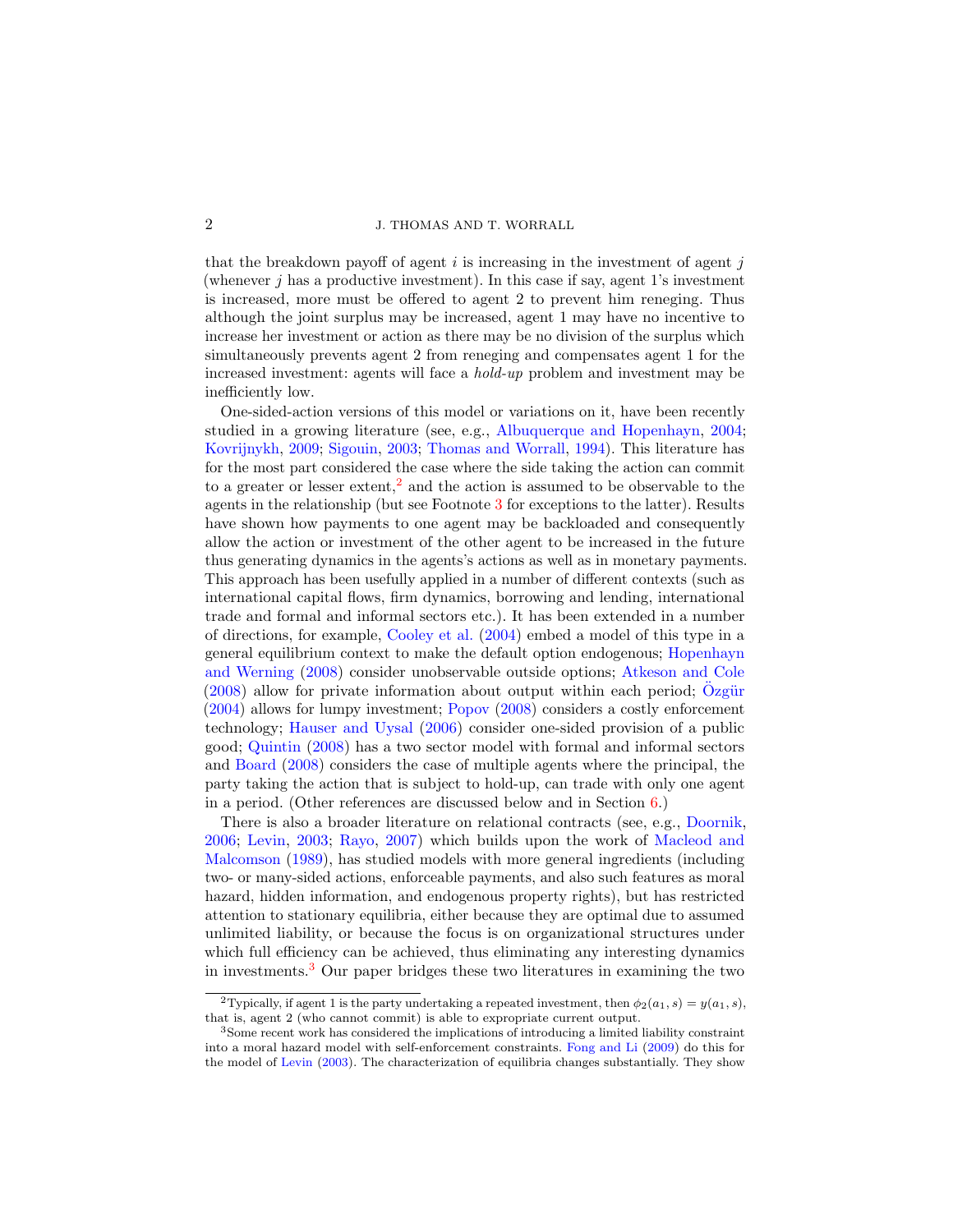sided action case (although our model also encompasses the one-sided action case when there is limited commitment on both sides).<sup>[4](#page-2-0)</sup> As in the one-sided action models we impose limited liability or borrowing constraints. As in much of the relational contracting literature we allow for both sides to the contract to undertake repeated investments.

We establish three main results. Firstly we derive a backloading result (Theorem [1\)](#page-0-1). In general it is well known that optimum self-enforcing contracts are often subject to the *backloading principle*.<sup>[5](#page-2-1)</sup> This is easiest to see in the case where both agents are risk-neutral and discount the future at the same rate, and one agent is able to commit to the contract. Then the backloading principle says that transfers to the agent who cannot commit should be backloaded into the future.<sup>[6](#page-2-2)</sup> The intuition is the following. Suppose that of the two agents, agent 1 can commit to the contract but agent 2 cannot. Further, suppose that agent 1 has most of the ex ante bargaining power, so that agent 2 is getting a relatively low discounted utility from the contract. This may impose an efficiency cost on the contract if the investment of agent 1 needs to be kept low to limit the gains to agent 2 from expropriation, who has little to lose. Since both agents are risk-neutral they

<span id="page-2-1"></span> $5$ [Ray](#page-43-19) [\(2002\)](#page-43-19) has established the most general backloading result. He considers a very general (non-stochastic) principal-agent model in which both parties can potentially take actions, but the principal can commit within each period, so the self-enforcement constraint only applies to the agent. He shows that an efficient contract has terms that move in favor of the agent, converging in finite time to the efficient self-enforcing continuation that maximizes the agent's payoff. Strikingly, this is true even with non-transferable utility. In our two-sided limited commitment case we have an analogous result with convergence to a continuation which maximizes the sum of payoffs across the two agents. (In fact, in the transferable utility case that we consider, maximizing the agent's payoff in the one-sided case also maximizes the sum of payoffs.)

<span id="page-2-2"></span><sup>6</sup>If the agent who cannot commit has a lower discount factor than the other agent then this can work against backloading (see [Aguiar and Amador,](#page-42-2) [2009;](#page-42-2) [Aguiar et al.,](#page-42-3) [2009;](#page-42-3) [Opp,](#page-43-20) [2010\)](#page-43-20). [Acemoglu et al.](#page-42-4) [\(2008\)](#page-42-4) consider a model in which there are atomistic agents who invest/supply labor each period, and a government which can expropriate output; nevertheless it shares a similar structure with the one sided models discussed above—the government which expropriates more than it should is punished by not being reelected. They show that backloading and convergence, as in [Ray](#page-43-19) [\(2002\)](#page-43-19), may not occur depending on the discount factor asymmetry, but that risk-aversion and capital accumulation also play a role in this result.

that if the principal extracts most of the surplus, the backloading of the agent's utility can lead to a probationary contract in which the agent's consumption is initially at the lower bound, and incentives are provided by the threat of termination; at some point this threat is removed and pay increases to a higher level. Likewise, [Yang](#page-43-15) [\(2009\)](#page-43-15) assumes limited liability in a model with both moral hazard and adverse selection, and shows that backloading occurs, although adverse selection provides an additional reason for backloading pay.

<span id="page-2-0"></span><sup>4</sup>There is a literature on risk-sharing and two-sided limited commitment and no actions (which are subject to hold-up) in which the optimum contract evolves toward a stationary but typically non-degenerate distribution of future expected utilities (see, e.g., [Kocherlakota,](#page-43-16) [1996;](#page-43-16) [Ligon et al.,](#page-43-17) [2002;](#page-43-17) [Thomas and Worrall,](#page-43-18) [1988\)](#page-43-18). For this result the two-sided lack of commitment is crucial as if there is only one-sided lack of commitment utilities will also converge to a degenerate distribution. This is in contrast to the results of the current paper where convergence occurs even in the two-sided case. Moreover, we show that if efficiency cannot be sustained in the stationary phase then both agents are simultaneously constrained and this feature again makes our results qualitatively distinct from the risk-sharing models with no actions where in any non-degenerate contract at most one agent's constraint will bind at a time.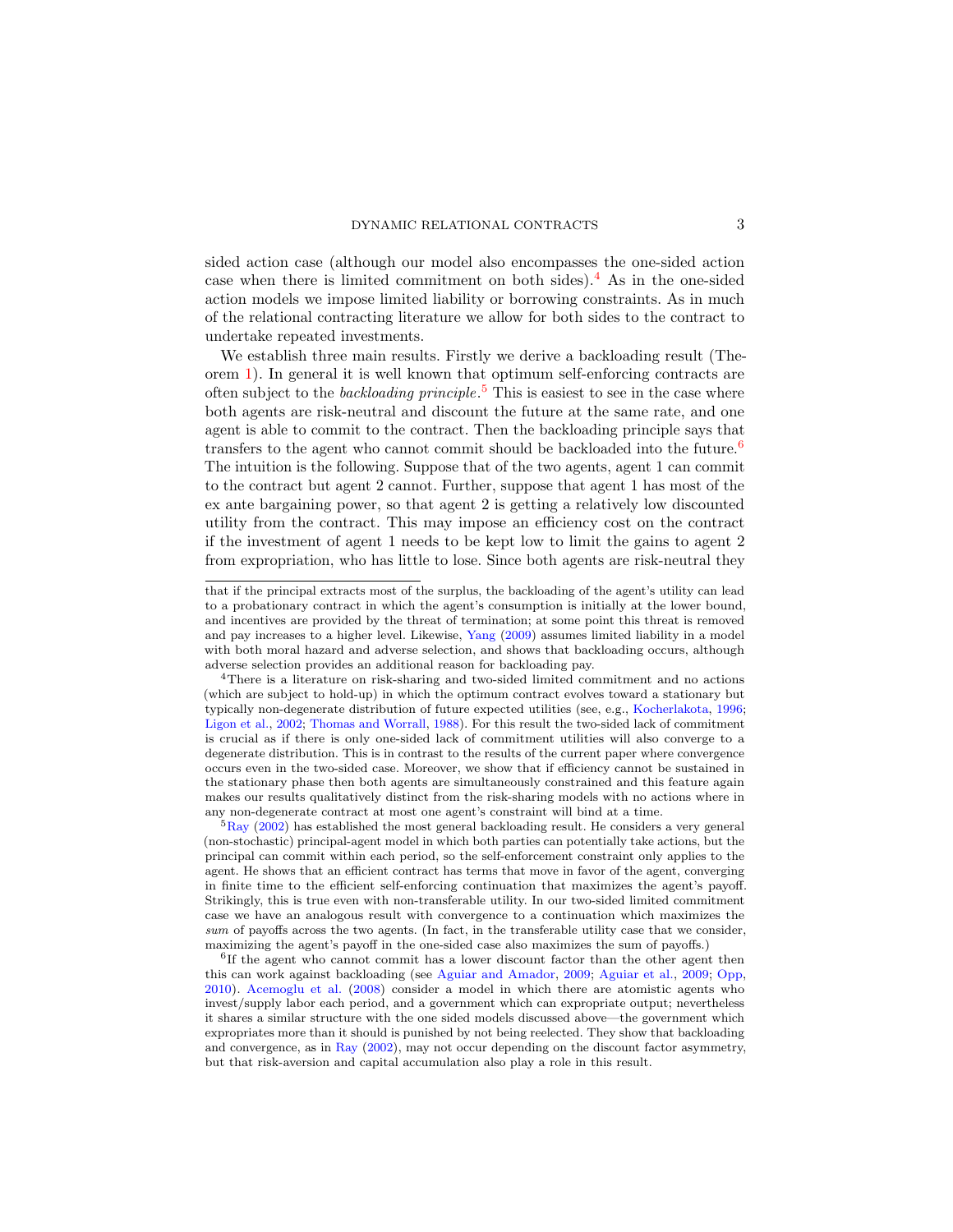#### 4 J. THOMAS AND T. WORRALL

are concerned only with the discounted value of utility (transfers net of action costs) and not the actual timing of utility received. Thus backloading transfers to agent 2 as much as possible, whilst keeping the discounted sum of transfers unchanged, costs nothing, but provides a carrot in the future which would be forgone if agent 2 reneged. Such a change doesn't worsen current incentives but improves future incentives by increasing agent 2's continuation utilities—they rise as the backloaded payments phase is approached—and hence this allows future increases in agent 1's investment.<sup>[7](#page-3-0)</sup> In our context where both agents make investments and neither agent can commit, the operation of this principle is less clear. For example, agent 1 herself may be constrained later, so this backloading could worsen future incentives. We show, however, that the backloading principle remains partially valid and that we have backloading of consumption for at most one of the agents (whose identity depends on the initial split in the surplus from the relationship).

Furthermore it is shown that as the backloading principle applies to utilities and not simply consumption it might be optimal to increase investment beyond the efficient level. This allows more output to be allocated to the other agent and thus more backloading. Of course there is an efficiency loss in overinvesting so it will always be desirable to backload transfers as much as possible before backloading utility by altering actions. The result however, has the implication that an optimum self-enforcing contract may involve overinvestment in the initial periods by one of the agents, despite the hold-up problem suggesting that there will be underinvestment. Nevertheless we shall show that it will never be the case that both agents overinvest—even at different dates—in any equilibrium. Equally we are able to show that in the case where only one agent takes an action (as in the literature mentioned above) there is never overinvestment (Theorem [4\)](#page-21-0).

Secondly, we establish that the contract converges to a stationary phase in finite time with probability one (Theorem [2\)](#page-18-0). It is shown that this stationary phase corresponds to the self-enforcing contract which maximizes the current net surplus and hence the joint utility of the two agents.<sup>[8](#page-3-1)</sup> Our result is general: it holds even when the default payoffs and production technologies fluctuate through time and our stochastic structure is general enough to encompass cases where the action choices are made sequentially at alternative periods rather than simultaneously. Furthermore we show that in the stationary phase for a given state either both agents are investing efficiently (which happens if this is feasible given the self-enforcement constraints) or both are underinvesting. Likewise in this stationary state, unless the first best is attainable, we show that both agents are simultaneously constrained in the sense that they are both at the point of reneging on the contract and taking their default payoffs.

<span id="page-3-0"></span><sup>7</sup>A limited liability constraint, typically imposed as no borrowing, is needed to prevent the backloading taking an extreme form in which agent 2 receives a large negative payment in the first period which would allow efficiency to be attained from the second period.

<span id="page-3-1"></span><sup>8</sup> In fact we also establish the converse that any self-enforcing contract which maximizes the joint utility of the two agents also maximizes the current surplus at each date.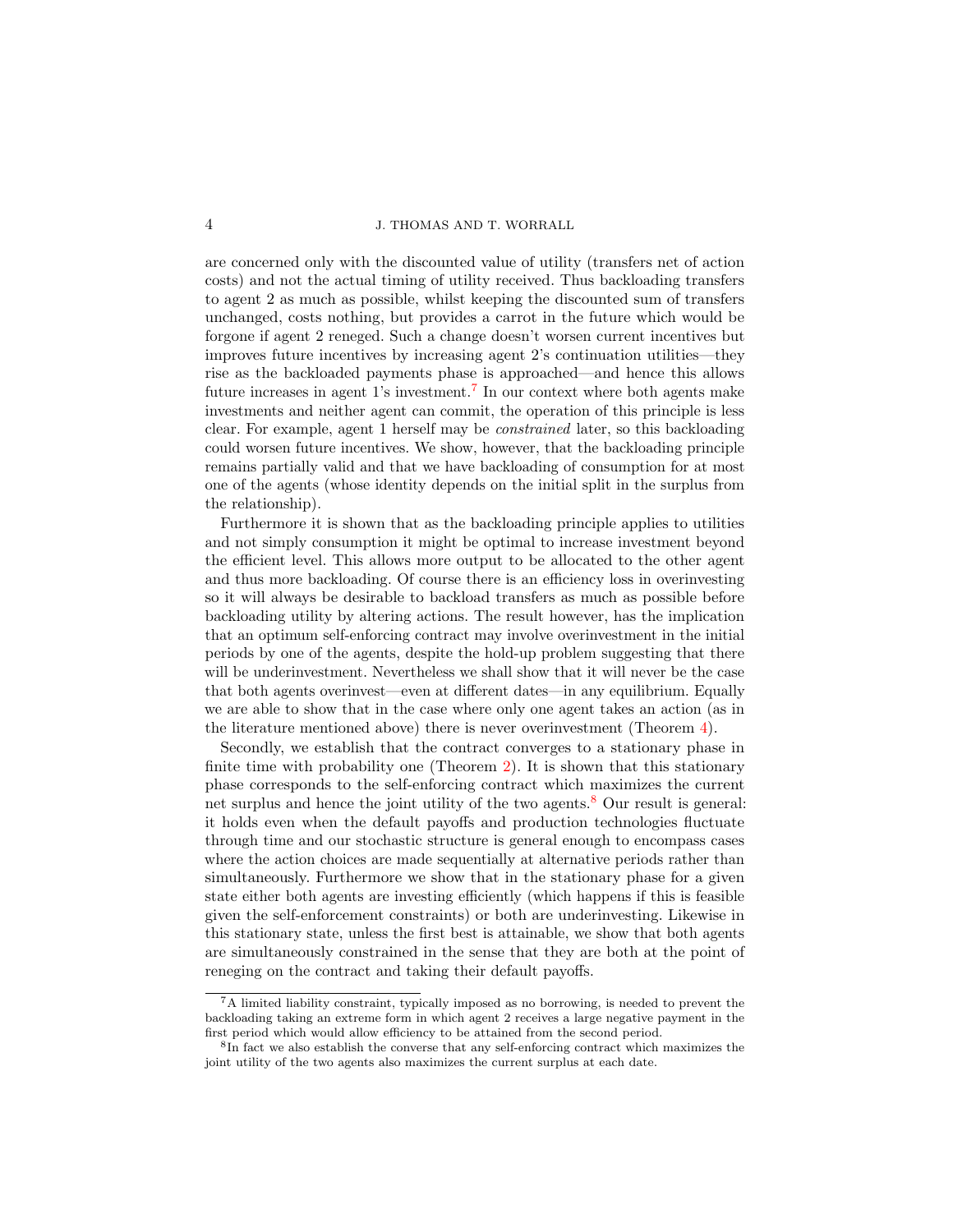Thirdly we show that if the optimum contract is non-trivial with positive investment by both agents at each date then it will exhibit a two-phase property (Theorem  $3$ ).<sup>[9](#page-4-0)</sup> In the first phase there is backloading with zero consumption and overinvestment by one of the agents. Although this first phase may not exist depending on the initial split of overall surplus and discount factor we present an example in which it does. In the second phase (which occurs with probability one) there will be no overinvestment. In this second phase, there can be first a one-period transition in which one of the agents is investing efficiently, and thereafter either both actions are efficient, or both actions are inefficient and both agents are indifferent to reneging on the contract. The subsequent part of this phase is stationary and joint utility maximizing as explained above.

Finally we show (Theorem [5\)](#page-24-1) that the if the interest rate at which agents can save is no greater than the discount rate then the set of efficient self-enforcing contracts is independent of the interest rate. In principle it might be possible to use savings to relax the incentive constraints. For example, if agent 1 saves some of her early transfers and then makes a transfer out of savings to agent 2 at a later date, the increase in the payoff to agent 2 may, if the transfer is credible, allow agent 1 to increase her action towards the efficient level. However, as the backloading result suggests, this will not be desirable because in the backloading phase only the unconstrained agent can save so that any subsequent transfer is likely to lead to default or not improve the other agent's continuation payoff.

Although this paper significantly extends existing results it does so by adopting a different method. The literature cited above typically uses a dynamic programming approach to characterize optimum self-enforcing contracts. In our context the dynamic programming approach has the disadvantage that the resulting problem may be non-convex and, even when it is convex, it is known (see, e.g., [Thomas and Worrall,](#page-43-2) [1994\)](#page-43-2) that the value function may not be differentiable. Thus the use of first-order conditions is typically problematical.<sup>[10](#page-4-1)</sup> We avoid these issues by deriving results from more straightforward variational methods and our main results will not require that the set of constrained efficient contracts be convex.<sup>[11](#page-4-2)</sup> This allows us to derive our results in more generality whilst avoiding some of the technical requirements of the dynamic programming approach.

The paper proceeds as follows. The next section describes the model and optimum self-enforcing contracts. Section [3](#page-12-0) provides the main results of the paper. Section [4](#page-21-1) considers the special case where only one agent contributes to

<span id="page-4-1"></span><span id="page-4-0"></span> $9$ Again, this is reminiscent of the result established by [Ray](#page-43-19) [\(2002\)](#page-43-19).

 $10$ If both agents are investing, the value function will be differentiable if it is concave. If only one agent is investing the value function will not be differentiable in general even if it is concave. These points of non-differentiability can also be an important part of the solution so that even with concavity a sub-differential analysis must be used. This is in contrast to the dynamic moral hazard problem analyzed by [Pavoni](#page-43-21) [\(2009\)](#page-43-21) who is able use a first-order approach despite points of non-differentiability by showing that such points are almost never reached at the optimum.

<span id="page-4-2"></span> $^{11}\rm{Although}$  it would be possible to convexify the problem by allowing for random contracts, we prefer to concentrate on pure strategy equilibria, partly because our results show that even in this case strong convergence results can be established.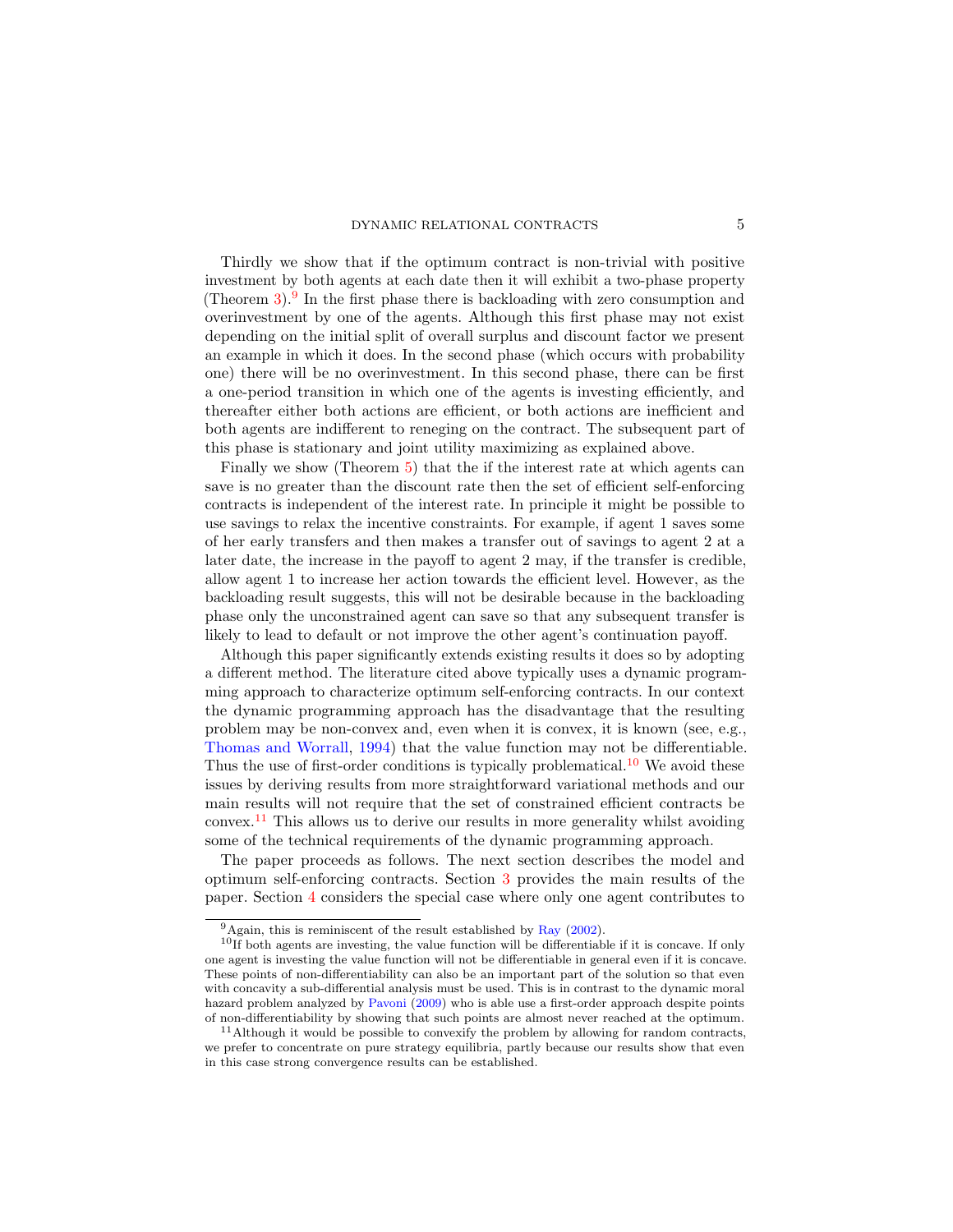production. Section [5](#page-22-0) allows for agents to save subject to borrowing constraints. Section [6](#page-24-0) discusses how our results generalize to different assumptions about the breakdown and punishment payoffs and Section [7](#page-26-0) concludes.

# 2. MODEL

<span id="page-5-0"></span>We consider a dynamic model of joint production where agents repeatedly undertake some action or investment that generates a joint output. Agents can agree on the actions to undertake and how to divide up the output but can also default on any agreement and receive an alternative breakdown payoff. In this section we shall describe the economic environment, the joint production and action sets, the breakdown payoffs and the set of self-enforcing contracts. In addition we shall define a game played by the two agents and identify selfenforcing contracts with the subgame perfect equilibria of that game. Our interest will be in optimal self-enforcing contracts or equivalently the Pareto-efficient subgame perfect equilibria.

## 2.1. Economic environment

Time is discrete and indexed by  $t = 0, 1, 2, \ldots, \infty$ . The environment is uncertain and at the start of each date a state of nature s is realized from a finite state space  $S = \{s_1, s_2, \ldots, s_n\}$ . The state evolves according to a time homogeneous Markov process with transition matrix  $[\pi_{sr}]$  with  $\sum_{r \in S} \pi_{sr} = 1$ , all  $s \in S$ , and we assume some initial state  $s_0$  has probability one. We shall assume that the Markov chain is irreducible so that every state communicates with every other.<sup>[12](#page-5-1)</sup> This structure is general and encompasses the case with no uncertainty where  $n = 1$  and the possibility that some  $\pi_{sr} = 0$ . We shall denote the state at date t by  $s_t$  and the history of states will be denoted  $s^t = \{s_0, s_1, s_2, \ldots, s_t\}$ .<sup>[13](#page-5-2)</sup>

There are two agents,  $i = 1, 2$ , and at each date both agents choose an action or investment  $a_i$  from  $\Re_+{}^{14}$  $\Re_+{}^{14}$  $\Re_+{}^{14}$  Actions are taken simultaneously after the state is realized. Actions lead to an output  $y(a, s_t)$ , where  $a \equiv (a_1, a_2)$ , that may depend upon the current state. Output, actions and states are observed by both agents.

In Section [5](#page-22-0) we shall allow agents to save subject to borrowing constraints in which case the division of the surplus need not correspond with the consumption.

<span id="page-5-1"></span><sup>12</sup>A number of these assumptions are inessential and made for convenience and simplicity. The important property is that the stochastic process is Markovian. Irreducibility is made for convenience as it is used for the later convergence results. Equally we could we specify a distribution over the set of initial states rather than assuming there is a fixed initial state. For many results it is possible to assume that there is some finite time horizon  $T$  although we shall be interested in convergence properties of optimum contracts and these results will require an infinite time horizon.

<span id="page-5-2"></span><sup>&</sup>lt;sup>13</sup>Where we write  $s<sup>t</sup>$  we shall assume this is a positive probability event unless otherwise stated, as zero probability events play no role here.

<span id="page-5-3"></span><sup>&</sup>lt;sup>14</sup>We shall use the notation  $\Re$  to denote the non-negative orthants of the real numbers and  $\Re_{++}$  to denote its interior.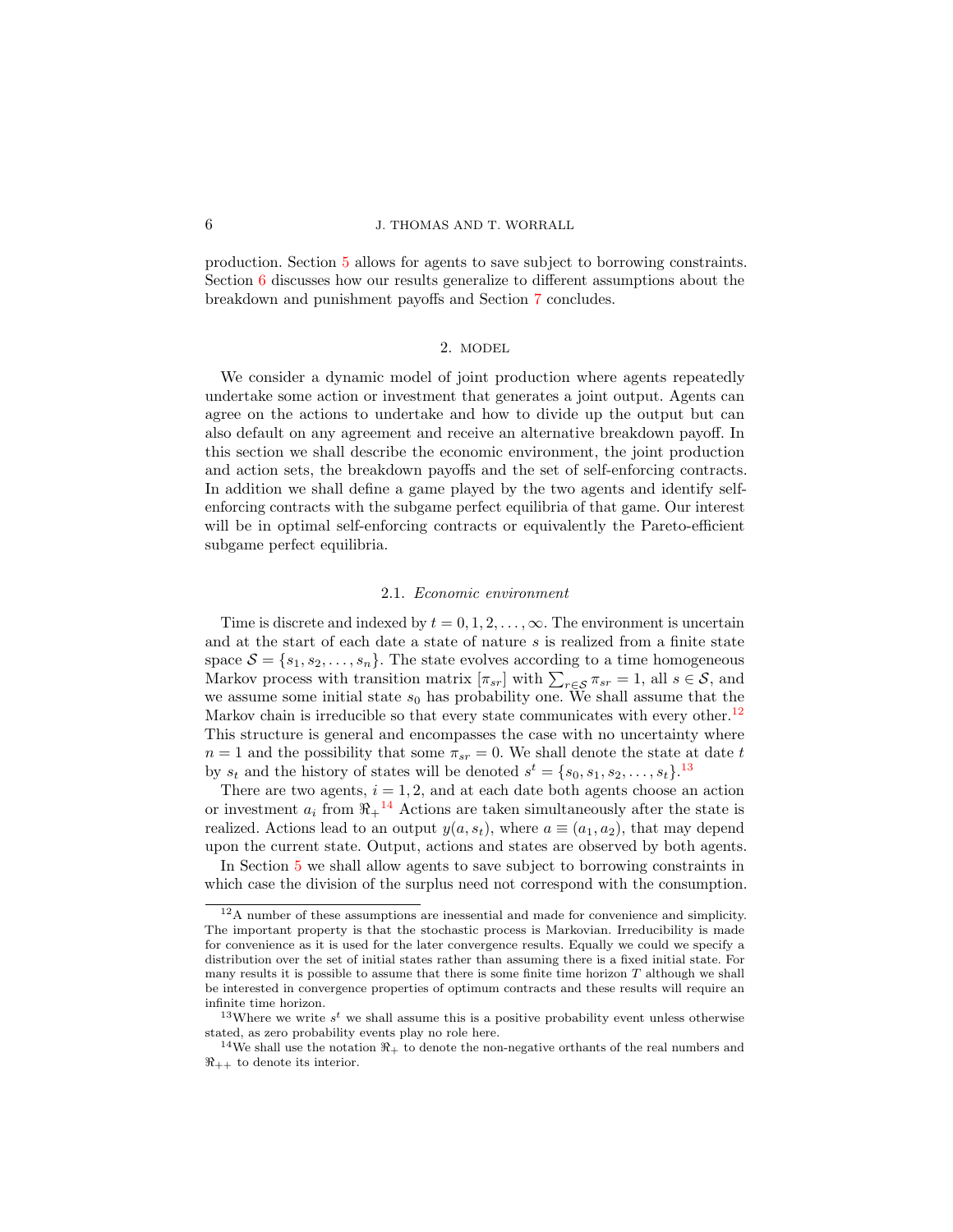However, we shall show in that section that provided the interest rate is below the discount rate savings will not affect the set of efficient contracts. Thus it is useful to start with the assumption that each agent's consumption does correspond to their division of the joint output. Exactly how this division is determined is described in the next sub-section. For the moment we shall simply think of a consumption and action plan for each agent that depends on the history  $s^t$ . Denote the consumption of agent *i* at history  $s^t$  by  $c_i(s^t)$  and the action by  $a_i(s^t)$ . Consumption is assumed non-negative so the feasible set of consumptions at time t in state s satisfies  $c_i(s^t) \geq 0$ , for  $i = 1, 2$  and  $c_1(s^t) + c_2(s^t) \leq y(a(s^t), s_t)$  for all  $s^t$ .

We assume that agents have time separable utility functions, are risk neutral and that action costs are linear:<sup>[15](#page-6-0)</sup> agent is utility at t is given by

$$
w_i(s^t) = c_i(s^t) - a_i(s^t).
$$

We assume that both agents discount the future by a common factor  $\delta \in (0,1)$ and that agents are interested in maximizing expected discounted utility

$$
\mathrm{E}\left[\sum_{t=0}^{\infty}\delta^tw_i(s^t)\mid s_0\right].
$$

For a given pair of actions the *current net surplus* generated at history  $s^t$  is  $y(a(s^t), s_t) - (a_1(s^t) + a_2(s^t))$ . The *feasible* set of per-period utility payoffs satisfies  $w_i(s^t) \ge -a_i(s^t)$  for  $i = 1, 2$  and  $\sum_i w_i(s^t) + a_i(s^t) \le y(a(s^t), s_t)$  for all  $s^t$ .

We make the following assumption about the production function.

<span id="page-6-3"></span><span id="page-6-1"></span>ASSUMPTION 1 The function  $y(\cdot, \cdot, s_t): \mathbb{R}_+^2 \to \mathbb{R}_+$  satisfies the following conditions: (i) Output at zero:  $y(0,0; \cdot) = 0$ ; (ii) Continuity: it is continuous in a on  $\mathbb{R}^2_+$ ; (iii) Differentiability: it is twice continuously differentiable in a on  $\mathbb{R}^2_{++}$ ; (iv) Monotonicity: either there exists  $i \in \{1,2\}$  such that it is constant in  $a_i$  for all  $a_j \geq 0$  and strictly increasing in  $a_j$ ,  $j \neq i$ , or strictly increasing in  $(a_1, a_2)$ on  $\Re_{++}^2$ ; (v) Diminishing marginal product:  $\partial^2 y/\partial a_i^2 < 0$  whenever  $\partial y/\partial a_i > 0$ ; (vi) Boundedness:  $\lim_{\alpha \to \infty} y(\alpha a_1, \alpha a_2, s_t)/\alpha < a_1 + a_2$  for all  $a \in \Re^2_{++};$ 

<span id="page-6-4"></span><span id="page-6-2"></span>These are standard assumptions on the production function. The monotonicity assumption we make allows us to cover the case where only one action matters for production. In this situation although we formally allow both agents to choose an action, this will be equivalent, in an efficient equilibrium, to imposing

<span id="page-6-0"></span><sup>15</sup>As is fairly standard this linearity assumption is made for convenience and the analysis will carry through if actions costs are convex. Thus suppose  $w_i = c_i - g_i(a_i)$  where  $g_i$  is strictly increasing and convex and  $g(0) = 0$ . Letting  $h_i$  denote the inverse of  $g_i$  we have  $a_i = h_i(g_i)$ where  $h_i$  is strictly increasing and concave. Hence agents can be viewed as choosing  $g_i$  and the reduced-form production function is  $f(g_1, g_2, s_t) = y(h_1(g_1), h_2(g_2), s_t)$  which will satisfy Assumption [1](#page-6-1) (below) on the production function with  $g_i$  replacing  $a_i$  and f replacing y. In this case the net surplus is  $f(g_1, g_2, s_t) - g_1 - g_2$ .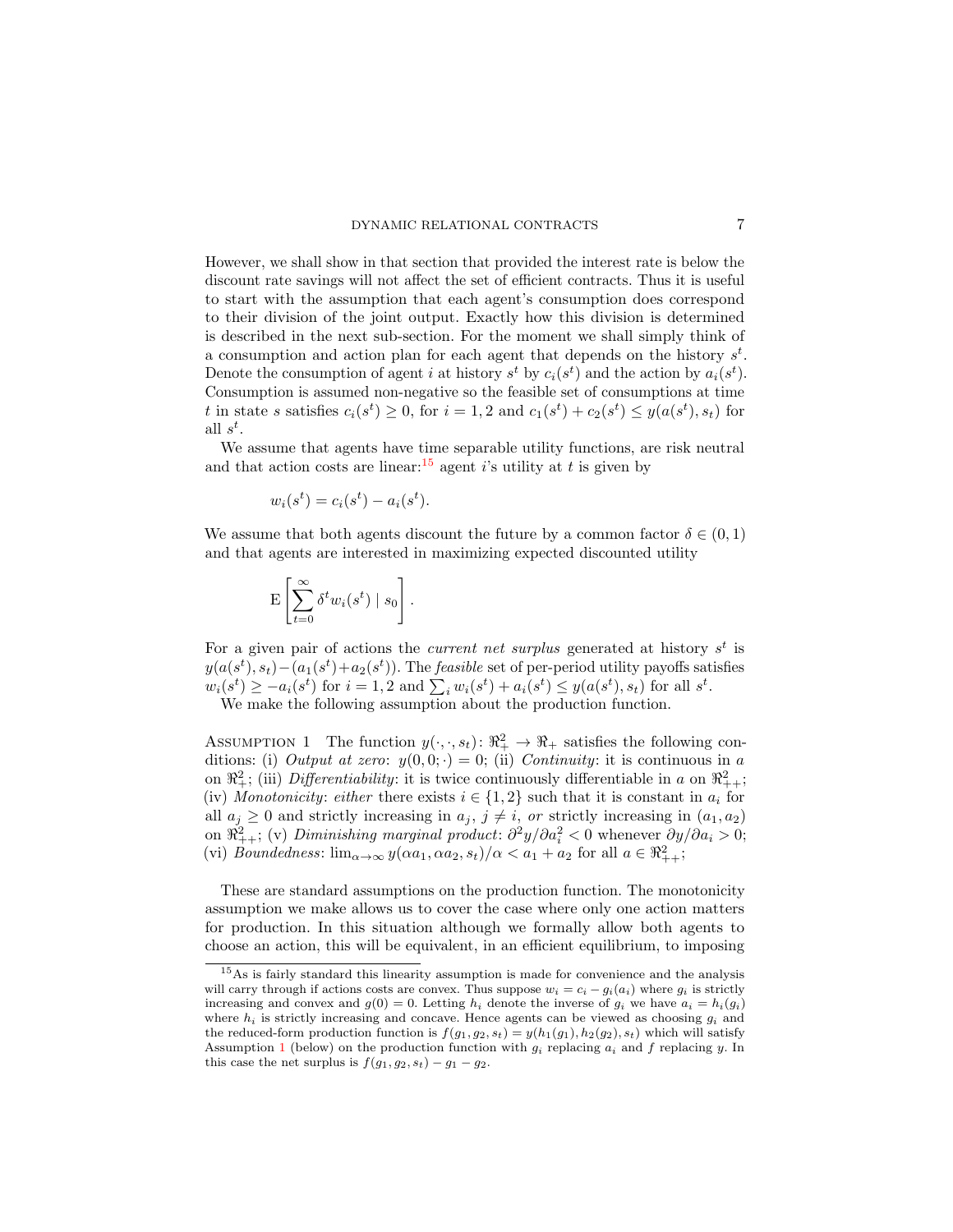the restriction that the action is zero. We impose Assumption  $1(vi)$  $1(vi)$  so that in conjunction with the other conditions the set of action choices that yield nonnegative surplus,  $\tilde{A}(s_t) = \{(a_1, a_2) \in R_+^2 \mid y(a_1, a_2, s_t) \ge a_1 + a_2\}$ , is compact. Since all assumptions apply state-wise we shall often be able to drop the notational dependence on the state where this is convenient.

REMARK The production technology and stochastic structure is sufficiently general to encompass a situation where in some states only agent 1 takes an action and in other states only agent 2 takes an action. For example, one agent takes an action in even periods and the other agent takes an action in odd periods. With some minor modifications of the proofs our monotonicity assumption can easily be relaxed to cover the case where in some states neither agent takes an action and output is always zero.

Since actions are chosen simultaneously and independently we define the conditionally efficient actions  $a_i^*(a_j, s_t)$  such that

$$
a_i^*(a_j, s_t) \in \underset{a_i \in \Re_+}{\arg \max} [y(a_1, a_2, s_t) - a_i].
$$

We then have the following standard result.<sup>[16](#page-7-0)</sup>

<span id="page-7-3"></span>Lemma 1 Given Assumption [1](#page-6-1) the conditionally efficient actions are singlevalued, continuous functions of the other agent's action.

We define an *efficient action pair*  $a^{**}(s_t) = (a_1^{**}(s_t), a_2^{**}(s_t))$  where  $a_i^{**}(s_t) =$  $a_i^*(a_j^{**}(s_t), s_t)$  for  $i \neq j = 1, 2$  and assume<sup>[17](#page-7-1)</sup>

ASSUMPTION 2 The efficient action pair  $a^{**}(s_t)$  is unique for each  $s_t$ .

As we have not imposed a profitability condition that there exists a vector a such that  $y(a_1, a_2, s_t) > a_1 + a_2$  it may be that  $a^{**}(s_t) = (0, 0)$  in some state or indeed in all states.[18](#page-7-2)

# 2.2. The breakdown game

In this and the following sections we specify how agents agree on the division of the surplus and what happens in the event of disagreement. In each period agents must decide how to act and how to divide up the subsequent surplus. We shall

<span id="page-7-1"></span><span id="page-7-0"></span> $^{16}\mathrm{All}$  proofs are given in the Appendix.

<sup>&</sup>lt;sup>17</sup>It would be possible to derive this assumption by additionally assuming that the function  $y(a_1, a_2, \cdot)$  is strictly concave if it is increasing in both its arguments. However, we do not require this strict concavity elsewhere, so it is simpler to directly assume that the efficient action pair is unique.

<span id="page-7-2"></span><sup>18</sup>Our results will apply (trivially) in this case.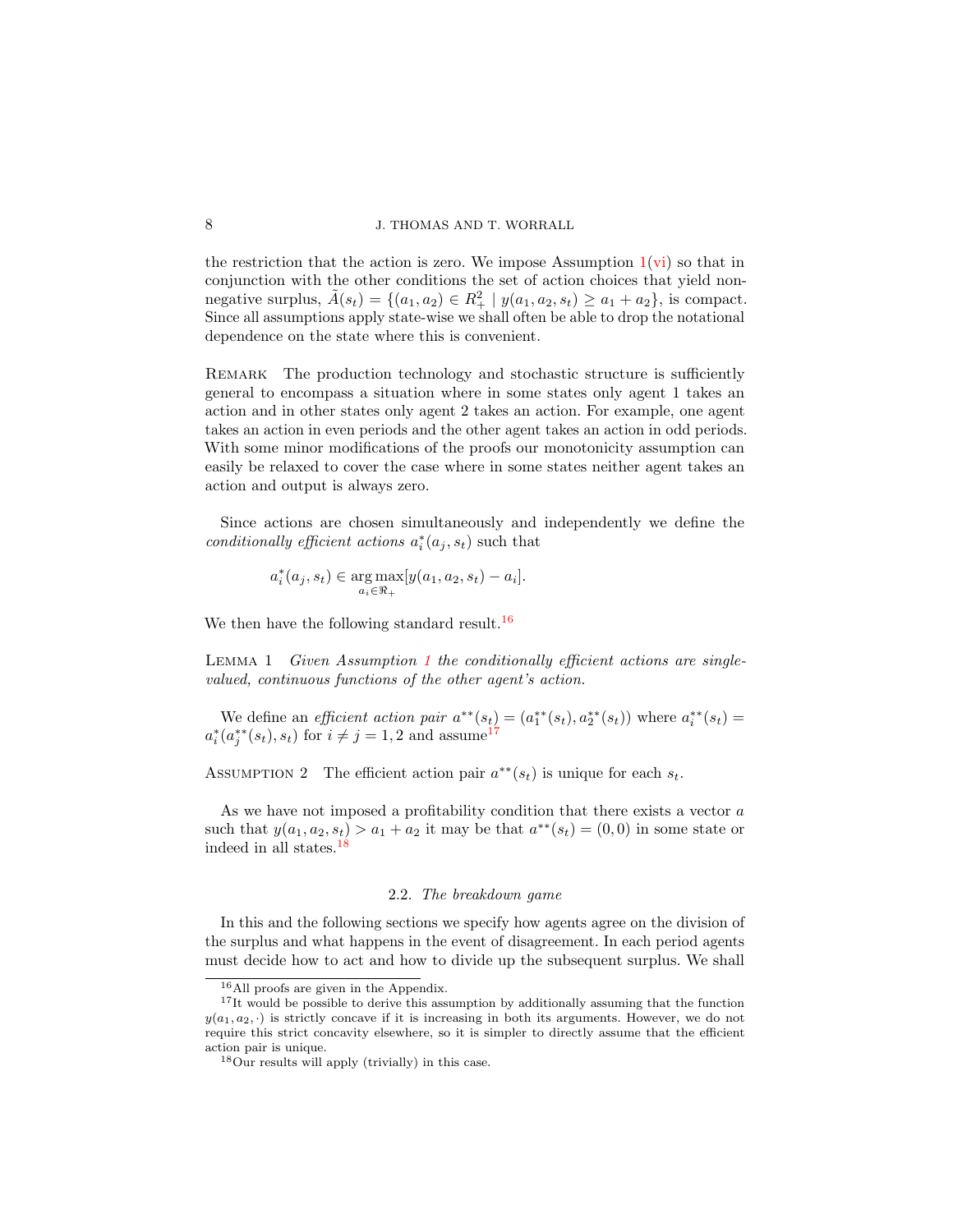suppose that a period is split into two stages with actions being determined at the first stage and the division of the surplus/recourse to breakdown taking place at the second stage after output is known (recall that uncertainty is resolved before the action decision).

We start by defining *breakdown payoffs*. These represent what an agent can guarantee herself given the actions taken by both agents, and are given by

<span id="page-8-0"></span>
$$
\phi_i(a_1, a_2, s_t) - a_i
$$

for agent i in state  $s_t$ . They may reflect the property rights of the two agents over output, for example, specifying a fixed percentage split. An agent can always take the option of receiving her breakdown payoff. Analogous to Assumption [1](#page-6-1) we shall assume that the breakdown payoffs satisfy:

<span id="page-8-1"></span>ASSUMPTION 3 The function  $\phi_i(\cdot,\cdot,s_t): \mathbb{R}^2_+ \to \mathbb{R}_+$  is twice continuously differentiable on  $\Re_{++}^2$ , with  $\partial \phi_i(a, s_t)/\partial a_i \geq 0$ . Whenever  $\partial \phi_i(a, s_t)/\partial a_i > 0$  then  $\partial^2 \phi_i(a, s_t) / \partial a_i^2 < 0$ . Moreover  $\partial^2 \phi_i(a_1, a_2) / \partial a_1 \partial a_2 \ge 0$  (complementarity). In addition, the  $\phi_i$  are feasible, i.e.,  $\phi_1(a, s_t) + \phi_2(a, s_t) \leq y(a, s_t)$  for each a and  $s^t$ ;  $\frac{\partial y(a, s_t)}{\partial a_i} > 0$  implies  $\frac{\partial \phi_j(a, s_t)}{\partial a_i} > 0$ ,  $j \neq i$  (hold-up); and

(1) 
$$
\frac{\partial \phi_1(a, s_t)}{\partial a_i} + \frac{\partial \phi_2(a, s_t)}{\partial a_i} \le \frac{\partial y(a, s_t)}{\partial a_i} \qquad \forall s_t \text{ and } i = 1, 2.
$$

The assumption of complementarity is general enough to cover almost all cases studied in the existing literature, while implying that the reaction functions in the breakdown game are (weakly) upward sloping, something that simplifies the arguments below. Equation [\(1\)](#page-8-0) requires that the increase in the total breakdown payoff cannot exceed the marginal product. If it is assumed that  $\phi_i(0,0, \cdot) = 0$ for  $i = 1, 2$ , then equation [\(1\)](#page-8-0) together with  $y(0, 0, \cdot) = 0$  (from Assumption [1\)](#page-6-1) implies that the breakdown payoffs are feasible,  $\phi_1(a, s_t) + \phi_2(a, s_t) \leq y(a, s_t)$ .

REMARK Assuming  $\partial y(a_1, a_2, s_t)/\partial a_i > 0$  implies that  $\partial \phi_j(a_1, a_2, s_t)/\partial a_i > 0$ reflects our *hold-up* assumption. It is made to avoid the case where agent  $i$ 's contribution to output does not increase agent j's claim on output. In such a case hold-up and underinvestment by agent j cannot occur in any efficient equilibrium. Situations with hold-up are our primary focus, and the assumption allows us to streamline the arguments below.

Assumption [3](#page-8-1) places relatively few restrictions on the breakdown payoffs. They must be feasible and satisfy equation [\(1\)](#page-8-0) but we do not require that they exhaust available output. For example, disagreement may incur a cost, such as lawyers' fees, which leads to a loss of output. We mention two special cases which satisfy Assumption [3.](#page-8-1) First, we may have that each agent can extract a fraction (possibly state-dependent) of output in the breakdown. In this case  $\phi_i(a_1, a_2, s_t) = \theta_i(s_t)y(a_1, a_2, s_t)$  and Assumption [3](#page-8-1) is satisfied provided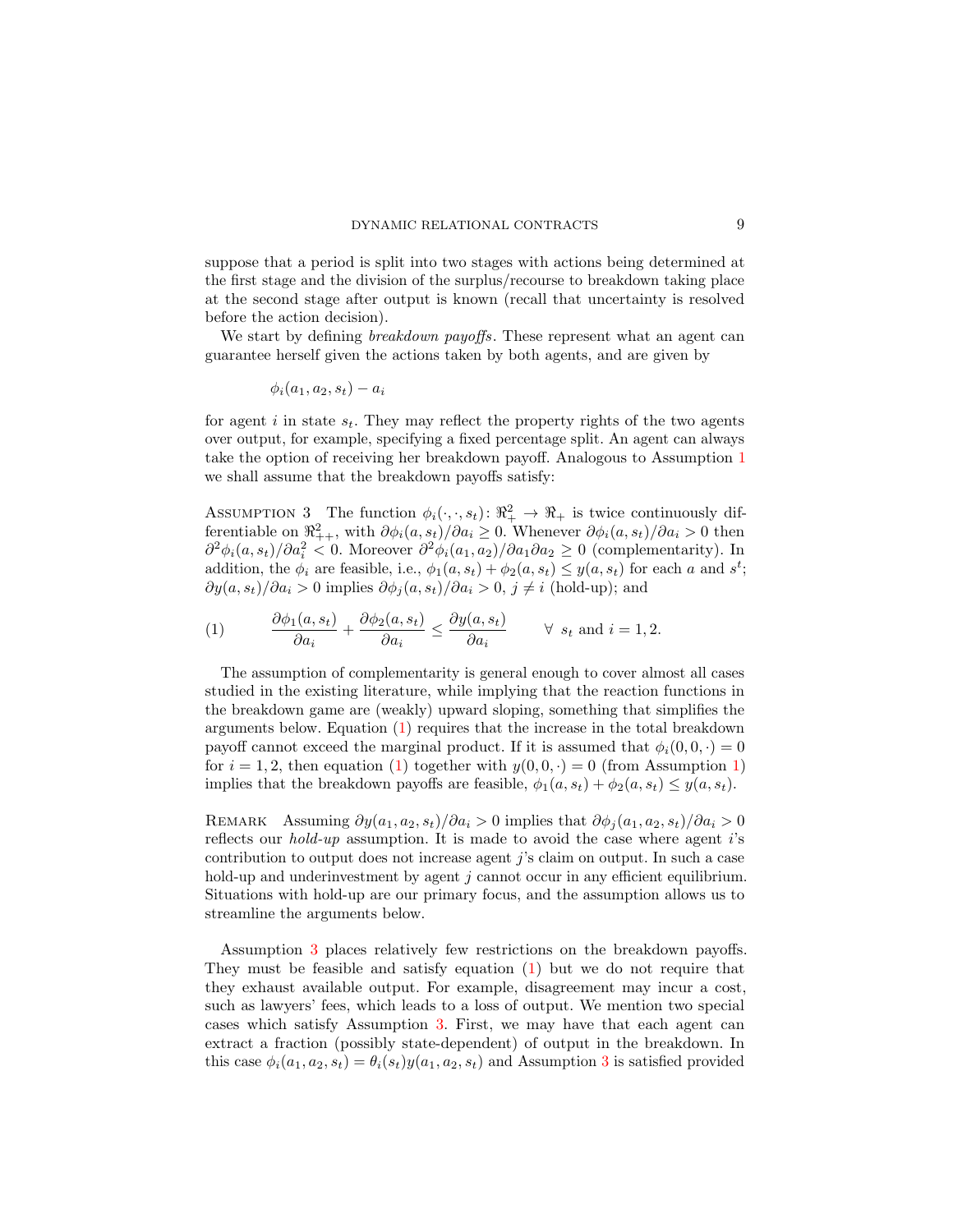$\theta_i(s_t) > 0, i = 1, 2, \text{ and } \sum_{i=1}^2 \theta_i(s_t) \leq 1.$  Secondly, suppose that output is an additive function of inputs such that  $y(a_1, a_2, s_t) = f_1(a_1, s_t) + f_2(a_2, s_t)$ and  $\phi_i(a_1, a_2, s_t) = \theta_{i1}(s_t) f_1(a_1, s_t) + \theta_{i2}(s_t) f_2(a_2, s_t)$ . In this case agents make separate contributions to joint output and can capture some of their own and some of the other agent's contribution in the breakdown.<sup>[19](#page-9-0)</sup> Then Assumption [3](#page-8-1) is satisfied provided  $\hat{\theta}_{ij}(s_t) \ge 0$  with this being strict for  $i \ne j$ , and  $\sum_{i=1}^{2} \hat{\theta}_{ij}(s_t) \le$  $1, j = 1, 2$ . This latter additive structure includes the case which has been predominantly studied in the literature where only the action of one agent is productive and the other can extract the entire output in the breakdown; for example,  $f_2 = 0$  and  $\theta_{21} = 1$  and this case is considered in Section [4.](#page-21-1)

An important part of the analysis will be related to the best response in the breakdown game. Denote the best-response functions (functions because of the strict concavity the function  $\phi_i(a_1, a_2, \cdot)$  in its own argument made in Assumption [3\)](#page-8-1) as

$$
a_i^N(a_j, s_t) = \underset{\tilde{a}_i \in \Re_+}{\arg \max} \{ \phi_i(\tilde{a}_i, a_j, s_t) - \tilde{a}_i \}.
$$

<span id="page-9-3"></span>LEMMA 2 Given Assumption [3,](#page-8-1)  $a_i^N(a_j, s_t)$  is continuous and weakly increasing in  $a_j$ . Moreover we have  $a_i^N(a_j, s_t) \le a_i^*(a_j, s_t)$  for each  $a_j$  and every state  $s_t$ with strict inequality whenever  $a_i^*(a_j, s_t) > 0$ .

A Nash equilibrium of the breakdown game occurs where the best-response functions intersect (existence follows by standard arguments). As with the efficient action pair  $a_i^{**}(s_t)$ , without further assumptions the Nash equilibrium need not be unique. However, the potential non-uniqueness is not critical as the Nash equilibria can be Pareto-ranked (as the best-response functions are nondecreasing). Henceforth we let  $(a_1^{NE}(s_t), a_2^{NE}(s_t))$  denote the dominant Nash equilibrium and all our results apply relative to this dominant Nash equilibrium.<sup>[20](#page-9-1)</sup>

# 2.3. Equilibria

Here, we formulate equilibria as action and consumption plans (or equivalently action and utility plans) which are immune to deviations in which an agent takes her breakdown payoff.

Given that we allow for current surplus to exceed the sum of breakdown payoffs, it is necessary to specify a mechanism for splitting the surplus at the division stage of the game. We suppose for simplicity that the agents play a Nash demand game.<sup>[21](#page-9-2)</sup> In this Nash demand game both agents simultaneously announce

<span id="page-9-0"></span><sup>19</sup>This proportional formulation has also been studied in the relational contracting literature (e.g., [Halonen,](#page-43-22) [2002\)](#page-43-22).

<span id="page-9-2"></span><span id="page-9-1"></span> $20$ See Section [6](#page-24-0) for a discussion of this assumption.

 $^{21}\rm{W}$  we want to capture is that there is an ex ante agreement on what actions should be taken and how the resulting output should be split, and that failure to abide by it will lead to the breakdown payoffs. The Nash demand game is a simple way of implementing this idea, but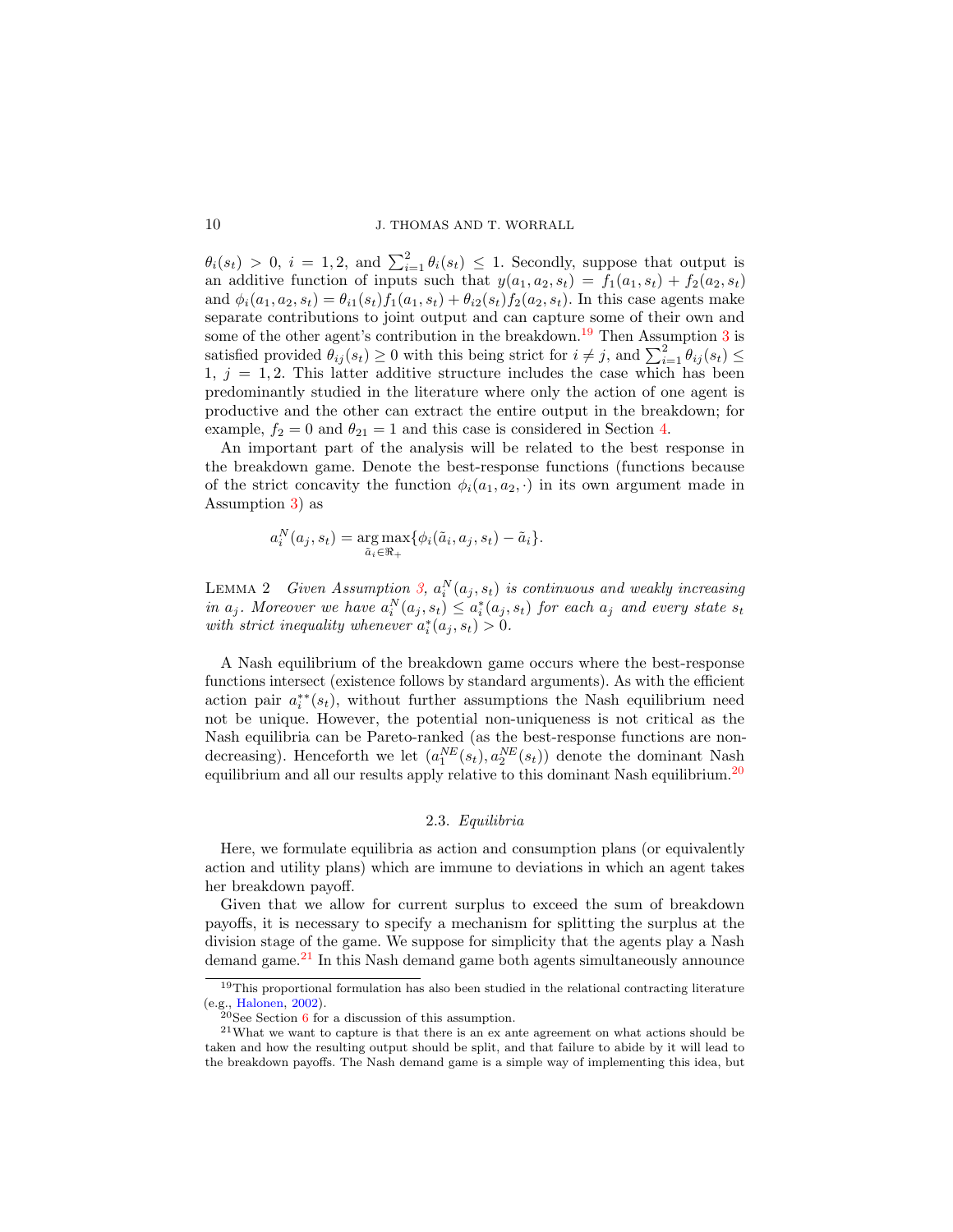utility claims  $(w_1, w_2)$ . If these claims are feasible, as defined above, then this determines the split of the surplus.<sup>[22](#page-10-0)</sup> If they are not feasible, then agents receive their breakdown payoffs.

To specify what happens in the dynamic game played by the agents we shall consider punishments where the breakdown game is triggered as soon as there is any deviation, and thereafter play remains there (i.e., the breakdown game is triggered in every subsequent period). Although the other agent cannot change her action immediately in response to the deviation, the breakdown is triggered in the period of deviation to determine payoffs in that period—the action of the non-deviator will still be at the equilibrium level, and from the next period the Nash equilibrium of the breakdown game is played. We compute equilibria relative to these punishments. Specifically, suppose that  $a$  is the current recommended action vector. If agent  $i$  is to deviate then the best the agent can do is to choose the best response action  $a_i^N(a_j, s_t)$ .<sup>[23](#page-10-1)</sup> She will be punished thereafter by Nash reversion in which both agents choose their best responses and hence both will play the (dominant) Nash equilibrium of the breakdown game.<sup>[24](#page-10-2)</sup> Write  $D_i(a_i, s_t)$ to denote the corresponding best non-cooperative discounted payoff that agent  $i$ can get starting from agent j's action  $a_i$  in state  $s_t$ . We refer to  $D_i(a_i, s_t)$  as the deviation payoff. It is defined recursively as

$$
D_i(a_j, s_t) = \phi_i(a_i^N(a_j, s_t), a_j, s_t) - a_i^N(a_j, s_t) + \delta \sum_{s_{t+1} \in S} \pi_{s_ts_{t+1}} D_i(a_j^{NE}(s_{t+1}), s_{t+1})
$$

where  $D_i(a_j^{NE}(s_{t+1}), s_{t+1})$  is the *deviation continuation payoff* from the play of the Nash equilibrium. Given our hold-up assumption (see Assumption [3\)](#page-8-1) it follows that the deviation payoff is strictly increasing in the action of the other agent when the other agent's action increases output. This and other properties of the deviation payoff are stated in the following lemma.

we stress that our results are not sensitive to the way it is operationalized. See Section [6](#page-24-0) for further discussion and how this relates to the existing literature.

<span id="page-10-0"></span> $22$ We shall henceforth ignore equilibria such that less than available output is claimed, as these are Pareto-dominated and our interest will be in Pareto-efficient equilibria. (Alternatively we could specify that breakdown is triggered whenever the sum of demands is unequal to output; the efficient equilibria are the same in either case.)

<span id="page-10-1"></span><sup>23</sup>We need only consider deviations at the choice of action stage since if an agent were to contemplate deviation at the surplus division stage, the breakdown payoff would be the same except that her action would not be optimized to maximize the breakdown payoff. (Recall we are restricting attention to equilibria where all output is claimed in the demand game, and given that only an increased demand could be profitable, this must trigger the breakdown game.) Thus an agent can do no worse than deviate at the action choice stage, choosing the best-reply action.

<span id="page-10-2"></span><sup>24</sup>Punishment by immediate triggering of the breakdown game, followed by repeated play of the (dominant) Nash equilibrium of the breakdown game is a subgame perfect equilibrium of the overall game (each agent just demands the whole output from the point of deviation on); see the proof of Lemma [4.](#page-12-1)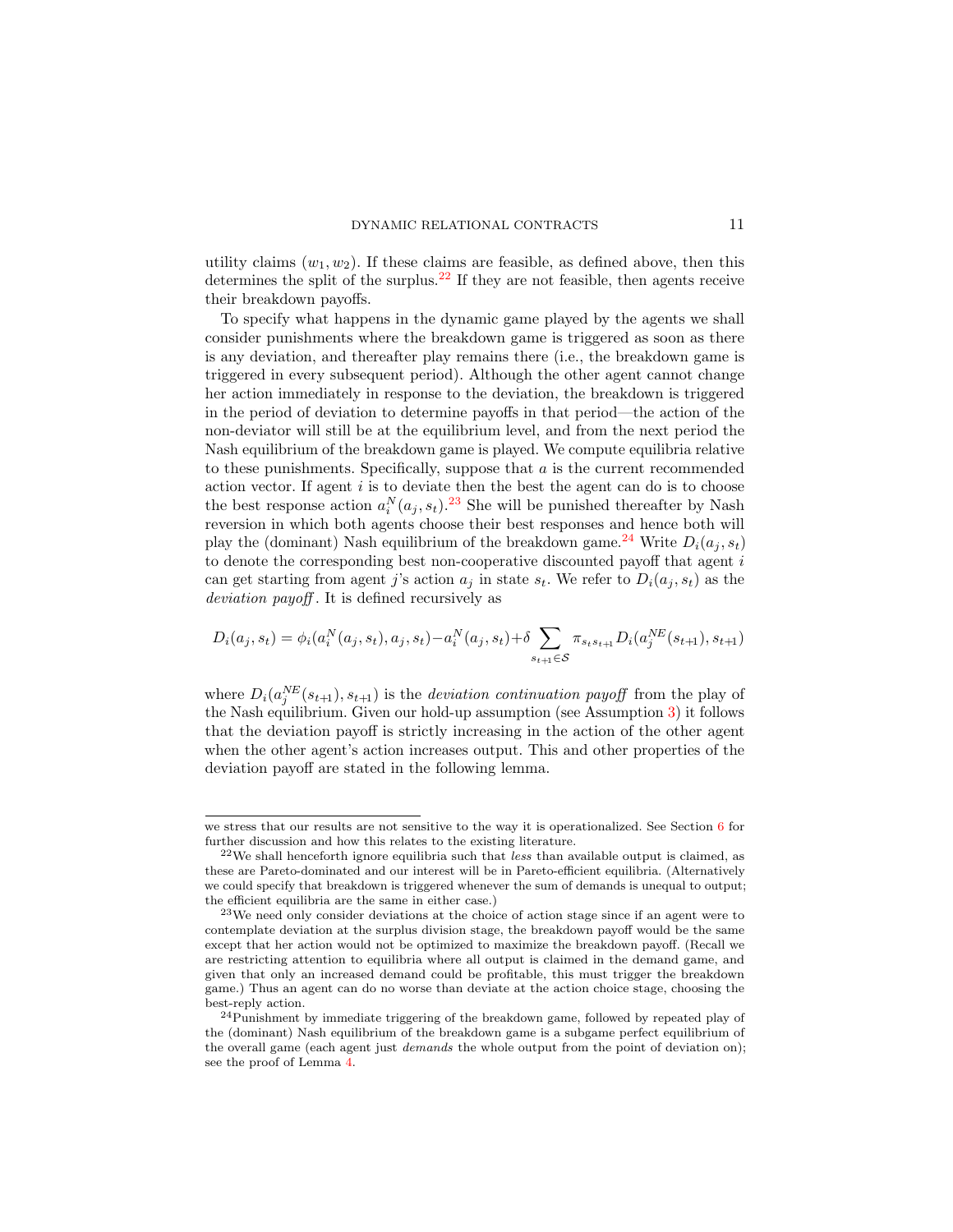# 12 J. THOMAS AND T. WORRALL

<span id="page-11-1"></span>LEMMA 3 The deviation payoff  $D_i(a_j, s_t)$  is a continuous, non-decreasing function of  $a_j$ ; it is differentiable for  $a_i^N(a_j) > 0$  and  $D_i(a_j, s_t) \geq 0$ .  $D_i(a_j, s_t)$  is strictly increasing in  $a_j$  whenever  $\partial y(a_i^N(a_j), a_j)/\partial a_j > 0$ .

We consider pure-strategy subgame perfect equilibria of the above game. Let the putative outcome path of an equilibrium be represented by  $\{a(s^t), w(s^t)\}_{t=0}^{\infty}$ , where  $a(s^t)$  and  $w(s^t)$  are the respective actions and actual payoff divisions (not demands) at time  $t$  along the equilibrium path. This includes the possibility that breakdown has occurred in any period, in which case  $w(s^t) = \phi(a(s^t), s_t)$  $a(s^t)$ . The outcome path  $\{a(s^t), w(s^t)\}_{t=0}^{\infty}$  is feasible if  $w(s^t) + a(s^t)$ P  $) \geq 0$  and  $i w_i(s^t) + a_i(s^t) \leq y(a(s^t), s_t)$  for every history  $s^t$ .

As has been stated we assume that there is Nash-reversion after any deviation and compute equilibria relative to these deviation payoffs. Then necessary and sufficient conditions for this path to be equilibrium relative to Nash-reversion is that it is feasible, and that for every  $s^t$  and  $i = 1, 2$ ,

<span id="page-11-0"></span>(2) 
$$
V_i(s^t) \equiv w_i(s^t) + \mathcal{E}\left[\sum_{\tau=t+1}^{\infty} \delta^{\tau-t} w_i(s^{\tau}) \mid s^t\right] \ge D_i(a_j(s^t), s_t).
$$

The payoff  $V_i(s^t)$  is the discounted payoff to t that agent i anticipates from the equilibrium, while the right hand side of [\(2\)](#page-11-0) is the deviation payoff she would get from deviating from the recommended action  $a(s^t)$  after the history  $s^t$ . We shall refer to the  $V_i(s^t)$  as the *continuation utilities*. Whenever [\(2\)](#page-11-0) holds with equality we say that agent i is *constrained* — any reduction in her on-equilibrium path payoff would lead her to deviate at  $s^t$ ; otherwise we say that agent i is unconstrained. We refer to the inequalities  $(2)$  as the self-enforcing or incentive constraints.

The following is standard. A *contract* or *agreement*  $\Gamma$ , specifies history contingent actions and utilities  $a(s^t)$  and  $w(s^t)$  at each date in each state,  $\Gamma =$  ${a(s^t), w(s^t)}_{t=0}^{\infty}$ . It is *self-enforcing* if it is both feasible and satisfies the selfenforcing constraints. A self-enforcing agreement then corresponds to a pure strategy subgame perfect equilibrium of the game. We shall denote the restriction of a contract after the history  $s^t$  by  $\Gamma(s^t)$  where this corresponds to an action-utility profile sequence  $\{a(s^{\tau} | s^t), w(s^{\tau} | s^t)\}_{\tau=t}^{\infty}$ ; it is self-enforcing if it satisfies both feasibility and [\(2\)](#page-11-0) for every date and history  $\tau \geq t$  succeeding  $s<sup>t</sup>$ . We define the set of self-enforcing agreements as  $\mathcal{G}$ . Because of our Markov assumption and because all the self-enforcing constraints are forward looking and the time-horizon is infinite the set of self-enforcing agreements depends only on the current state s at a particular date t and is independent of the history  $s^t$ . We shall denote this set of self-enforcing agreements given current state s by  $\mathcal{G}_s$ . Associated with each  $\Gamma(s^t) \in \mathcal{G}_{s_t}$  are the discounted payoffs to the two agents  $(V_1(s^t), V_2(s^t))$  given in equation [\(2\)](#page-11-0). We shall let V denote the set of payoffs  $(V_1, V_2)$  which correspond to self-enforcing agreements Γ, and  $V_{s_t}$  denote the set of equilibrium payoffs  $(V_1(s^t), V_2(s^t))$ .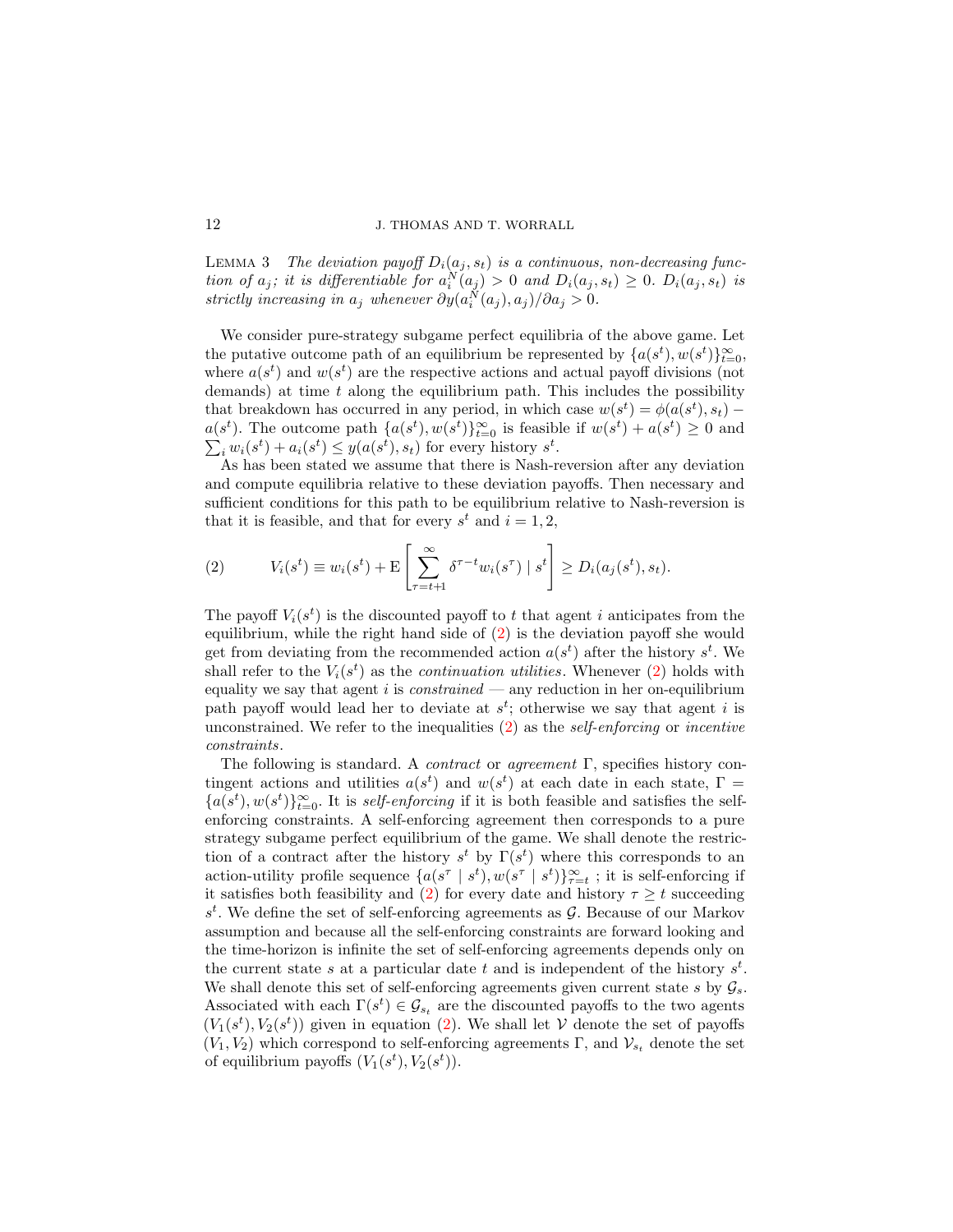The sets G and V are not necessarily convex because of the presence of  $a(s^t)$ on the right hand side of equation [\(2\)](#page-11-0). This potential non-convexity does not affect our main characterization results and therefore we do not impose further restriction on the model to guarantee convexity.<sup>[25](#page-12-2)</sup> We define the Pareto-frontier of the payoff  $\Lambda(V)$  in the obvious way as the set of payoffs in V which are not Pareto-dominated and use  $\Lambda(\mathcal{V}_s)$  to denote the Pareto-frontier in state s. As our objective is to characterize the set of Pareto-efficient self-enforcing agreements (when looked at from the outset of the game) we shall be interested in the set  $\Lambda(V)$ . We shall say that agreements that correspond to this Pareto-frontier are optimum or optimum contracts and refer to the corresponding actions as optimum actions.

### 3. RESULTS

<span id="page-12-0"></span>This section provides the main results of the paper. The existence of optimum contracts is established in Section [3.1.](#page-12-3) Section [3.2](#page-13-0) considers the relationship between the optimum and Nash and conditionally efficient actions and Section [3.3](#page-14-0) proves the backloading principle. The long-run properties are examined in Section [3.4](#page-16-0) and Section [3.5](#page-17-0) which show convergence to a stationary phase which maximizes surplus amongst all self-enforcing contracts. Finally Section [3.6](#page-19-0) will consider an example with no uncertainty to illustrate our results. The case where only one agent contributes to output is considered in Section [4.](#page-21-1)

# 3.1. Existence

<span id="page-12-3"></span>We first establish that optimum self-enforcing contracts do exist. This follows from a straightforward argument showing that the equilibrium payoff set is compact.

<span id="page-12-1"></span>LEMMA 4 The set of pure-strategy subgame perfect equilibrium payoffs  $V$  is non-empty and compact. Hence optimum contracts exist.

We shall say that a self-enforcing contract is trivial if  $a(s^t) = 0$  for all  $s^t$ . [26](#page-12-4) From Assumption  $1(i)$  $1(i)$  on the production function, it follows that this corresponds to a point  $(0,0) \in \mathcal{V}$ . Lemma [4](#page-12-1) does not imply the existence of an optimum non-trivial contract so that it is possible that  $\Lambda(V) = (0,0)$  and all our results will apply (trivially) in this case.

<span id="page-12-2"></span><sup>25</sup>There are special cases where the sets are convex. The additive production technology case is one such example.

<span id="page-12-4"></span> $^{26}$ In the next section it is shown that in any optimum self-enforcing contract the actions are never below the Nash equilibrium actions of the breakdown game. Thus if the latter are positive a non-trivial contract will exist although it may be trivial in the sense that it is equal to the repetition of the Nash equilibrium of the break-down game.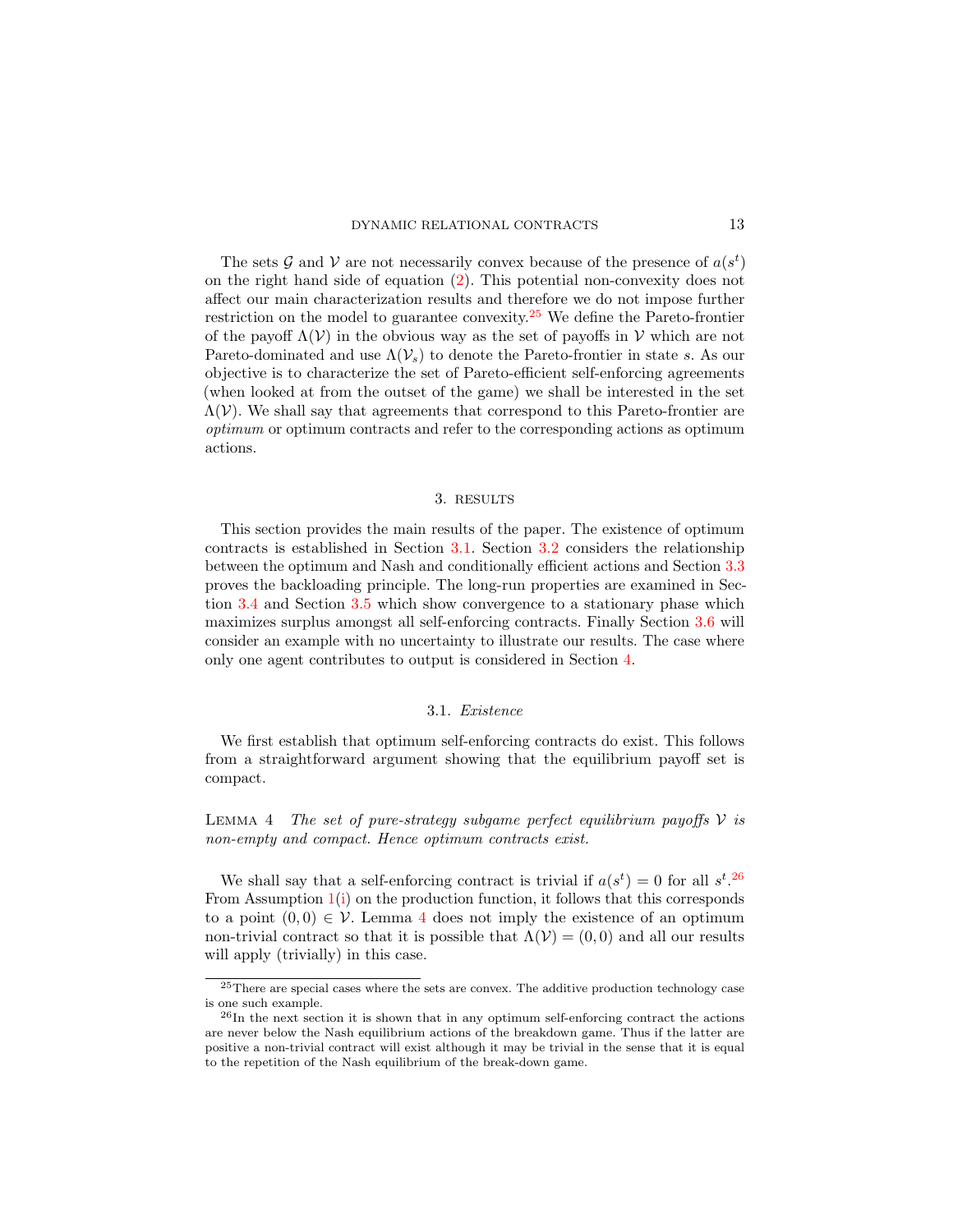# 14 J. THOMAS AND T. WORRALL

#### 3.2. Actions at a particular date

<span id="page-13-0"></span>We shall consider the dynamic path of actions in sections [3.3](#page-14-0) and [3.5](#page-17-0) but in this section we consider actions at a given date and how they relate to the Nash best-response and conditionally efficient actions. Our method is to argue by contradiction, changing an assumed optimal contract at a particular date after a particular history. If this change satisfies the self-enforcing and feasibility constraints for both agents at that date, and a Pareto-improvement has been generated, then all prior self-enforcing constraints also hold as by construction the future utility entering these constraints has not been decreased. Equally all future constraints must continue to hold. Hence this leads to a Pareto-superior contract—contrary to the assumed optimality of the original contract.

As we are considering only a particular date we shall, in what follows, suppress the history  $s^t$  or state  $s_t$  where there is no ambiguity, and we shall refer to the current state as  $s$  and use  $r$  to index the state next period where necessary. We first show that actions cannot be below the Nash best-response functions,  $a_i^N(a_j)$  of the breakdown game. The intuition is that if any agent's action is below the Nash best-response action, that agent's action can be increased and surplus divided in such a way that neither agent has an incentive to move to the breakdown and that the increase in action will increase output and utility. Specifically, suppose that  $a_2$  is below the reaction function (but  $a_1$  is not). As agent 2's action is increased, because of the hold-up nature of the problem, this will increase agent 1's deviation payoff; suppose however we give agent 1 extra consumption equal to the increase in her deviation payoff to stop her reneging. Since this will be approximately that part of extra output she can appropriate, giving the remainder to agent 2 gives him at least what he would get from increasing his action in the breakdown game. Because he is below his optimal breakdown action this will increase his utility too. Hence both agents can be made better off. In the following statement, recall that  $a^{NE}$  is the dominant Nash equilibrium of the breakdown game.

# <span id="page-13-2"></span>Lemma 5 In any optimum self-enforcing contract, after any positive probability history  $s^t$ ,  $a_i \ge a_i^N(a_j)$ , and  $(a_1, a_2) \ge a^{NE}$ .

We would also like to say how the optimum actions relate to the conditionally efficient actions. This is less clear cut as we shall show that optimum actions can be above or below the conditionally efficient actions. We can, however, show that an agent only 'underinvests' (action below the conditionally efficient level) if the other agent's self-enforcing constraint binds and only 'overinvests' if she is at her subsistence consumption (of zero).

<span id="page-13-4"></span><span id="page-13-3"></span><span id="page-13-1"></span>LEMMA  $6$  In an optimum contract after any positive probability history, (i) If agent i is unconstrained (i.e.,  $V_i > D_i(a_j)$ ), then  $a_j \ge a_j^*(a_i)$ ; (ii) If agent i has positive consumption  $(c_i > 0)$ , then  $a_i \leq a_i^*(a_j)$ .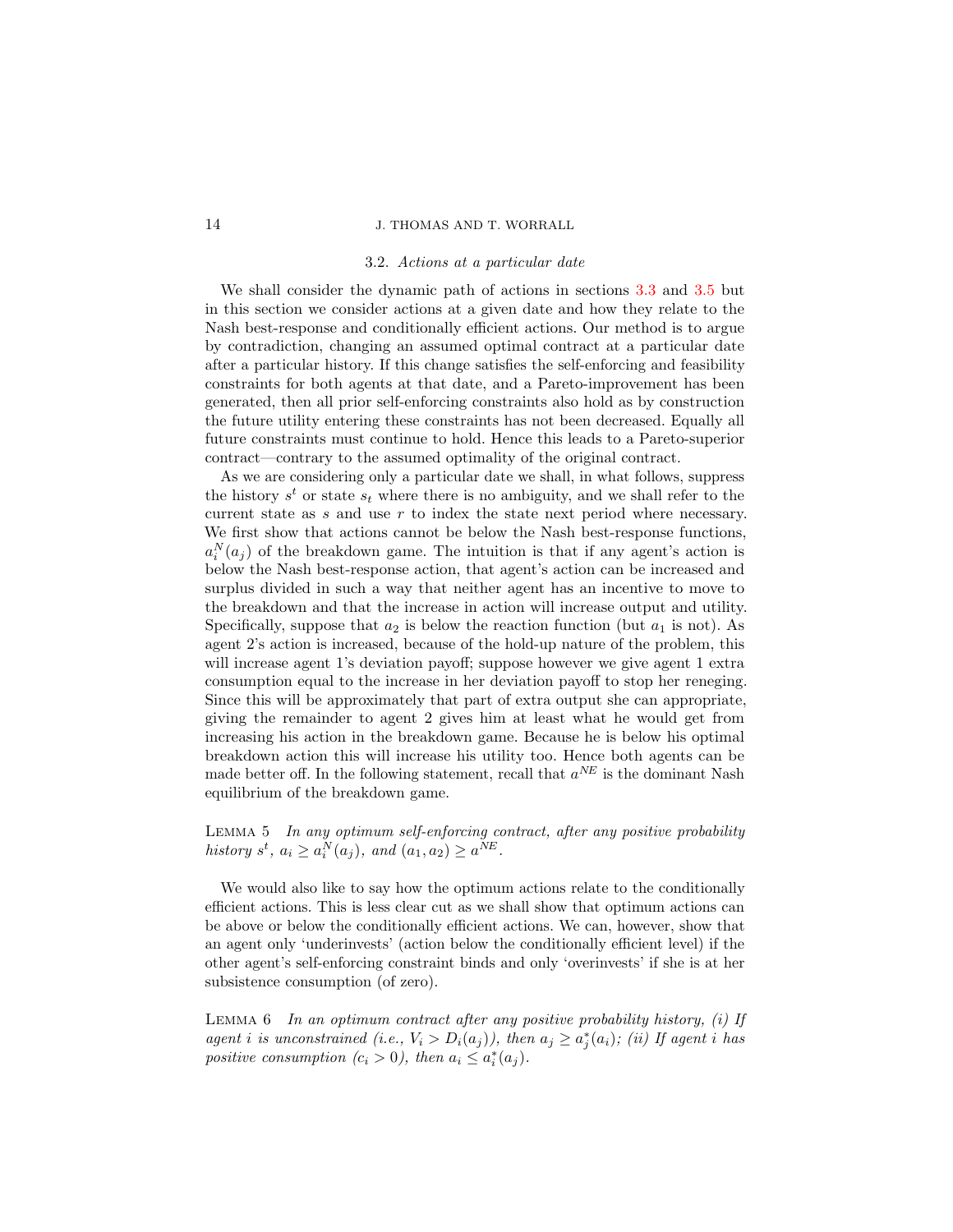REMARK Lemma [6](#page-13-1) relates the optimum actions to the conditionally efficient level. It is, unlike Lemma [5,](#page-13-2) independent of the default structure we have specified (requiring only that deviation payoffs are continuous and non-decreasing in the action of the other agent).

The intuition for the proof is straightforward. If, say agent 1's, self-enforcing constraint is not binding then there is no cost (but a surplus gain) to increasing agent 2's action up to the conditionally efficient level. Equally if an action, say agent 1's action, is above the conditionally efficient level it will be profitable to reduce it (surplus will increase). This cannot tighten agent 2's self-enforcing constraint, and agent 1 is better off since her action has been reduced, so provided agent 2's consumption can be held constant this will lead to a Pareto-improvement. But aggregate output has fallen so aggregate consumption must be cut. If agent 1 has positive consumption it will be possible to reduce her consumption to compensate agent 2. However, if agent 1 already has zero consumption then she cannot compensate agent 1 and a Pareto-improvement may not be possible.

There are two straightforward implications of Lemma  $6(ii)$  $6(ii)$ . Firstly it is impossible in an optimum contract that both agents overinvest (they cannot both have zero consumption given output is positive). Secondly an agent cannot be permanently overinvesting (i.e., with probability one) as this would imply that her consumption is always zero, which cannot be self-enforcing.

#### 3.3. Backloading

<span id="page-14-0"></span>As discussed in the introduction there is a well known backloading principle that applies when commitment by one agent is limited. This principle says that ceteris paribus transfers to the agent who cannot commit should be backloaded into the future if the commitment constraint is binding, to provide a carrot in the future that would be forgone if the agent reneged. The operation of this principle in our environment where both agents undertake an action or investment and neither can commit is more subtle, as discussed earlier. Nevertheless we shall show that backloading does apply in a way we make precise below and moreover has the additional implication that one agent may overinvest in the early periods of an optimum contract.

We begin by showing (in the next lemma) that, under certain conditions, if an agent is allocated all the current output then this is sufficient to guarantee that the self-enforcing constraint of that agent is not violated. The basic idea is straightforward: if an agent is getting all of current output then there is no shortrun gain to defaulting as no matter how big a portion of output can be claimed in breakdown. However, care has to be taken with this argument because the agent may be able to choose a more advantageous action in the breakdown. Thus, in more detail, suppose agent 2 gets allocated all the current output. Consider starting from agent 2's best-response (in the breakdown game) to agent 1's action, and hold the latter fixed; by definition agent 2 cannot benefit by deviating at this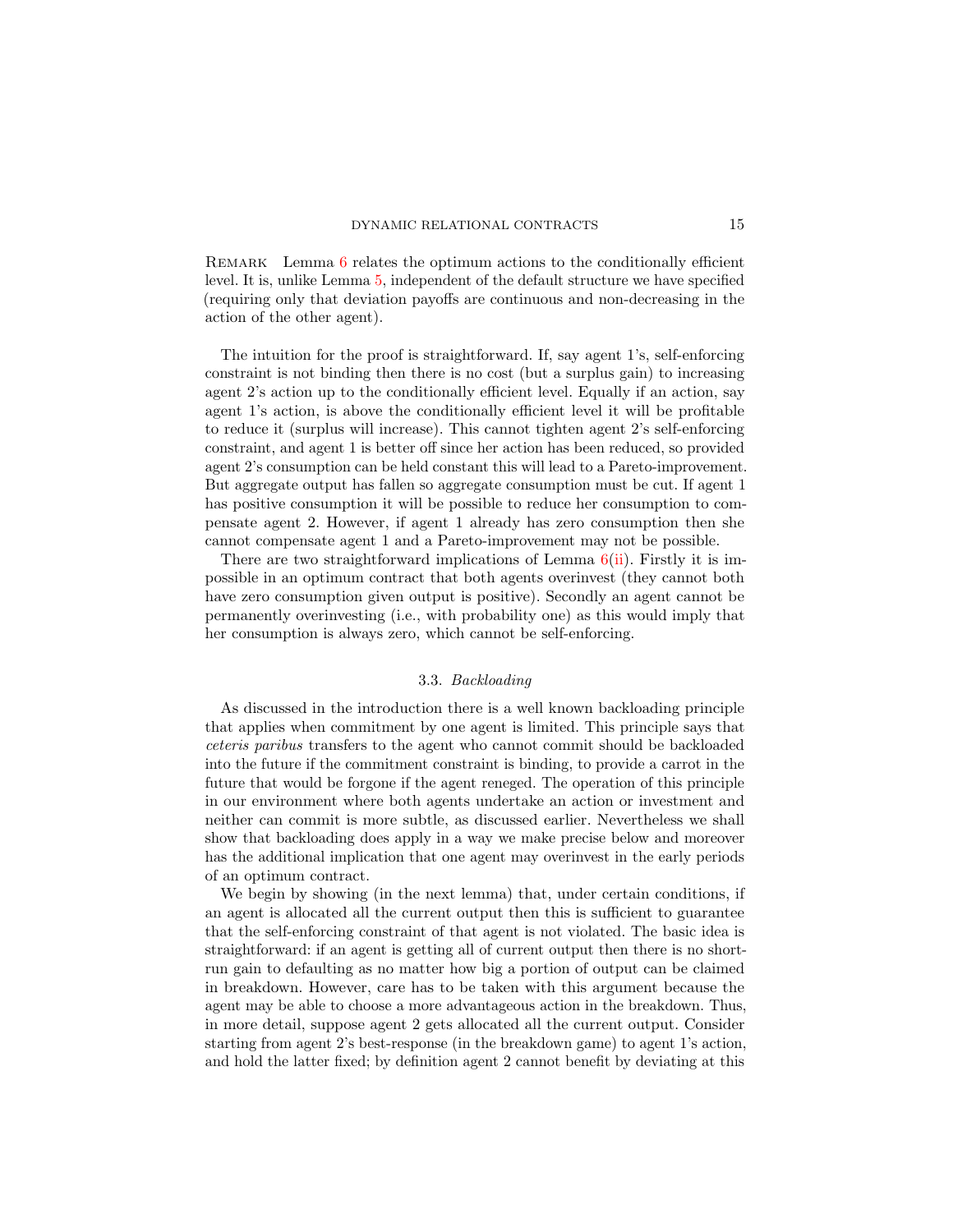point; if agent 2's action is increased and he is still being allocated all output, then his utility will be rising until his conditionally efficient action is reached, where his payoff is maximized. So provided  $a_2$  is above or equal to his best-response, but not higher than the conditionally efficient action, he is weakly better off at  $a_2$  getting all consumption than best responding—no matter how much he can claim of the output in the breakdown. Hence the self-enforcing constraint is satisfied, even if deviating leads to no future losses (i.e., even if agent 2's future payoff is as low as it can be). This property is important for our backloading result as it will enable us to verify that the self-enforcing constraint for an agent is satisfied by checking that that agent is receiving all the available output. $27$ Recall that the deviation continuation payoff  $D_2(a_{1,r}^{NE}, r)$  is the payoff agent 2 gets from Nash-reversion starting in state r.

<span id="page-15-4"></span><span id="page-15-3"></span>LEMMA 7 If in state s (but suppressing s in the notation)  $c_2 = y(a_1, a_2)$ ,  $a_2^N(a_1) \le a_2 \le a_2^*(a_1)$  and  $V_{2,r} \ge D_2(a_{1,r}^{NE}, r)$ , all  $r \in S$ , then

(3) 
$$
c_2 - a_2 + \delta \sum_{r \in S} \pi_{sr} V_{2,r} \ge D_2(a_1);
$$

moreover the inequality is strict if  $a_2 > 0$ . Likewise with the agent indices swapped.

We now present our main backloading result. For notational convenience we will treat actions and consumptions at a particular date as random variables and write  $a_i^t$  and  $c_i^t$  for  $a_i(s^t)$  and  $c_i(s^t)$  etc.

<span id="page-15-2"></span><span id="page-15-1"></span>THEOREM 1 (i) If at  $\tilde{t}$  in an optimum contract (after positive probability history  $s^{\tilde{t}}$ ), agent 1, say, is unconstrained and  $a_1^{\tilde{t}} < a_1^*(a_2^{\tilde{t}})$ , then at all previous dates  $t<\tilde{t}$  along the same history,  $c_2^t=0$ ; (ii) If at  $\tilde{t}$  in an optimum contract (after positive probability history  $s^{\tilde{t}}$ ), agent 2, say, has  $a_2^{\tilde{t}} > a_2^*(a_1^{\tilde{t}})$ , then at all previous dates  $t < \tilde{t}$  along the same history,  $c_2^t = 0$ .

The claim of Theorem  $1(i)$  $1(i)$  is that if in any optimum contract agent 1 is underinvesting but unconstrained then agent 2 will have been held to his subsistence consumption level (zero) in all previous periods along the history to that point. (Recall that if agent 1 is underinvesting, this is because agent 2 is constrained and any further investment by agent 1 will lead to agent 2 preferring to take the increased deviation payoff.) The idea is that if agent 2 has positive consumption earlier, agent 1's current action can be increased (increasing current surplus) and at the same time consumption can be transferred at the current date to agent 2 to stop him reneging; agent 1 may be worse off currently but can be compensated for her increased effort by agent 2 transferring consumption at the earlier date. Essentially, the backloading of agent 2's consumption allows his later

<span id="page-15-0"></span> $27$ Note this result does not refer to optimum contracts but is a statement about the properties of the deviation payoff function  $D_i(\cdot)$ .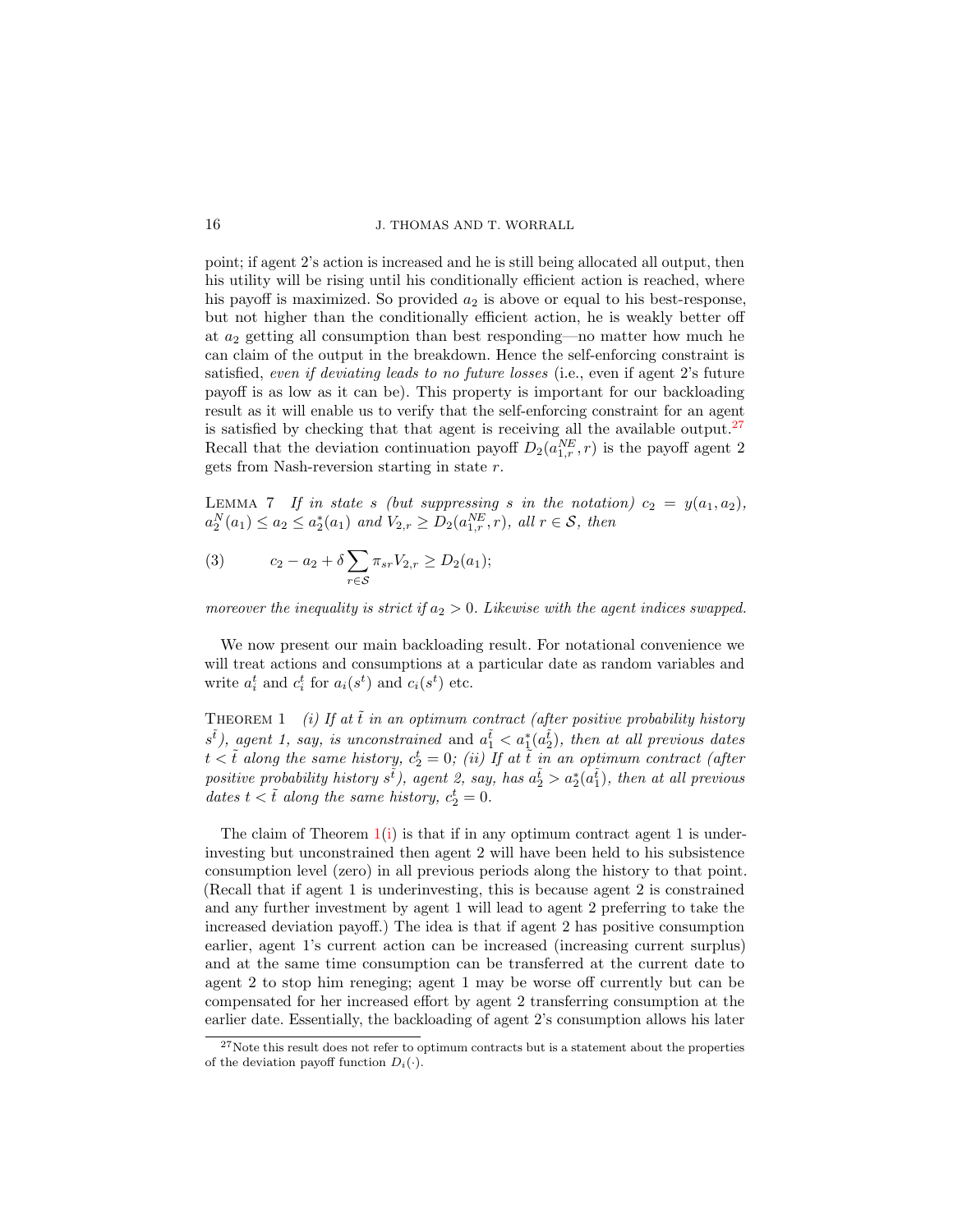constraint to be relaxed. Since agents are risk neutral they do not care about the timing of consumption flows (keeping the action plans fixed) if the expected discounted value is the same, but the backloading has permitted current surplus to be increased, leading to a Pareto-improvement. It is important though that agent 1 is unconstrained for this result to hold and we will show later that it may not apply if agent 1 is also constrained at the later date.

Theorem  $1(i)$  $1(i)$  demonstrates that if ever agent 2 is overinvesting then consumption has already been backloaded to the maximum extent possible in all previous periods. This makes it clear that the backloading principle extends to actions as well as consumption and that actions may be *above* the conditionally efficient levels. This however involves an efficiency loss not incurred by backloading consumption. So reducing consumption is more efficient than increasing the action. Nevertheless it may be optimal on the margin to increase the action as for a small increase starting from the efficient level the loss will be of second-order and it will enable the action of the other agent to be increased without violating the self-enforcing constraint and thus actions of one agent may be above the conditionally efficient levels in the early periods of the optimum contract

# 3.4. Second-Best Surplus Maximization

<span id="page-16-0"></span>In the next section we shall show that an optimum contract converges to one that maximizes joint utility. In this section we shall first show that the maximization of joint utility involves choosing the actions that maximize current surplus subject to the self-enforcing and feasibility constraints. We begin by defining such actions and also a joint utility maximizing contract.

DEFINITION 1 An action pair  $a$  in state  $s_t$  at date  $t$  is current surplus maximizing if  $a \in \arg\max_{a \in \Re^2_+} \{y(a_1, a_2, s_t) - a_1 - a_2 : \exists \text{ a self-enforcing contract } \Gamma(s^t) \in \mathcal{G}_{s_t}\}$ starting at date t with  $a(s^t) = a$ .

DEFINITION 2 A self-enforcing contract  $\Gamma(s^t) \in \mathcal{G}_{s_t}$  at date t in state  $s_t$  is joint utility maximizing if the sum of the corresponding continuation utilities from t onwards is maximized across all possible self-enforcing contracts:  $(V_1, V_2) \in$  $\arg \max_{(V_1, V_2) \in \mathcal{V}_{s_t}} (V_1 + V_2).$ 

Note that a current surplus maximizing  $\alpha$  is found by looking across all selfenforcing contracts starting from s and picking one that maximizes the surplus in the first period of the contract, irrespective of what happens later. If a selfenforcing contract can be constructed with current surplus maximizing actions at every date, then it is clearly joint utility maximizing. The next result asserts that joint utility maximizing contracts always have this property.

<span id="page-16-1"></span>Lemma 8 Any joint utility maximizing self-enforcing contract starting at date t from  $s^t$ ,  $\Gamma(s^t)$ , has with probability one current surplus maximizing actions at each date  $\tau \geq t$ .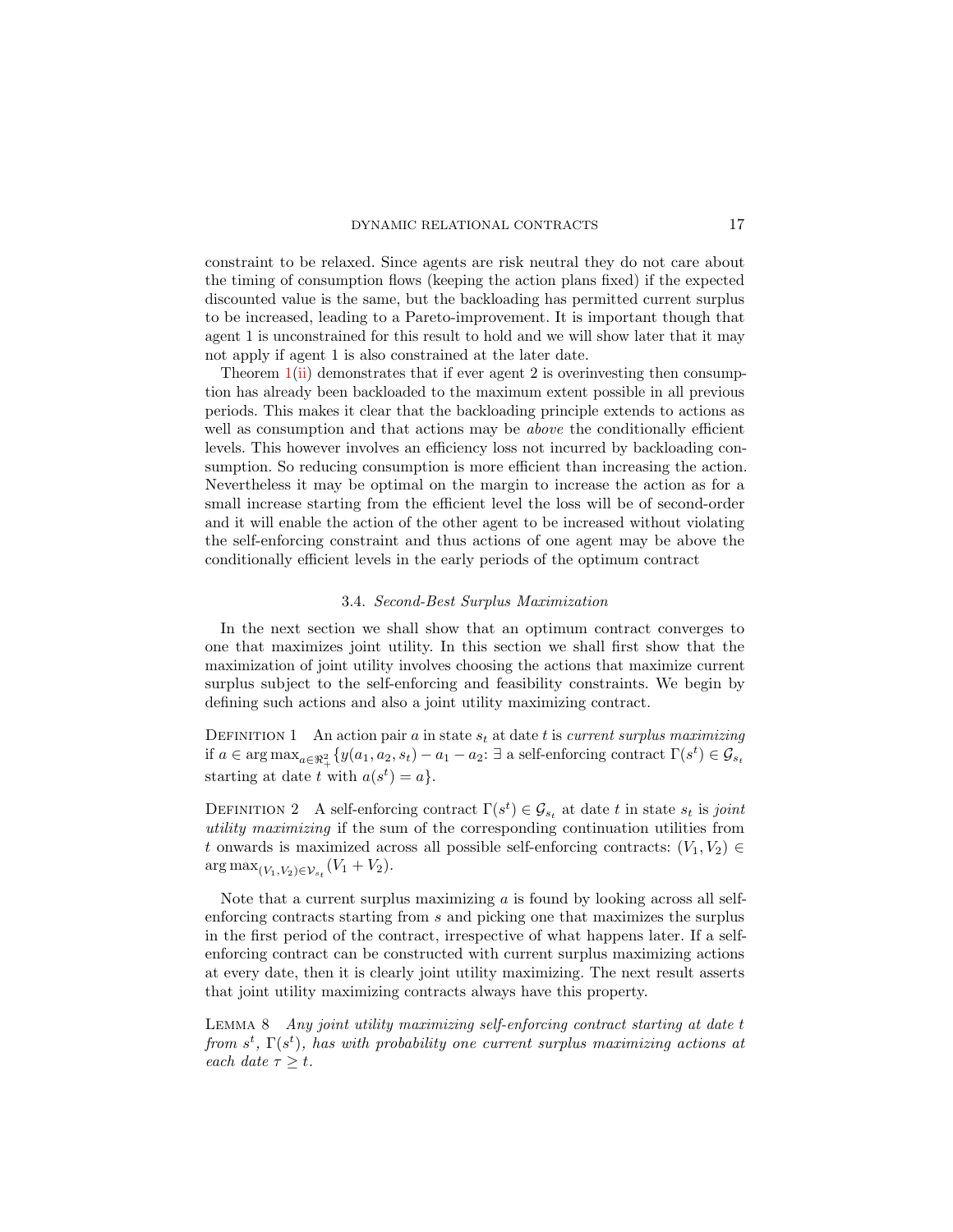Changing actions away from the current surplus maximizing ones will lower utility at that particular date and hence overall utility. What the lemma shows is that there is no additional benefit in terms of relaxing one of the self-enforcing constraints.

We show next that if at any point the self-enforcing constraints bind for both agents and there is no over-efficiency of actions, then the optimum contract always involves joint utility maximization from the next period onward. Hence from Lemma [8](#page-16-1) this involves the surplus maximizing actions at every subsequent date.

<span id="page-17-1"></span>LEMMA 9 If in an optimum contract  $s<sup>t</sup>$  has positive probability, the self-enforcing constraints of both agents bind at t, and  $a_i^t \leq a_i^*(a_j^t)$ ,  $i, j = 1, 2, i \neq j$ , then the contract must specify joint utility maximization from  $t + 1$  (i.e., in every positive probability successor state).

The idea behind Lemma [9](#page-17-1) is that if it were the case that in some successor state r joint utility was not maximized, then it would be possible to replace  $(V_{1,r}, V_{2,r})$ by  $(\hat{V}_{1,r}, \hat{V}_{2,r}) \in \mathcal{V}_r$  such that  $\hat{V}_{1,r} + \hat{V}_{2,r} > V_{1,r} + V_{2,r}$  and demonstrate a Paretoimprovement. To show this it is necessary that both agents were previously constrained. If either agent were unconstrained then replacing  $V_{i,r}$  with  $V_{i,r}$ might lower utility for one agent.

#### 3.5. Convergence

<span id="page-17-0"></span>We now present the result that an optimum contract has actions which converge almost surely to current surplus maximizing actions (and, a fortiori, the contract converges to a joint utility maximizing one). To show this, we first show that there exists a stopping time which is finite almost surely such that both  $c_1 > 0$ and  $c_2 > 0$  at some point before this time. The argument is intuitive: provided at least one agent has a strictly positive payoff, then one agent, say agent 1, must take a positive action at some point. Thus agent 1 must receive positive consumption at some point not too far after the action was taken, or else her overall payoff would be negative, something which is inconsistent with selfenforcement (an agent can always guarantee herself at least zero by taking a null action each period). Likewise, by the fact that agent 1 took a positive action, agent 2 can get a positive share of that output by the hold-up assumption on the breakdown payoffs, and hence must have positive continuation utility at this point. Thus agent 2 must also anticipate positive consumption. This situation happens repeatedly in an optimum contract, and thus positive consumption for both agents occurs with probability one (the proof is only complicated by the need to ensure that the number of periods before positive consumption is received is bounded independently of the current continuation utility is divided). Next, once both agents have had positive consumption, our backloading results imply that there cannot be overinvestment, and if either agent is unconstrained then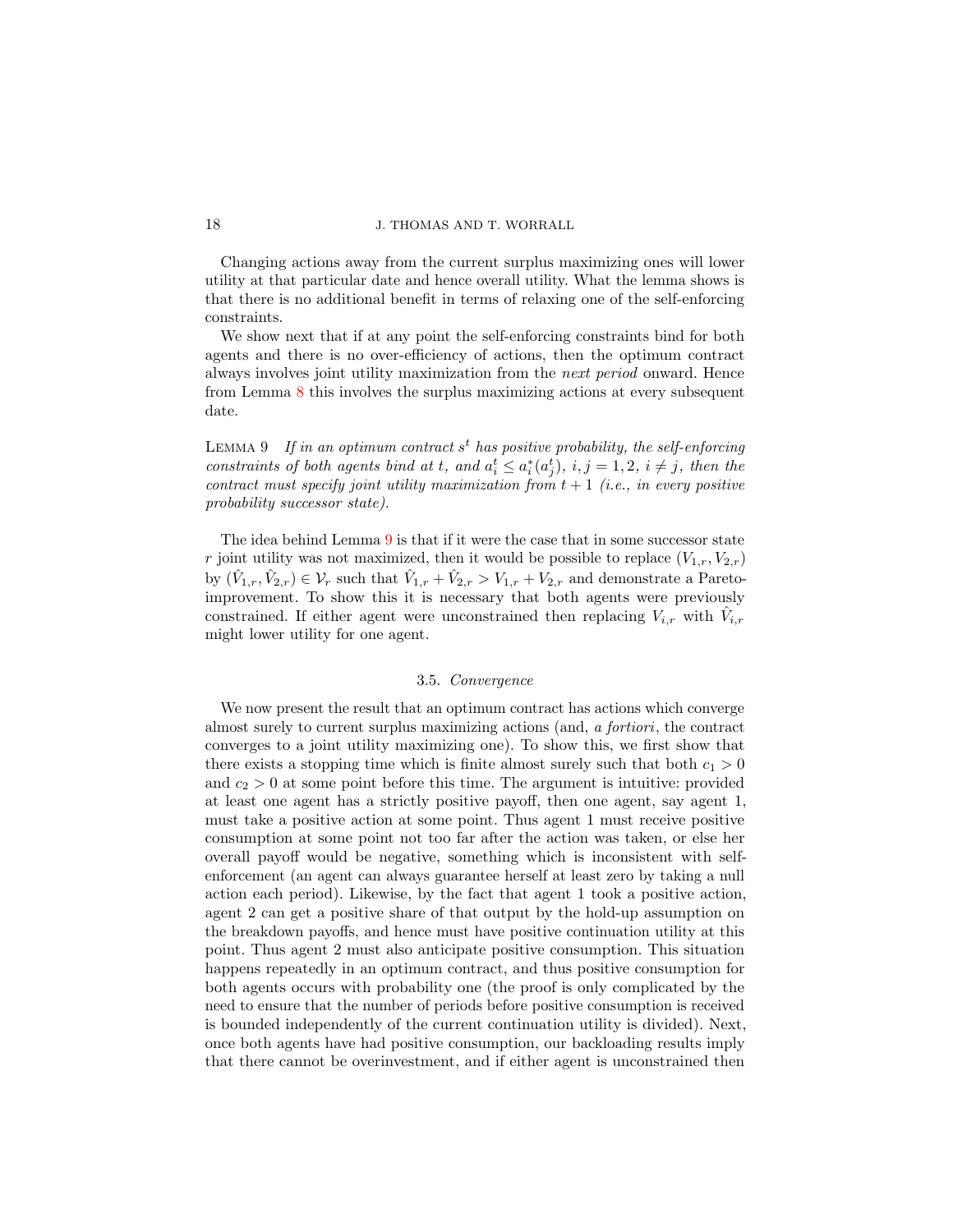actions are at the efficient level. Alternatively, if both agents are constrained, we know that joint utility maximization occurs thereafter by the previous lemma.

<span id="page-18-0"></span>THEOREM 2 For any optimum contract, with probability one there exists a random time  $T < \infty$  such that for  $t \geq T$ ,  $a^t$  is current surplus maximizing.

Suppose that both agents have had positive consumption at some date prior to date  $\hat{t}$ . Then from Theorem [1](#page-0-1)[\(ii\)](#page-15-2), for  $t \geq \hat{t}$ ,  $a_i^t \leq a_i^*(a_j^t)$  for  $i = 1, 2$ . However, if agent i is unconstrained at date  $t$ , then it follows from Theorem  $1(i)$  $1(i)$  that  $a_i^t \ge a_i^*(a_j^t)$ , otherwise the consumption of agent j could not have been positive prior to date  $\hat{t}$ . Equally from Lemma  $6(i)$  $6(i)$ ,  $a_j^t \ge a_j^*(a_i^t)$  as there is no need to hold agent j's action below the efficient level if agent  $i$  is unconstrained. So if one agent is unconstrained, both actions are efficient. We can conclude that inefficiency can only occur after date  $\hat{t}$  when both agents are constrained. We thus have the following corollary.

COROLLARY 1 For any optimum contract, with probability one there exists a random time  $T < \infty$  such that for  $t \geq T$ , and for any state  $s_t \in S$  in which efficiency  $a^{**}$  is not achievable for any division of the surplus (i.e., for which the current surplus maximizing actions are inefficient), then both self-enforcing constraints bind and there is no overinvestment by either agent.

The next theorem considers the canonical two-sided action case in which both actions are always positive. This allows us to present the sharpest results in terms of optimum action levels relative to unconstrained efficient levels. It shows there will be two phases, one (which may not exist depending on how ex ante surplus from the relationship is divided) is a backloading phase with zero consumption and overinvestment by one of the agents (the same agent throughout the phase), and the other phase (which exists with probability one) will have no overinvestment, but consists of a possible initial transition period which is then followed by either efficient actions, if they can be sustained in equilibrium in that state, or otherwise by both constraints binding and positive consumption.

<span id="page-18-1"></span>THEOREM 3 Whenever the Nash actions  $a_{i,s}^{NE}$  are positive,  $i = 1, 2$ , all  $s \in S$ , then there exists  $i \in \{1,2\}$  and a random time  $\tilde{t}, \infty > \tilde{t} \geq 0$  with probability one, such that an optimum satisfies a.s.:

**Phase 1:**  $c_i^t = 0$ ,  $a_i^t > a_i^*(a_j^t)$  and  $a_j^t \le a_j^*(a_i^t)$ , for  $0 \le t < \tilde{t}$ ,  $j \ne i$ ;

**Phase** 2:  $a_1^t \leq a_1^*(a_2^t)$  and  $a_2^t \leq a_2^*(a_1^t)$  for  $t \geq \tilde{t}$ , and after the first period of phase 2, if  $s_t$  is such that  $a^{**}$  is current surplus maximizing (i.e., can be sustained in equilibrium) then  $a^t = a^{**}$ ; otherwise for both agents,  $i = 1, 2$ , the incentive constraint binds,  $a_i^t < a_i^*(a_j^t) \le a_i^{**}$ ,  $j \ne i$ , and  $c_i^t > 0$ .

The requirement of positive Nash actions is a simple way to ensure that optimum actions at each date are positive by virtue of Lemma [5.](#page-13-2) We need to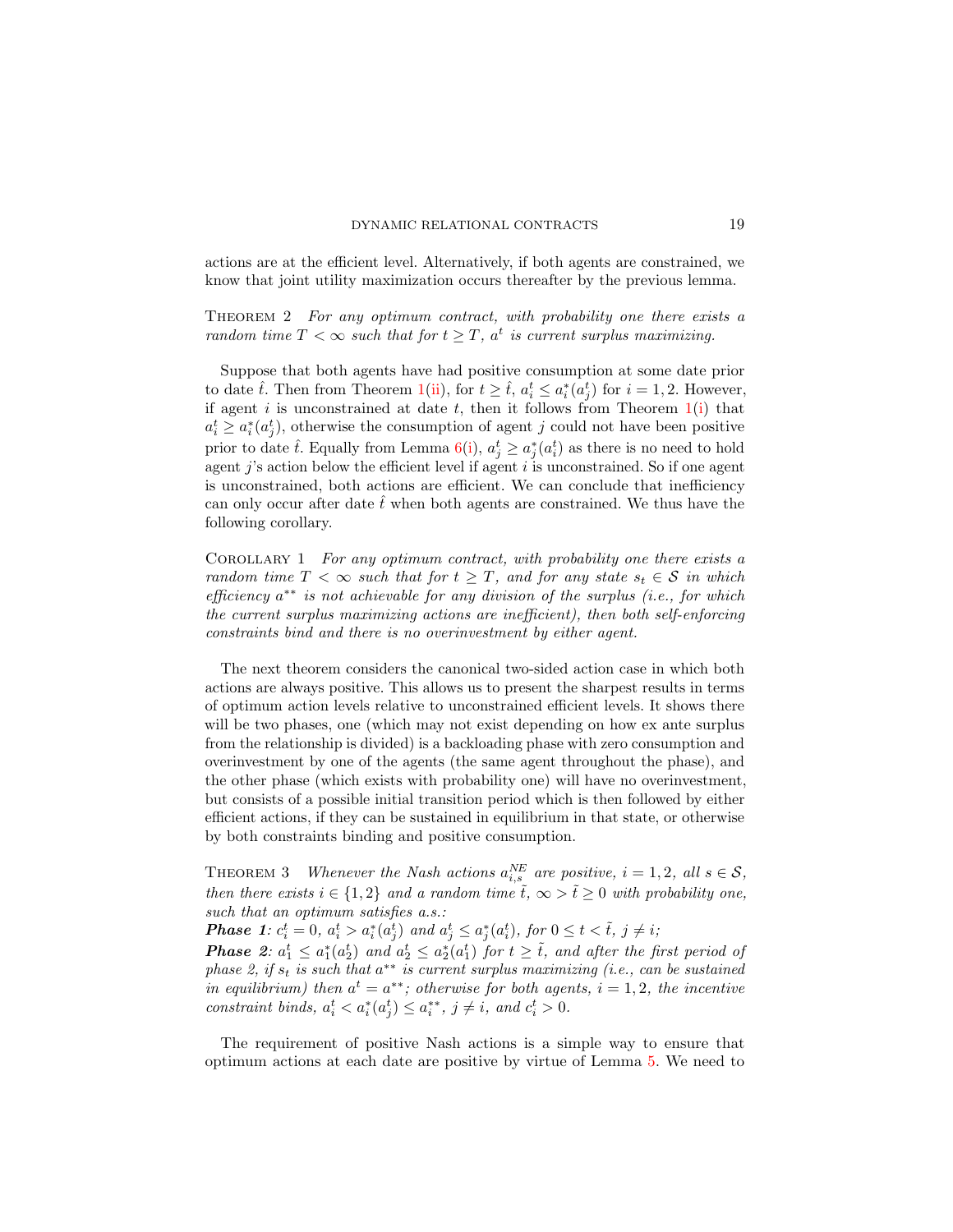assume this to prove Theorem [3](#page-18-1) for two reasons. Firstly, even if both actions are productive, it may be that overinvestment does not occur in the backloading phase. This might be the case if  $a_i = 0$  and  $a_i^*(a_j) = 0$  and the marginal product at zero is well below one. In this case the optimum action may be at the corner solution where the marginal product is below one and the optimum action is zero. Secondly, underinvestment may not occur in the second phase as it possible that the efficient action levels are zero.

If current surplus is not maximized after the first period of Phase 2, then  $a \neq a^{**}$  but by Theorem [3](#page-18-1) this implies both constraints bind, in which case current surplus is maximized thereafter. Hence we have the following corollary.

Corollary 2 With probability one, current surplus is not maximized in at most two periods of Phase  $2^{28}$  $2^{28}$  $2^{28}$ 

### 3.6. Example with No Uncertainty

<span id="page-19-0"></span>We consider a simple example with no uncertainty to illustrate our results and demonstrate that the backloading phase of Theorem [3](#page-18-1) with overinvestment can exist for some initial distribution of continuation utilities. The example has an additive production technology and is similar to the model of joint production in [Garvey](#page-43-23)  $(1995).^{29}$  $(1995).^{29}$  $(1995).^{29}$  $(1995).^{29}$  We assume the production function is

$$
y(a_1, a_2) = f_1(a_1) + f_2(a_2) = 2b\sqrt{a_1} + 2\sqrt{a_2}
$$

for a parameter  $b \in (0, 1)$ . For simplicity the breakdown payoffs are of the form  $\phi_i(a_1, a_2) = \theta_{i1} f_1(a_1) + \theta_{i2} f_2(a_2)$  where the parameters are  $\theta_{11} = \theta_{22} = 0$  and  $\theta_{12} = \theta_{21} = 1$ . Thus in the breakdown both agents can grab all of the other agent's output but if they do so they lose their own output. The conditionally efficient actions are independent of the other agent's action and given by  $a_1^* = b^2$ and  $a_2^* = 1$  and maximal efficient surplus is  $1 + b^2$ . Given the additive technology the Nash best-response functions are dominant strategies,  $a_1^N = a_2^N = 0$  so the best response is no investment.<sup>[30](#page-19-3)</sup> Hence the deviation payoffs are<sup>[31](#page-19-4)</sup>

 $D_1(a_2) = (1 - \delta)2\sqrt{a_2}$  and  $D_2(a_1) = (1 - \delta)2b\sqrt{a_1}$ .

<span id="page-19-1"></span><sup>28</sup>In the case of additive production technology this can be strengthened to current surplus being maximized in all but the first period of Phase 2.

<span id="page-19-2"></span> $^{29}$ [Garvey](#page-43-23) [\(1995\)](#page-43-23) has linearly additive outputs and quadratic cost functions but this is equivalent to our formulation with square-root production functions and linear investment costs. His concern is with finding a legal structure, joint ventures or integration, that is best suited (in terms of a minimum discount factor) to sustaining the efficient investment levels. He does not therefore examine the main concern addressed here, namely the temporal structure of investments.

<span id="page-19-3"></span> $30$  $30$ Strictly Theorem 3 does not apply since the Nash equilibrium actions are zero. However, the importance of the assumption of positive Nash equilibrium actions was to rule out trivial contracts but such contracts are not optimal for the parameter values chosen and hence the substance of the theorems does apply.

<span id="page-19-4"></span><sup>&</sup>lt;sup>31</sup>For the purposes of calculating the example all per-period payoffs have been multiplied by  $(1 - \delta).$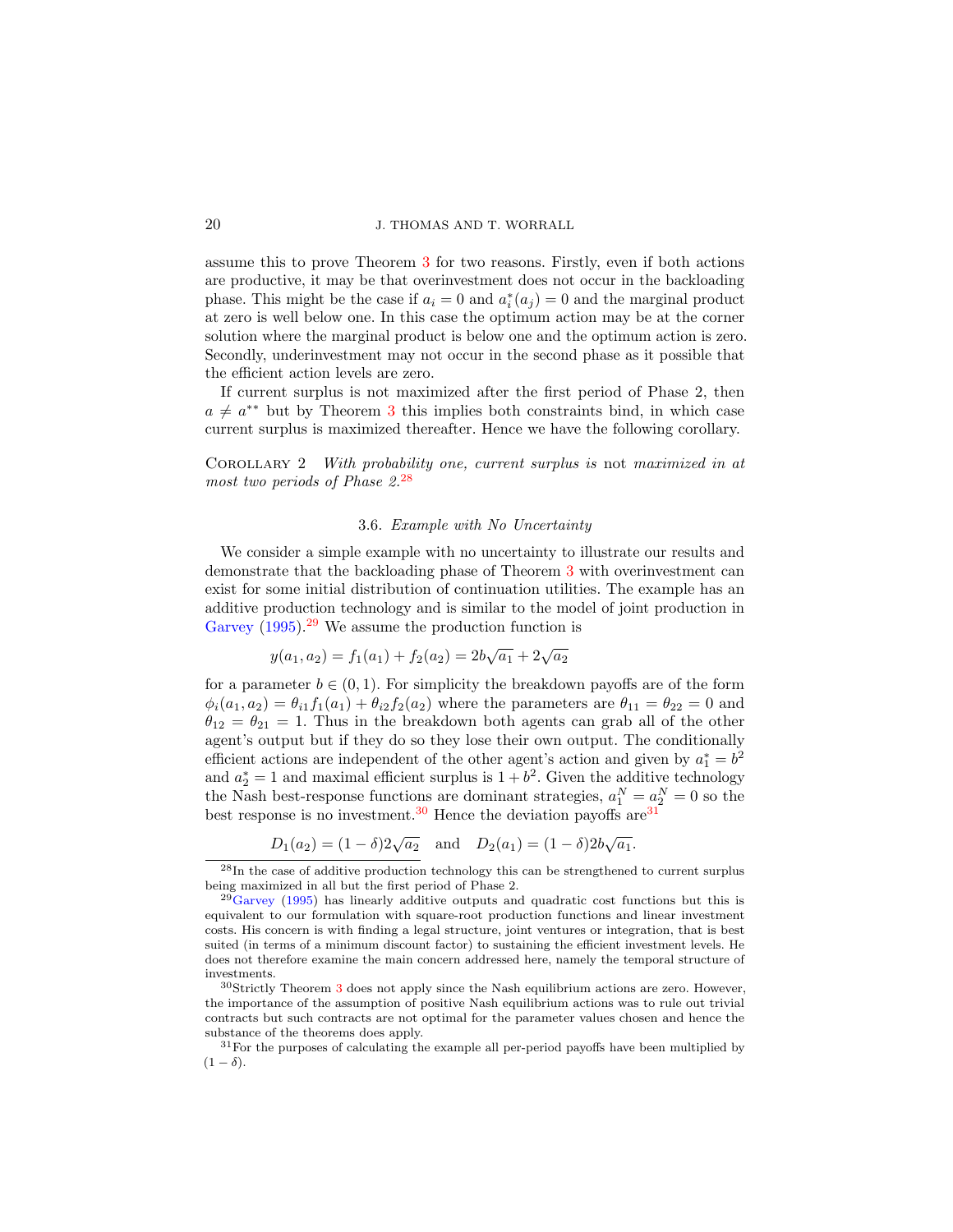For illustration we consider the special case of  $\delta = 1/3$  and  $b =$  $\sqrt{3}/3$ .<sup>[32](#page-20-0)</sup> The solution can be found by first deriving the efficiency stationary solution and then working backwards from the stationary solution to construct the entire Pareto-frontier in a similar fashion to that described in [Thomas and Worrall](#page-43-2)  $(1994)$ .<sup>[33](#page-20-1)</sup> It should be stressed that the procedure used here computes the exact solution and does not rely on numerical methods.

<span id="page-20-6"></span><span id="page-20-3"></span>

<span id="page-20-5"></span><span id="page-20-4"></span><span id="page-20-2"></span>Figure 1: EXAMPLE WITH  $\delta = \frac{1}{3}$  AND  $b = \frac{\sqrt{3}}{3}$ .

The solution is illustrated in Figure [1](#page-20-2) which plots some of the variables of interest against the (continuation) utility  $V_1$ , of agent 1. The stationary solution

<span id="page-20-0"></span> $\frac{32}{\text{In this example a non-trivial contract is sustainable for any } \delta > 0 \text{ and an efficient stationary}}$ solution is sustainable if  $\delta \geq 1/2$ . The value  $\delta = 1/3$  is chosen below this critical value so that the efficient outcome is not sustainable in the the stationary solution but large enough to generate simple but interesting dynamics for the optimum contract. The value of b is simply chosen for convenience.

<span id="page-20-1"></span><sup>33</sup>Details of the calculation are available on request.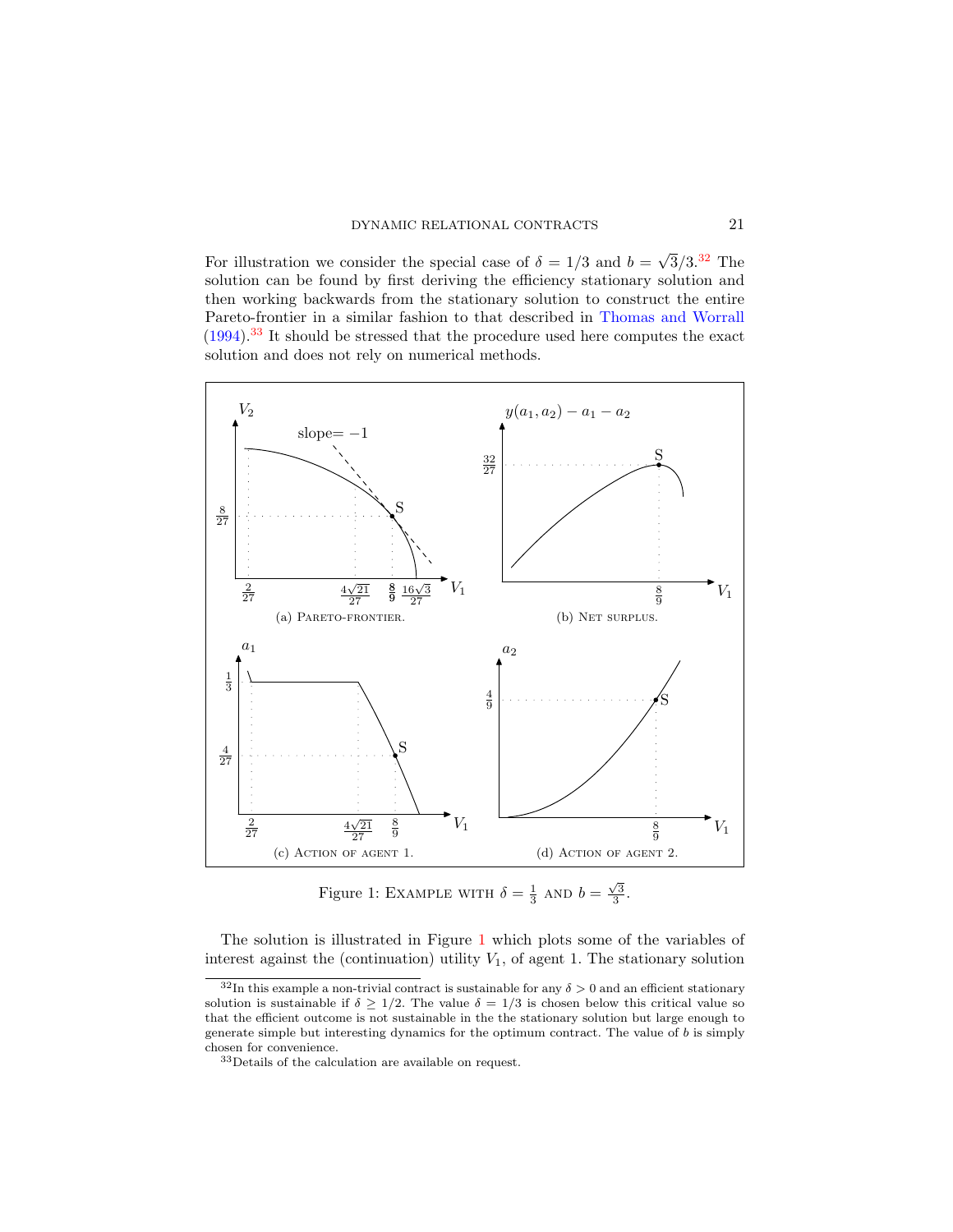is indicated by point "S". Figure  $1(a)$  $1(a)$  illustrates the Pareto-frontier. The left hand endpoint of the frontier is determined at the point where this function has a zero slope and the right hand endpoint where the slope is infinite and  $a_1 = 0$ . The stationary solution is where joint utility,  $V_1 + V_2$ , is maximized so that the slope of the frontier is  $-1$  $-1$  at point S. Figure 1[\(b\)](#page-20-4) illustrates the net surplus for different values of  $V_1$  indicating that net surplus is maximized at the stationary solution. Figure  $1(d)$  $1(d)$  illustrates that agent 2 is always underinvesting  $(a_2 < a_2^* = 1)$  for all  $V_1$ . Agent 1 is always constrained but as  $V_1$  is increased  $a_2$  can also be increased without agent [1](#page-20-2) reneging. Figure  $1(c)$  $1(c)$  shows that agent 1's investment is efficient  $(a_1^* = 1/3)$  for  $V_1 \in [2/27, 4\sqrt{21}/27]$  and that agent 1 overinvests (and has zero consumption) for low values of  $V_1 < 2/27$  and underinvests for larger values of  $V_1$  and at the stationary solution. If we suppose that the initial distribution of utilities is such that  $V_1 < 2/27$  then the optimum contract evolves in the following way. In the initial period agent 1 has zero consumption and overinvests. In the next period it can be shown that the continuation value for  $V_1$  will be in the range  $(2/27, 4\sqrt{21/27})$ . Thus next period the action  $a_1$  is chosen efficiently,  $a_1 = 1/3$ . In the periods thereafter the continuation values are the utility maximizing ones at the stationary point where both agents underinvest. Thus in this example and for the parameters we've used, and for an an initial distribution where  $V_1 < 2/27$ , there is at most one period of Phase 1 where there is overinvestment and after two periods the stationary solution is reached where both agents are underinvesting.<sup>[34](#page-21-2)</sup>

# 4. ONE-SIDED INVESTMENT

<span id="page-21-1"></span>In this section we discuss the case where only one of the two agents makes an investment which has been the subject of most of the previous literature (see, e.g., [Albuquerque and Hopenhayn,](#page-42-0) [2004;](#page-42-0) [Thomas and Worrall,](#page-43-2) [1994\)](#page-43-2). We shall show that in this case there is no overinvestment by the contributing agent.<sup>[35](#page-21-3)</sup> We suppose that this is agent 1 and assume that agent 2 never contributes towards output. We therefore write output as  $y(a_1, a_2, s_t) = f(a_1, s_t)$  and the breakdown payoff for agent 1 as  $\phi_1(a_1, s_t) \leq f(a_1, s_t)$ . In this case agent 1's self-enforcing constraint reduces to a more conventional nonnegative surplus constraint,

$$
V_1(s^t) \ge D_1(s_t) = \phi_1(a_1^{NE}(s_t), s_t) - a_1^{NE}(s_t) + \delta \sum_{s_{t+1} \in S} \pi_{s_ts_{t+1}} D_1(s_{t+1})
$$

and the following can be proved.

<span id="page-21-0"></span>THEOREM 4 In the case of one-sided investment where, say, agent 1 is the only contributor to output, then at any date t and state s,  $a_1^t \leq a_1^*$ ; i.e., overinvestment never occurs in an efficient self-enforcing contract.

<span id="page-21-2"></span><sup>34</sup>For different parameter values there may be more than one period of Phase 1 in which there is overinvestment.

<span id="page-21-3"></span><sup>35</sup>A difference arises in the one-sided and two-sided cases since when only one agent takes any action it is not always possible to adjust actions to smoothly raise or lower the continuation utilities for both agents as is the case with the two-sided case.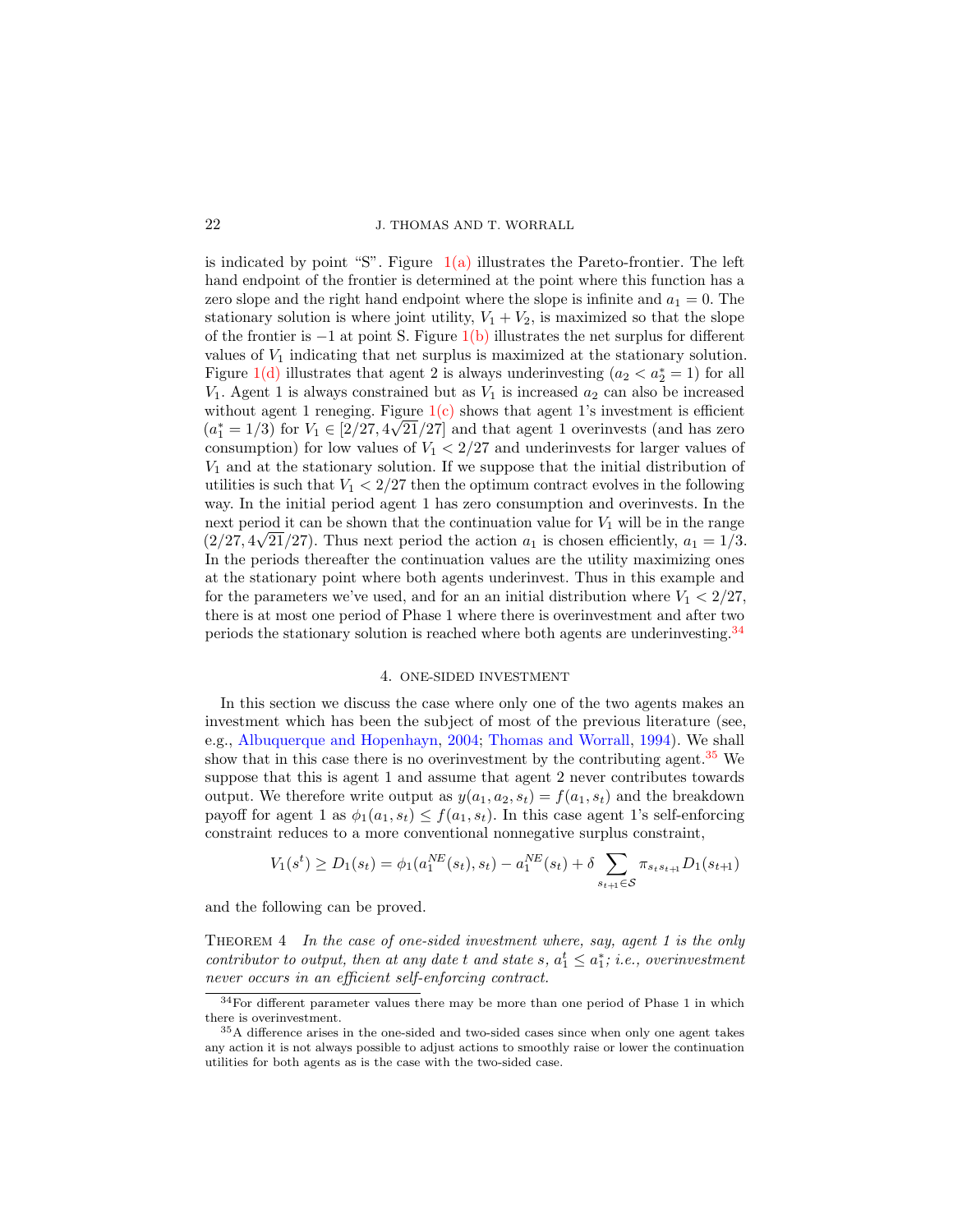This result is perhaps unsurprising in view of the idea that backloading of utility will only apply to agent 2, the agent whose self-enforcing constraint can prevent efficient actions by agent 1. Overinvestment (and hence  $c_1 = 0$ ) implies a negative current utility for agent 1, and as the future goes against agent 1, this would lead to a negative overall utility, something which would violate agent 1's constraint.

#### 5. CREDIT CONSTRAINTS

<span id="page-22-0"></span>In this section we shall assume that agents can save in a private account at a fixed net rate of interest  $r^{36}$  $r^{36}$  $r^{36}$  We shall however assume that agents are credit constrained and cannot borrow. The issue addressed is whether by using savings it may be possible to achieve utility distributions at future dates that cannot be achieved without savings. For example, if agent 1 saves some of her early transfers and then at date t makes a transfer to agent 2 from her savings, agent 2's continuation utility at  $t$  will be higher by the amount of the savings transfer (holding all future transfers and actions constant), and agent 1's utility correspondingly lower. Potentially, provided this transfer is credible, it may allow more efficient actions to be undertaken at date  $t$ , allowing an ex ante Paretoimprovement. We show that provided  $\delta(1+r) \leq 1$ , that is if the interest rate is less than the discount rate, this is not possible.<sup>[37](#page-22-2)</sup> Intuitively, we have seen that at most one agent has utility backloaded for incentive reasons; this suggests that there is no gain if the other agent saves.<sup>[38](#page-22-3)</sup>

We change the model as follows. Let  $S_i^t$  denote agent i's total saving at the start of period  $t$ , including interest up to period  $t$  (in general this depends on the history  $s^{t-1}$  but this dependence is left implicit in the notation). Borrowing is ruled out so  $S_i^t \geq 0$ , with  $S_i^0 = 0.39$  $S_i^0 = 0.39$  At the division stage, let  $\chi_i(s^t)$  denote the amount of resource transferred to agent i after history  $s^t$  (this need no longer coincide with consumption  $c_i(s^t)$ ), subject to the constraints that  $\chi_1(s^t) + \chi_2(s^t) \leq y(a(s^t), s_t)$ and  $-S_i^t \leq \chi_i(s^t) \leq S_j^t + y(a(s^t), s_t)$ , for  $i = 1, 2$ , and  $i \neq j$ . Thus it is possible to receive more than current output if the other agent—whose transfer would be negative—contributes from their savings. We are assuming then that transfers from savings occur at the same time that output is divided (although making

<span id="page-22-1"></span><sup>36</sup>An alternative—leading to different results—would be to assume an escrow account held by a trusted third agent where agents lose access to the account if they default. We assume here that such accounts are ruled out.

<span id="page-22-2"></span><sup>&</sup>lt;sup>37</sup>If  $\rho := (1 - \delta)/\delta$  is the discount rate, then  $\delta(1 + r) \leq 1$  is equivalent to  $r \leq \rho$ . With this assumption savings cannot change feasible payoffs and if there is any saving it will be for incentive reasons. The previous model without savings corresponds to the situation where  $r=-1. \label{eq:1}$ 

<span id="page-22-3"></span><sup>38</sup>A similar result is obtained by [Itskhoki](#page-43-24) [\(2007\)](#page-43-24) in a general model with one-sided commitment.

<span id="page-22-4"></span><sup>&</sup>lt;sup>39</sup>We can allow initial resources to be positive,  $S_i^0 > 0$ , and the equivalence result established below still goes through (the equilibrium without savings will however differ slightly from that studied earlier).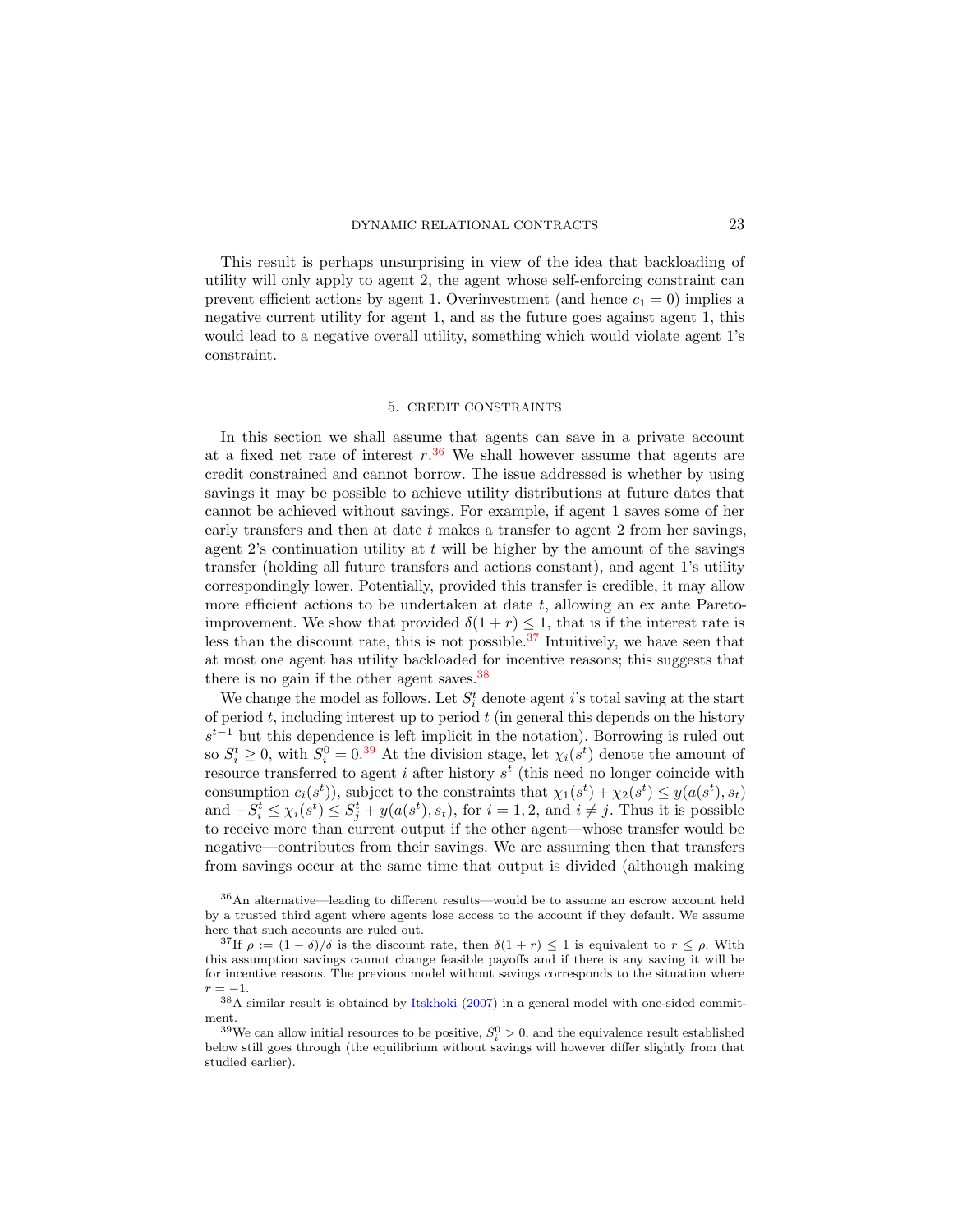this subsequent to output division would not affect the results).  $40$  Thereafter, at a new decision point, each agent simultaneously chooses consumption  $c_i(s^t)$ , subject to  $0 \le c_i(s^t) \le S_i^t + \chi_i(s^t)$ , so that savings at the start of  $t+1$  are  $S_i^{t+1} = (1+r)(S_i^t + \chi_i(s^t) - c_i(s^t))$ . We assume that the consumption decisions are observable (although it turns out that nothing depends on this). A contract now specifies  $(a_i(s^t), \chi_i(s^t), c_i(s^t))$  for each history  $s^t$  and  $i = 1, 2$ . We extend the definitions of equilibrium etc. in the obvious way. It is useful to let

$$
U_i(s^t) = \chi_i(s^t) - a_i(s^t) + \mathcal{E}\left[\sum_{\tau=t+1}^T \delta^{\tau-t}(\chi_i(s^{\tau}) - a_i(s^{\tau}))|s^t\right]
$$

denote the discounted value of the contracted transfers net of action costs. As before

<span id="page-23-2"></span>
$$
V_i(s^t) = c_i(s^t) - a_i(s^t) + \mathbf{E} \left[ \sum_{\tau=t+1}^T \delta^{\tau-t} (c_i(s^{\tau}) - a_i(s^{\tau})) | s^t \right]
$$

denotes the continuation utility from consumption.

If agent  $i$  chooses to default at  $t$ , then she will retain her savings (and can do no better than consume them immediately) so that  $S_i^t$  is added to the deviation payoff. Thus the incentive constraint at  $t$  will be

(4) 
$$
V_i(s^t) \ge D_i(a_j(s^t), s_t) + S_i^t
$$
.

However, because  $\delta(1 + r) \leq 1$ , discounted current and future consumption cannot exceed expected discounted net transfers from  $t$  on plus current beginning of period savings, that is,<sup>[41](#page-23-1)</sup>  $V_i(s^t) \leq U_i(s^t) + S_i^t$ . Notice that savings per se effectively cancel out of the incentive constraint, but the issue is whether by allowing flexibility with respect to timing of transfers better allocations can be attained.

To argue that savings will not matter we start from an optimum contract in the model with savings and replace it with a contract which has no transfers out of savings. As an example, suppose a single transfer is made, out of savings, from agent 2 to agent 1 at time t after some history  $s^t$  (agent 1 also gets all of current

<span id="page-23-0"></span><sup>40</sup>To be precise, we could spell out the post production timing as follows. First, the Nash demand game takes place, followed by simultaneous transfers by each agent to the other out of savings (and then finally consumption decisions are taken). We only need to focus on the net transfer  $\chi_i(s^t)$ , however, as if (and only if) the incentive constraint specified below holds, it will be an equilibrium to implement the transfer. Specifically, i's Nash demand is  $\chi_i(s^t)$ whenever  $0 \leq \chi_i(s^t) \leq y(a(s^t), s_t)$ , and otherwise 0 or  $y(a(s^t), s_t)$ , as appropriate, while the direct transfer from i to j equals  $\max\{-\chi_i(s^t), 0\}$ . Again, the fine details of the process are unimportant so long as a failure to adhere to the equilibrium contract triggers breakdown.

<span id="page-23-1"></span><sup>&</sup>lt;sup>41</sup>If all transfers are non-negative then  $V_i(s^t)$  is maximized if they are consumed immediately, and we have  $V_i(s^t) = U_i(s^t) + S_i^t$ . If there are negative transfers, some earlier transfers must be shifted via saving until later; moving resources backwards in time cannot increase their discounted value.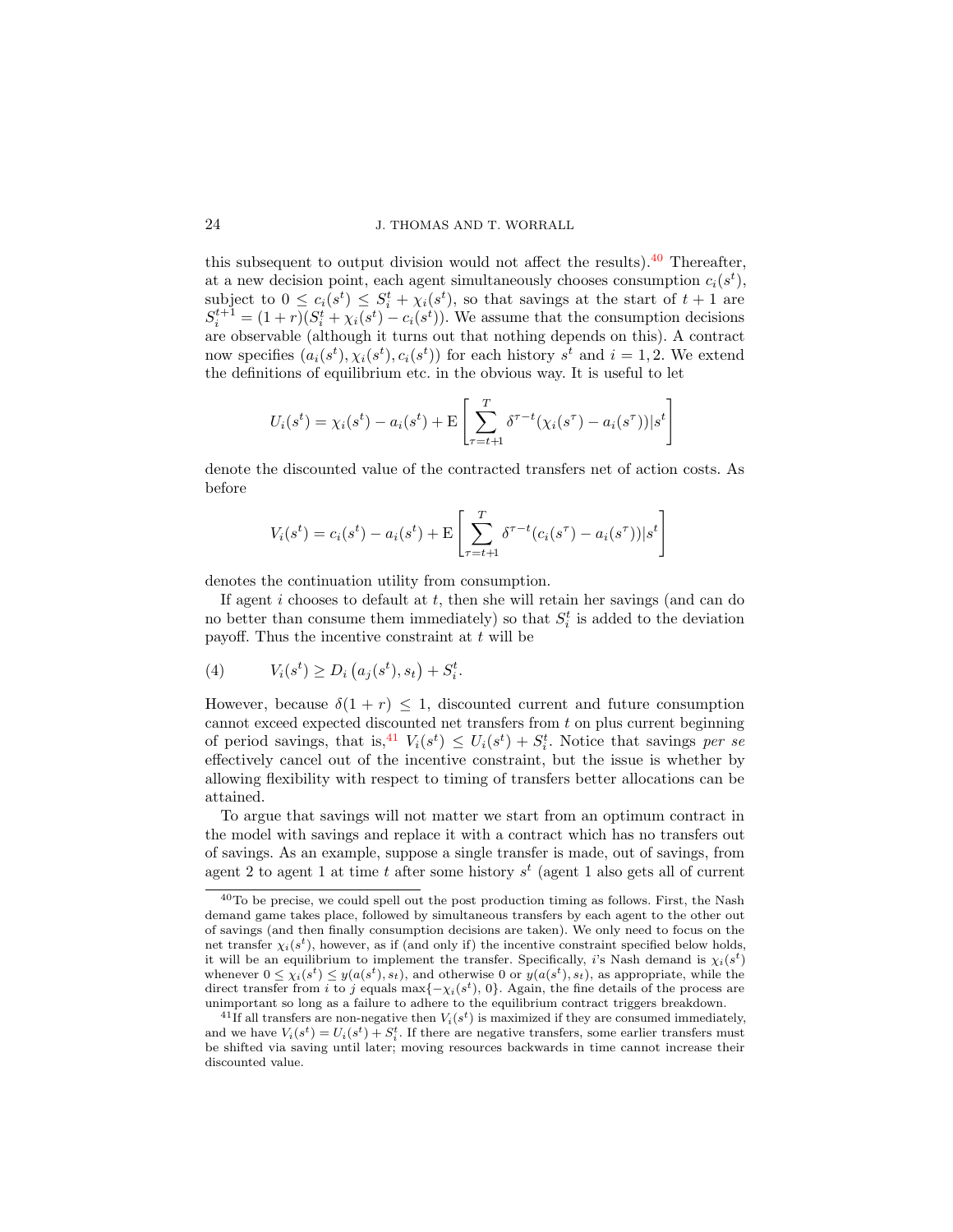output at t). In this case make the following changes: cut the transfer (i.e., the dissaving) from agent 2 to zero, but leave agent 1 with all of current output. So at t, agent 1's continuation utility is lowered by the lost transfer. Next attempt to compensate agent 1 by increasing her transfer out of output, at agent 2's expense, at the immediately preceding date and history. If agent 1 is fully compensated then there are no further changes. If she is not fully compensated even when all output is allocated to her at  $t-1$ , then we carry forward the remaining lost utility to  $t - 2$ , and so on. Full compensation (in terms of discounted transfers) must be possible by date 0. This is because in the original allocation, agent 2 was able to accumulate the savings from the output allocated to him before the period t transfer to agent 1, so by shifting all output to agent 1 at previous dates, agent 1 must be at least as well off—she would be directly receiving all the transfers which agent 2 had used to accumulate his savings. These changes satisfy three important properties: (1) they do not affect the initial distribution of utility (more precisely, of discounted transfers, the  $U_i(s^0)$ , (2) transfers are made nonnegative (so that savings do not need to be used), and  $(3)$  at any history, either agent i is no worse off than in the initial allocation or agent i receives all of current output. The point of (3) is that even if an agent is made worse off, because she receives all of current output she will not want to renege (appealing to Lemma [7\)](#page-15-3). Thus the ability to transfer savings is not needed to support the current actions even though an agent may be worse off at some points in the future. That is, the same actions and initial utilities can be supported when savings are not possible.

Generalizing this approach to allow for transfers out of savings at multiple dates and after any history, the following result can be proved.

<span id="page-24-1"></span>Theorem 5 The Pareto-frontier in the model with savings coincides with that in the model without savings.

#### 6. DISCUSSION OF ASSUMPTIONS

<span id="page-24-0"></span>In this section we discuss to what extent our results generalize to different assumptions about the way the surplus division, breakdown and subsequent punishments were modeled, and the relationship to the existing literature.

First, consider the timing of actions, surplus division and breakdown. We assumed that actions are taken, and observed, before the agents decide on their demands in the Nash demand game; however this is equivalent in terms of the subgame perfect equilibria to a model in which actions and demands are determined simultaneously. More importantly, in our formulation action deviations can only be punished by triggering the breakdown payoffs at the surplus division stage. This is consistent with the approach in the existing literature, including where multiple agents take actions (see, e.g., [Halonen,](#page-43-22) [2002;](#page-43-22) [Rayo,](#page-43-12) [2007\)](#page-43-12). An alternative formulation would be to assume that a deviation at the action stage can be punished independently of going to the breakdown payoffs after output is realized. The idea would be that an action deviation is observed immediately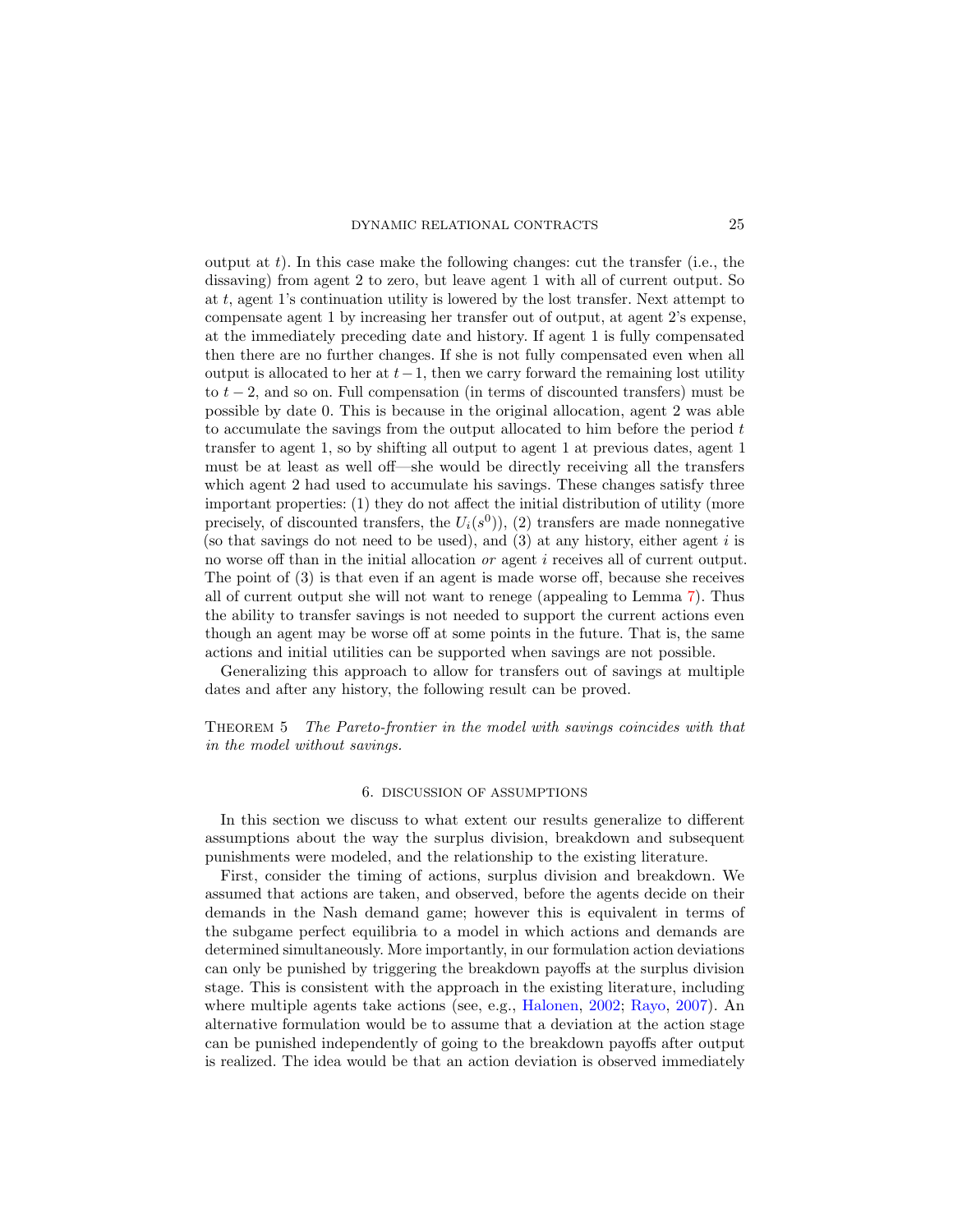by the other agent who may be able to take measures that affect output or breakdown payoffs (i.e., "putting a spanner in the works"). If this was severe enough, for example, if output could be credibly reduced to zero, the relevant incentive constraints may concern only the division stage. Such a formulation, by making a deviation at the action stage more easily punishable would make it easier to support efficient actions than in the current setup. $42$ 

Secondly, the idea of going immediately to breakdown if there is a deviation (rather than, say, starting renegotiation) follows most of the literature, and is in the spirit of repeated game analysis in which deviations from agreed courses of action are punished with severe continuations. In general, of course, renegotiationproofness may not be satisfied in our model. $^{43}$  $^{43}$  $^{43}$  Note that because agents can always opt for breakdown, our incentive constraint that equilibrium utilities can be no lower than breakdown payoffs must be satisfied by any equilibrium approach, so we are allowing for the widest possible set of equilibria (subject to the third point, below).

Thirdly, we assumed that in periods subsequent to a deviation, the Nash equilibrium of the breakdown game is played. If there are multiple Nash equilibria, we assumed it is the Pareto-dominant one that is selected, but this could be any of them, and it is only necessary to assume that the continuation equilibrium selected is fixed in each state. Likewise reversion to the worst subgame perfect continuation, which may be more severe than what we are assuming, would not affect the results,<sup>[44](#page-25-2)</sup> although in the existing models in this area the two coincide. Of course, more severe punishments will allow a larger range of equilibria to be sustained.

Alternatively the deviation payoffs could be derived from different assumptions about the nature of the breakdown game. For example, if there are state-dependent nonnegative outside options which can only be taken after the end of the current period  $t$  (so agents are locked in for the current period after observing the state), and they are no better in expectation from  $s_t$  than the (best) Nash-reversion payoffs  $D_i(a_j^{NE}(s_{t+1}), s_{t+1})$ , then the characterization we give will still apply. See [Bond](#page-43-25) [\(2003\)](#page-43-25) for a model of this type in a related context.

Fourthly, we used a Nash demand game to model the surplus division stage. In most of the existing literature the issue does not arise as it is usually assumed that existing property rights specify claims over, or allocate shares of, total output (in many cases it is assumed that one agent has control over all the output).

<span id="page-25-0"></span><sup>42</sup>A number of papers in the relational contract literature examine the case where actions are unobservable as well as unverifiable (see, e.g., [Baker et al.,](#page-42-5) [2002;](#page-42-5) [Levin,](#page-43-11) [2003;](#page-43-11) [Rayo,](#page-43-12) [2007\)](#page-43-12), so that immediate punishment of action deviations is anyway not feasible.

<span id="page-25-1"></span><sup>&</sup>lt;sup>43</sup>The few papers which have considered renegotiation-proofness in the one-sided context (e.g., [Kovrijnykh,](#page-43-0) [2009;](#page-43-0) [Opp,](#page-43-20) [2010;](#page-43-20) [Thomas and Worrall,](#page-43-2) [1994\)](#page-43-2) have generally shown that although restricting the set of efficient contracts, renegotiation-proofness does not change the basic backloading property of the efficient contract. When surplus is destroyed in going to the breakdown, renegotiation would have more bite than in the existing literature.

<span id="page-25-2"></span><sup>&</sup>lt;sup>44</sup> Mutatis mutandis, so that all definitions involving future punishment payoffs incorporate the change.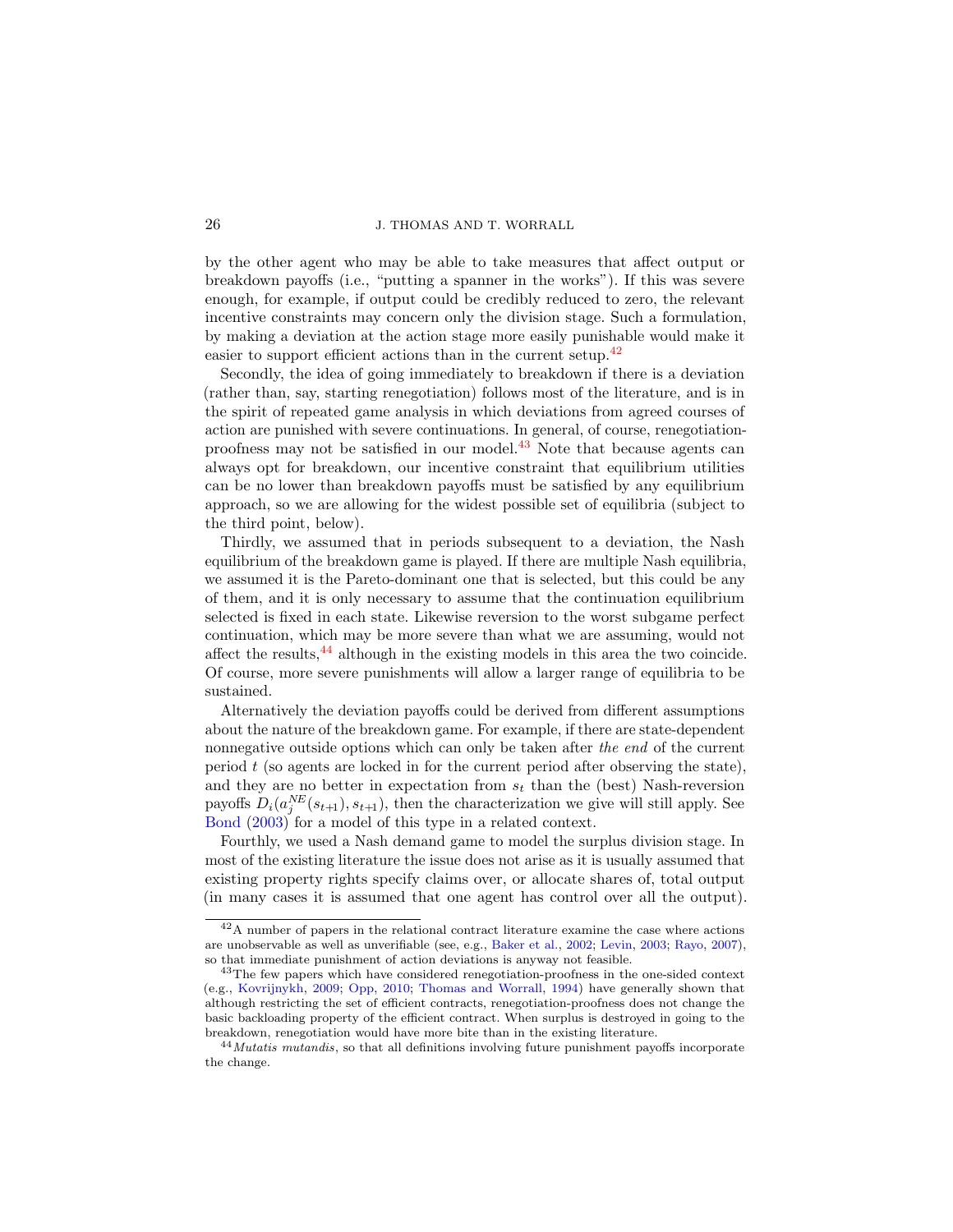There is then a subsequent stage, after output is realized, where agents decide on transfers to the other agent or agents out of their share. Deviation at the transfer stage leads to the agents being left with their existing output shares. Expressed in our framework, this occurs when  $\sum_i \phi_i(a, s_t) = y(a, s_t)$ , for all a so that the breakdown payoffs exhaust the surplus. In this case we do not need the Nash demand game; an equivalent way (in terms of equilibrium payoffs that arise) of modeling the division stage would be—as in the existing literature—to suppose that each agent i actually receives her  $\phi_i(a, s_t)$  when output is realized, and then there is a subsequent stage where agents simultaneously make voluntary transfers to each other. In general, however, ownership over output may not be so well defined, and we want to allow for surplus destruction to occur when property rights are enforced, so that the  $\phi_i(a, s_t)$  sum to less than output. In this case, some mechanism is needed to determine how output is split. In the spirit of relational contracting, our approach is simply to capture the idea that a deviation from the implicit contract will trigger breakdown. As we stressed, the Nash demand game is one simple way of formalizing this, but any extensive form for which it is credible to use breakdown as a punishment for any deviation will have the same set of equilibrium payoffs. This will generally be the case whenever both agents retain the option to go to breakdown until an agreement on division is struck. $^{45,46}\,$  $^{45,46}\,$  $^{45,46}\,$  $^{45,46}\,$ 

Finally, a difference between our approach and some of the literature is that we treat the breakdown payoffs as fixed. A number of papers in the relational contracting and property rights tradition assume that the breakdown payoffs are a consequence of the legal framework or ownership decision and study the effect of different default structures. For example [Halonen](#page-43-22) [\(2002\)](#page-43-22) considers a model where the breakdown payoffs allow either one agent to expropriate the entire output if there is single ownership or both agents to expropriate half of the output if there is joint ownership.

# 7. CONCLUSION AND FURTHER WORK

<span id="page-26-0"></span>In this paper we have analyzed the dynamic properties of a relational or self-enforcing contract between two risk-neutral agents both of whom undertake a costly investment or action which yields joint benefits. We have shown that there is convergence to a stationary state at which the net surplus is maximized.

<span id="page-26-1"></span><sup>45</sup>The story can be made more compelling by amending the model slightly so that if an agent unilaterally triggers the default then she does epsilon better than if both do, or if only the other agent triggers default. Thus each has a strong incentive to "run to the lawyer" if there is a suspicion that the other agent may do so, as there would be after a deviation.

<span id="page-26-2"></span><sup>46</sup>An alternative is to interpret the breakdown payoffs as a reduced form for the outcome of bargaining when disagreement occurs. For example, if one agent is able to make a binding takeit-or-leave-it offer to the other about the split of current surplus before recourse to breakdown is possible, then the outcome of this would yield the appropriate deviation payoffs. Provided that this process satisfies our assumptions on the breakdown payoffs,  $\phi_i(a, s_t)$ , all the results go through.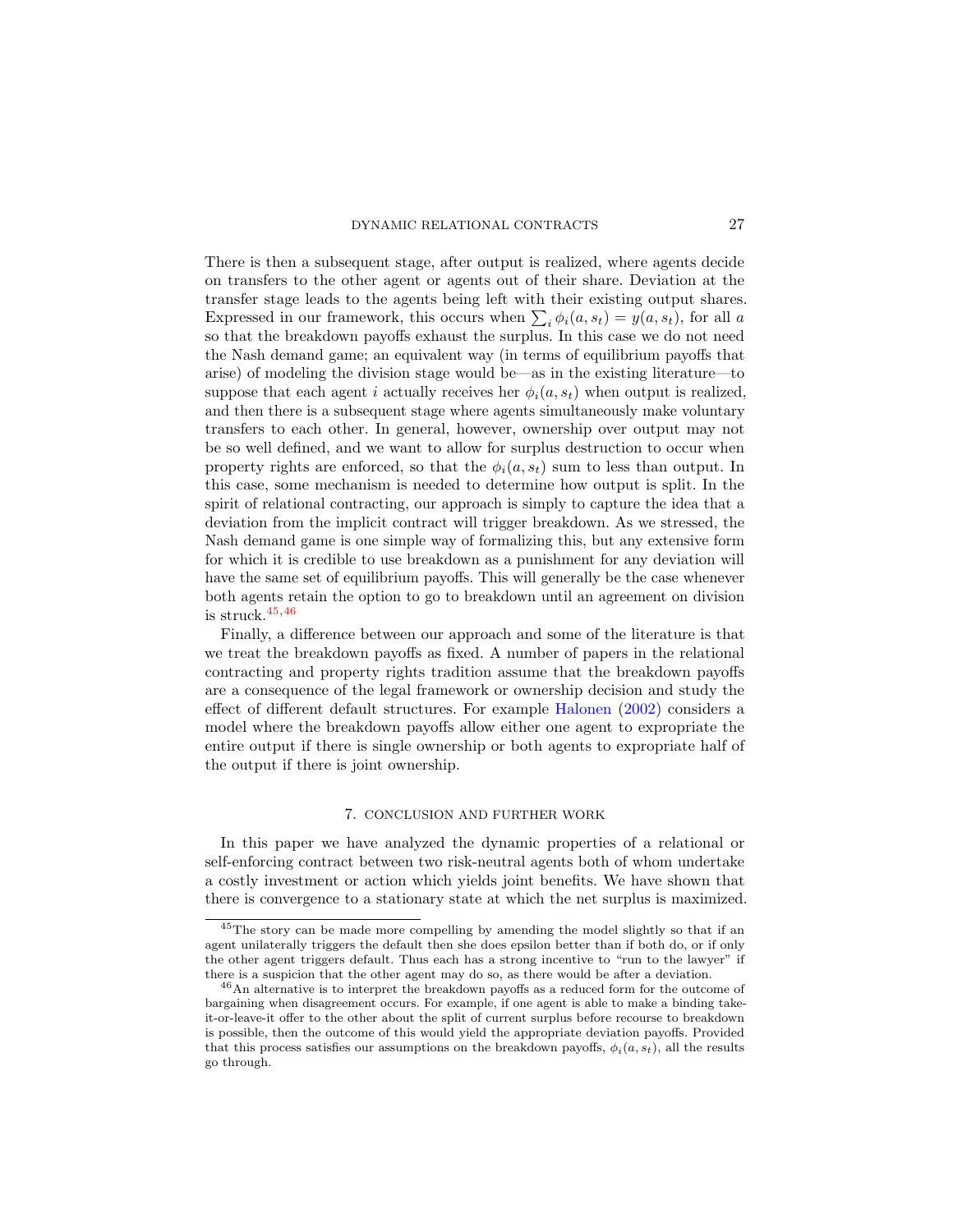An optimum contract exhibits a two-phase property. In the first phase (which may or may not occur) there is backloading of the utility of one of the agents. In this phase that agent has zero consumption and will overinvest while the other agent will typically underinvest. In the next phase (which will occur with probability one) there is no overinvestment and after the first period of the this phase there will be either efficient investment, if that is sustainable in that state, or underinvestment by both agents and with both agents constrained.

The analysis presented in the paper is applicable to a wide variety of situations. It will apply to situations of joint ventures where two partners expend individual effort or investment to improve profits. It will apply to a labor market situation where both employer and employee invest in improving the productivity of the job match and it could apply to situations of international trade where trading partners undertake investments to reduce the cost or improve the efficiency of trade. It can also apply with some re-working to a public good model where agents have to decide upon their individual contributions to a public good that benefits both agents.

The model can be extended in a number of directions. An obvious extension is to allow for risk aversion. The assumption that agents cannot borrow introduces some risk aversion but allowing smoothly concave preferences will be an important extension as it will bring together the strand of the literature on self-enforcing contracts which concentrates on risk-sharing with the strand which emphasizes the actions undertaken by agents. It will also broaden the range of applications to include, for example, household behavior. Other extensions could allow for heterogeneous discount rates or to treat the actions as real investments with capital accumulation such as in a model of sovereign debt, or to consider efficient ownership structures when ownership affects the breakdown payoffs.

# APPENDIX

PROOF OF LEMMA [1:](#page-7-3) By Assumption  $1(v)$  $1(v)$  that, holding  $a_i$  fixed,  $y(a_1, a_2, s_t)$  is strictly concave in  $a_i$  if increasing, the conditionally efficient actions are uniquely defined. From the continuity and differentiability assumptions  $a_i^*(a_j, s_t)$  are continuous functions of  $a_j$ .  $Q.E.D.$ 

PROOF OF LEMMA [2:](#page-9-3) We drop the notational dependence on  $s_t$  as it is held fixed. Uniqueness of the  $a_i^N(a_j)$  follows from Assumption [3](#page-8-1) that  $\phi_i(a_i, a_j)$  is strictly concave in its own action if increasing. Standard results give that these are continuous functions. We have  $\partial y(a_i^*(a_j), a_j)/\partial a_i \leq 1$  with equality if  $a_i^*(a_j) > 0$ . By [\(1\)](#page-8-0) and the hold-up assumption of Assumption [3,](#page-8-1)  $\partial \phi_i(a)/\partial a_i < \partial y(a)/\partial a_i$  if  $\partial y(a)/\partial a_i > 0$ . First consider the case where  $a_i^*(a_j) > 0$ . Then either  $a_i^N(a_j) = 0$  and we're done or if  $a_i^N(a_j) > 0$  we have

$$
1 = \frac{\partial \phi_i(a_i^N(a_j), a_j)}{\partial a_i} = \frac{\partial y(a_i^*(a_j), a_j)}{\partial a_i} > \frac{\partial \phi_i(a_i^*(a_j), a_j)}{\partial a_i},
$$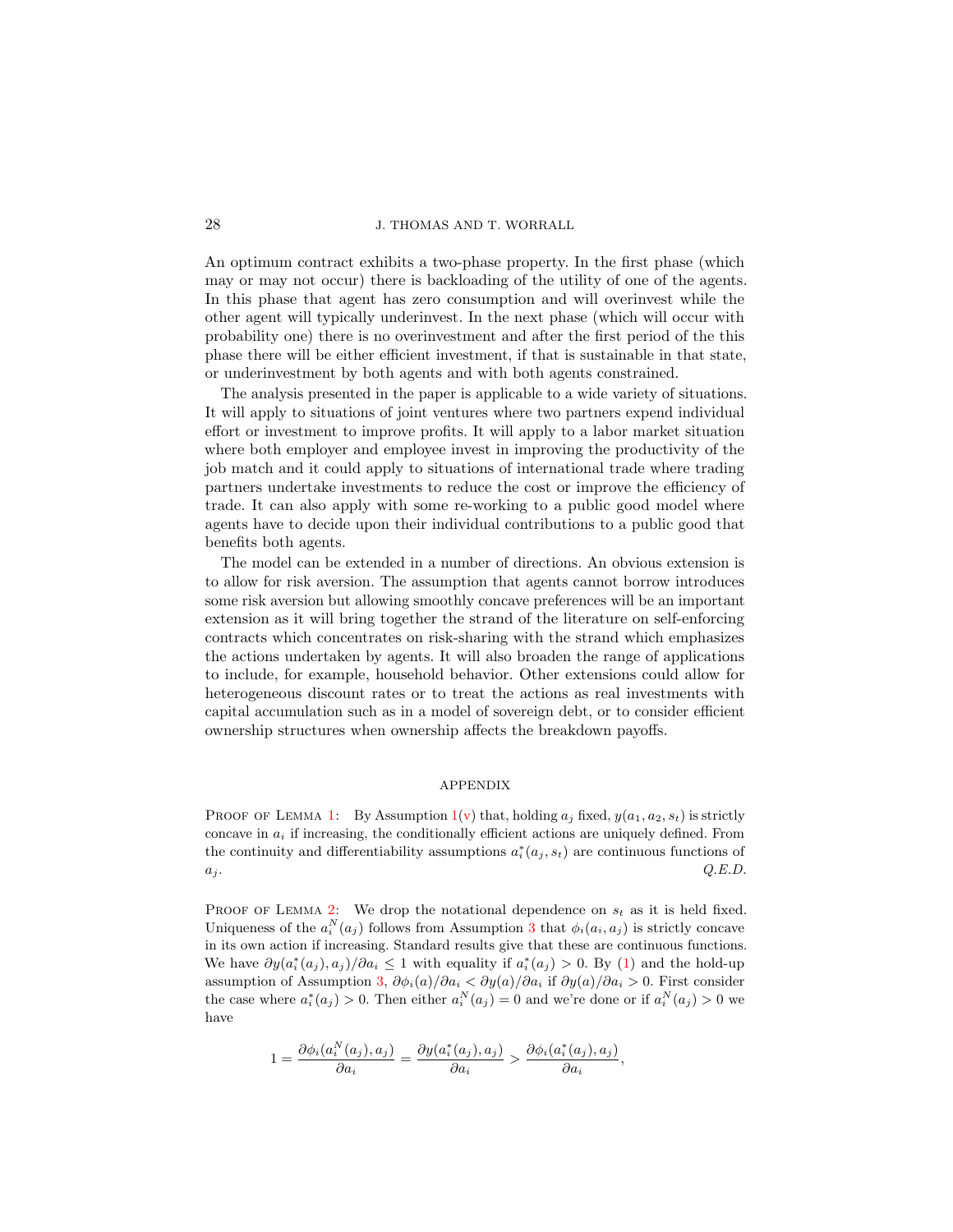where the first two equalities hold from the first-order conditions for  $a_i^N(a_j)$  and  $a_i^*(a_j)$ and the inequality was argued above. It then follows from the the strict concavity of  $\phi_i$  in its own argument (Assumption [3\)](#page-8-1) that  $a_i^N(a_j) < a_i^*(a_j)$ . Next suppose that  $a_i^*(a_j) = 0$  and contrary to the lemma that  $a_i^N(a_j) > 0$ . Then again from the first-order and hold-up conditions

$$
1 = \frac{\partial \phi_i(a_i^N(a_j), a_j)}{\partial a_i} < \frac{\partial y(a_i^N(a_j), a_j)}{\partial a_i}
$$

but

$$
1 \ge \frac{\partial y(0, a_j)}{\partial a_i} \ge \frac{\partial y(a_i^N(a_j), a_j)}{\partial a_i}
$$

by the first-order condition for  $a_i^*(a_j)$  and the fact that the marginal product is nonincreasing. Hence we have a contradiction.  $Q.E.D.$ 

PROOF OF LEMMA [3:](#page-11-1) Again we drop the notational dependence on  $s_t$  as it is inessen-tial for the proof. From Lemma [2,](#page-9-3)  $a_i^N(a_j)$  is a continuous weakly increasing function of  $a_j$ . Then  $\phi_i(a_i^N(a_j), a_j) - a_i^N(a_j)$  and hence  $D_i(a_j)$  is continuous and differentiable for  $a_i^N(a_j) > 0$  (by the theorem of the maximum). As  $a_i = 0$  is feasible  $\phi_i(a_i^N(a_j), a_j) - a_i^N(a_j) \ge \phi_i(0, a_j) \ge 0$ . Likewise setting  $a_j = a_j^{NE}, \phi_i(a^{NE}) - a_i^{NE} \ge 0$ . Hence  $D_i(a_j) \geq 0$ . By the envelope theorem  $D'_i(a_j) = \partial \phi_i(a_i^N(a_j), a_j)/\partial a_j$  and so by Assumption [3,](#page-8-1)  $D_i'(a_j) \geq 0$ . If  $\partial y(a_i^N(a_j), a_j)/\partial a_j > 0$  then again from Assumption [3](#page-8-1)  $\partial \phi_i(a_i^N(a_j), a_j)/\partial a_j > 0$  and so  $D_i(a_j)$  is strictly increasing in  $a_j$ .  $Q.E.D.$ 

PROOF OF LEMMA [4:](#page-12-1) Consider the strategy for each agent of always playing the breakdown Nash equilibrium actions  $a_i^{NE}(s_t)$ , and demanding the entire output. By definition these are short-run mutual best responses, since for any  $a_i > 0$  if is demand is positive the game moves to breakdown (as agent  $j$  will demand all output), in which case  $a_i^{NE}$  followed by demanding y is by definition optimal, and a zero demand will lead to a non-positive payoff, which cannot be greater than the payoff from  $a_i^{NE}$ followed by demanding y. Thus a pure-strategy equilibrium exists. Moreover the set of equilibrium payoffs is compact. Briefly, the action-consumption profiles after any history  $s<sup>t</sup>$  must be bounded in equilibrium. To see this note that assumptions on the action sets and the production function mean that actions can be restricted to some compact set  $\tilde{A}(s_t) \subseteq \Re^2_+$  and hence the per-period utility payoffs also belong to a closed and bounded subset  $W(s_t) \equiv \{w(s_t) : w(s^t) + a(s^t) \ge 0, \sum_i w_i(s^t) + a_i(s^t) \le y(a, s_t) \text{ and } a \in \tilde{A}(s_t)\}.$ Thus we can restrict the action-consumption pairs after  $s<sup>t</sup>$  to a compact subset, say  $\mathcal{F}(s^t) \subset \mathbb{R}^4_+$ . Hence the product space  $\prod_{s^t} \mathcal{F}(s^t)$  is sequentially compact in the product topology as it is a countable product of compact spaces. Take any convergent sequence of equilibrium payoffs and the associated sequence of self-enforcing contracts. The latter has a convergent sub-sequence that converges pointwise to some limiting contract. Now consider the payoffs after each  $s<sup>t</sup>$  associated with this sequence of contracts. By the dominated convergence theorem the limit must satisfy the self-enforcing constraints [\(2\)](#page-11-0) since payoffs are continuous functions of contracts in this topology with  $\delta < 1$ , and the constraints are weak inequalities. Thus the limit contract is an equilibrium, and the limiting sequence of equilibrium payoffs has a limit point which corresponds to an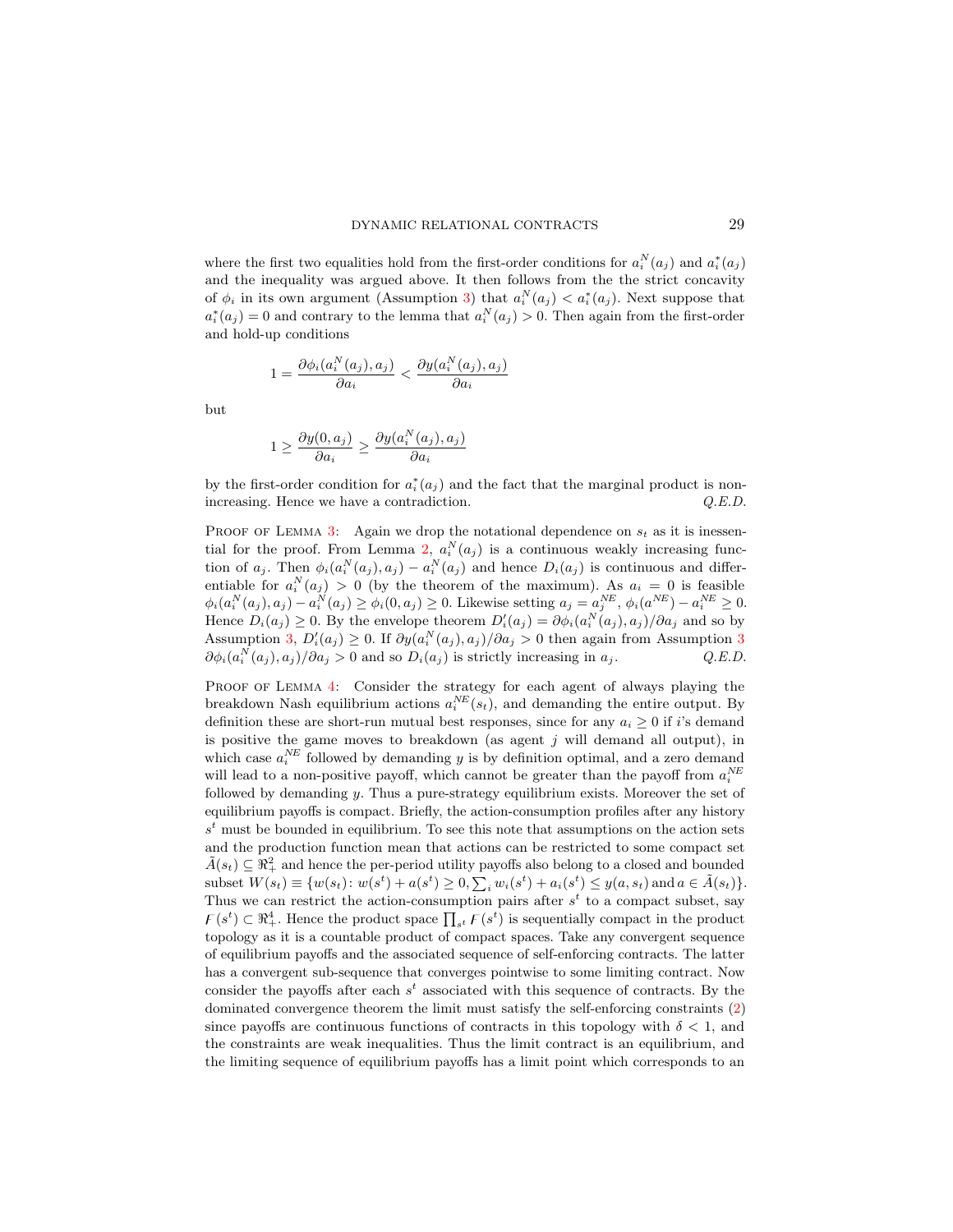equilibrium. It follows the payoff set  $V$  is closed and bounded and hence compact subset of  $R^2$ . The existence of optimum contracts then follows by maximizing weighted sums of utilities, with nonnegative weights, over this set. Q.E.D.

PROOF OF LEMMA [5:](#page-13-2) The proof proceeds in two parts. The first is to show that one cannot simultaneously have  $a_2 < a_2^N(a_1)$  and  $a_1 > a_1^N(a_2)$  or vice-versa. Thus the actions must be either above both reaction functions or below both reaction functions. The next part shows that  $a < a^{NE}$  is impossible, ruling out that both are below the reaction functions since the reaction functions are non-decreasing from Lemma [2.](#page-9-3)

Step 1: Suppose then that at some date  $t, a_2 < a_2^N(a_1)$  and  $a_1 > a_1^N(a_2)$ . Consider a small increase in  $a_2$  of  $\Delta a_2 > 0$ . The consequent increase in output is approximately  $(\partial y(a_1, a_2)/\partial a_2)\Delta a_2$ . Change the contract by increasing agent 1's transfer at tby the increase in her deviation payoff, which is to a first order approximation  $D'_1(a_2)\Delta a_2 =$  $(\partial \phi_1(a_1^N(a_2), a_2)/\partial a_2) \Delta a_2$  (by the envelope theorem). The remainder of the extra output (we show this is positive below as agent 2 will be better off) is given to agent 2. Keep the future unchanged. We now show that these changes meet the constraints and lead to a Pareto-improvement, contrary to the assumed optimality of the contract. First, agent 1 is no worse off (in fact better off, given the hold-up assumption) and by construction her constraint is satisfied. For agent 2, the change in current utility equals the remainder of the output increase less the action cost; to a first-order approximation this is

<span id="page-29-2"></span>(A.1) 
$$
\Delta w_2 \simeq \left(\frac{\partial y(a_1, a_2)}{\partial a_2} - \frac{\partial \phi_1(a_1^N(a_2), a_2)}{\partial a_2} - 1\right) \Delta a_2.
$$

<span id="page-29-0"></span>Since  $a_2 < a_2^N(a_1)$  and  $\partial^2 \phi_2 / \partial a_2^2 < 0$  on  $(a_2, a_2^N(a_1))$  (by Assumption [3,](#page-8-1) given that  $\phi_2(a_1, a_2^N(a_1)) > 0$ 

(A.2) 
$$
\frac{\partial \phi_2(a_1, a_2)}{\partial a_2} > \frac{\partial \phi_2(a_1, a_2^N(a_1))}{\partial a_2} = 1
$$

<span id="page-29-1"></span>(where the equality follows by virtue of  $a_2^N(a_1) > 0$  so there is an interior solution). Since  $a_1 > a_1^N(a_2)$ , and  $\partial^2 \phi_1 / \partial a_1 \partial a_2 \geq 0$ , we have

(A.3) 
$$
\frac{\partial \phi_1(a_1^N(a_2), a_2)}{\partial a_2} \leq \frac{\partial \phi_1(a_1, a_2)}{\partial a_2}.
$$

Together  $(A.2)$ ,  $(A.3)$  and  $(1)$  imply the term in brackets in the right hand side of  $(A.1)$ is positive, and thus for  $\Delta a_2$  small enough,  $\Delta w_2 > 0$ . Agent 2's constraint is satisfied as  $a_1$  and hence also  $D_2(a_1)$  are unchanged, while his utility has risen, so a Paretoimprovement has been demonstrated. A symmetric argument applies if  $a_1 < a_1^N(a_2)$ and  $a_2 > a_2^N(a_1)$ .

Step 2: Suppose that  $(a_1, a_2) \leq (a_1^{NE}, a_2^{NE})$  with strict inequality for at least one agent, say agent 2, and consider replacing the actions with the Nash equilibrium actions  $a_i^{NE}$ so that output rises from  $y(a_1, a_2)$  to  $y(a_1^{NE}, a_2^{NE})$ . We give  $\phi_1(a_1^{NE}, a_2^{NE}) - \phi_1(a_1, a_2)$  of this increase to agent 1 and the rest to agent 2 (we shall show that utility does not fall, so consumption does not fall and thus the change is feasible). The change in per-period utilities are

<span id="page-29-3"></span>(A.4) 
$$
\Delta w_1 = \phi_1(a_1^{NE}, a_2^{NE}) - \phi_1(a_1, a_2) - (a_1^{NE} - a_1)
$$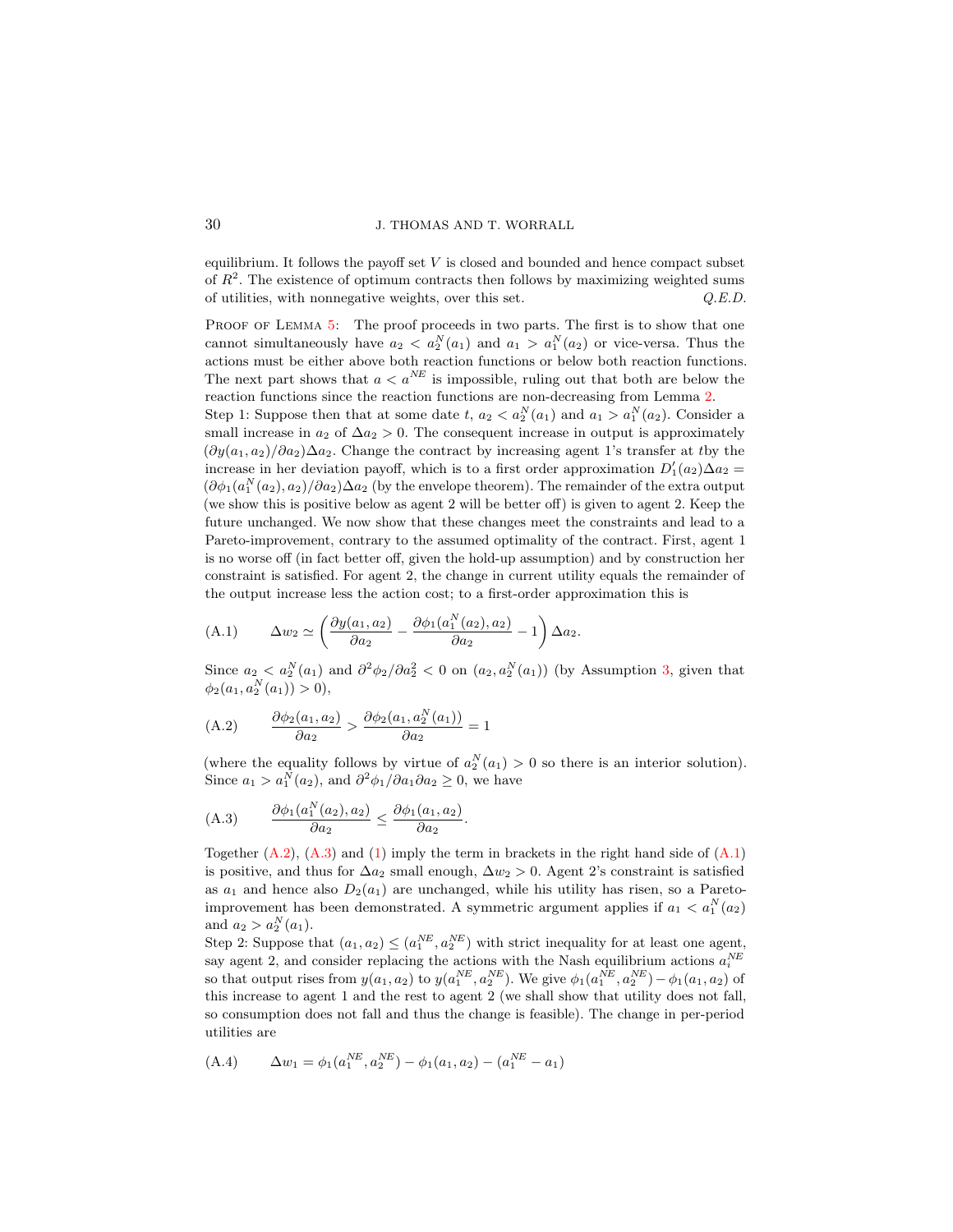$$
\begin{array}{ccccc}\n & & & \\
 & & & \\
 & & & & \\
\end{array}
$$

and

$$
\Delta w_2 = y(a_1^{NE}, a_2^{NE}) - y(a_1, a_2) - (\phi_1(a_1^{NE}, a_2^{NE}) - \phi_1(a_1, a_2)) - (a_2^{NE} - a_2)
$$
  
\n
$$
\geq \phi_2(a_1^{NE}, a_2^{NE}) - \phi_2(a_1, a_2) - (a_2^{NE} - a_2),
$$

where the inequality follows from integrating equation [\(1\)](#page-8-0). By definition of  $(a_1^{NE}, a_2^{NE})$ ,

<span id="page-30-1"></span><span id="page-30-0"></span>
$$
D_i(a_j^{NE}) = \phi_i(a_1^{NE}, a_2^{NE}) - a_i^{NE} + \delta \sum_{r \in S} \pi_{sr} D_i(a_{j,r}^{NE}, r),
$$

for  $i \neq j$ . Hence for agent 1

(A.5) 
$$
D_1(a_2^{NE}) - D_1(a_2) = \phi_1(a_1^{NE}, a_2^{NE}) - \phi_1(a_1^{N}(a_2), a_2) - (a_1^{NE} - a_1^{N}(a_2)),
$$

with a similar expression for agent 2. Using  $(A.4)$  and  $(A.5)$ ,

$$
(A.6) \qquad \Delta w_1 - (D_1(a_2^{\mathcal{NE}}) - D_1(a_2)) = \phi_1(a_1^{\mathcal{N}}(a_2), a_2)) - \phi_1(a_1, a_2) - (a_1^{\mathcal{N}}(a_2) - a_1).
$$

By the definition of  $a_1^N(a_2), \phi_1(a_1^N(a_2), a_2) - a_1^N(a_2) \ge \phi_1(a_1, a_2) - a_1$  for all  $a_1 \ge 0$ . Thus  $\Delta w_1 - (D_1(a_2^{\text{NE}}) - D_1(a_2)) \geq 0$  and the change does not violate the constraint of agent 1. Likewise for agent 2. To obtain a contradiction, it remains to show that  $\Delta w_1, \Delta w_2 \geq 0$ , with at least one strict inequality. As  $D_i(a_j^{NE}) - D_i(a_j) \geq 0$  by  $D_i(\cdot)$ non-decreasing, it follows from  $(A.6)$  that  $\Delta w_1, \Delta w_2 \ge 0$ . Moreover as  $0 \le a_2 < a_2^{NE}$ , there is an interior solution for  $a_2^N(a_1^{NE})$  so that  $\partial \phi_2(a_1^{NE}, a_2^{NE})/\partial a_2 = 1$  and then from Assumption [3](#page-8-1)  $\partial y(a_1^{NE}, a_2^{NE})/\partial a_2 > 0$  and output increases as  $a_2$  is increased. Thus by from Lemma [3,](#page-11-1)  $D_1'(a_2^{NE}) > 0$  and therefore  $D_1(a_2^{NE}) - D_1(a_2) > 0$ , and hence  $\Delta w_1 > 0$ as required.  $Q.E.D.$ 

PROOF OF LEMMA [6:](#page-13-1) (i) If  $a_j < a_j^*(a_i)$  then raising  $a_j$  by  $\Delta a_j$  sufficiently small will not violate agent i' self-enforcing constraint as  $D_i(\cdot)$  is continuous, and will produce more output. Giving this extra output to agent j, the change in his utility is  $\Delta w_i \simeq$  $((\partial y(a_1, a_2)/\partial a_j) - 1)\Delta a_j$ . Since  $a_j < a_j^*(a_i)$ ,  $(\partial y(a_1, a_2)/\partial a_j) > 1$  and hence utility is improved without violating any constraint agent  $j$ 's deviation utility is unchanged so his constraint is relaxed. This contradicts the assumed optimality of the initial contract. (ii) Suppose for agent 1 say,  $a_1 > a_1^*(a_2)$  and  $c_1 > 0$ . Consider cutting  $a_1$  and  $c_1$  by the same small amount, that is  $\Delta c_1 = \Delta a_1 < 0$ . Then  $\Delta w_1 = \Delta c_1 - \Delta a_1 = 0$ . Transfer this cut in consumption to agent 2 and reduce his consumption by the reduction in output. That is  $\Delta c_2 \simeq -\Delta c_1 + (\partial y(a_1, a_2)/\partial a_1) \Delta a_1 = -(1 - (\partial y(a_1, a_2)/\partial a_1)) \Delta a_1$ . As  $(\partial y(a_1, a_2)/\partial a_1)$  < 1 by  $a_1 > a_1^*(a_2)$ ,  $\Delta w_2 = \Delta c_2 > 0$  showing that a Paretoimprovement can be found. No constraints are violated as agent 1's deviation payoff is unchanged  $(a_2$  is held constant) and agent 2's deviation payoff falls with  $a_1$ . Q.E.D.

PROOF OF LEMMA [7:](#page-15-3) By definition  $a_2^*(a_1) = \arg \max_{a_2'} \{y(a_1, a_2') - a_2'\}$  and by diminishing marginal product  $\partial^2 y(a_1, a_2) / \partial a_2^2 \leq 0$ , so that  $y(a_1, a_2') - a_2'$  is weakly increasing in  $a'_2$  for  $a_2^N(a_1) \le a'_2 \le a_2^*(a_1)$ . In particular, since  $a_2^N(a_1) \le a_2 \le a_2^*(a_1)$ ,

<span id="page-30-2"></span>
$$
(A.7) \t y(a1, a2) - a2 \ge y(a1, a2N(a1)) - a2N(a1).
$$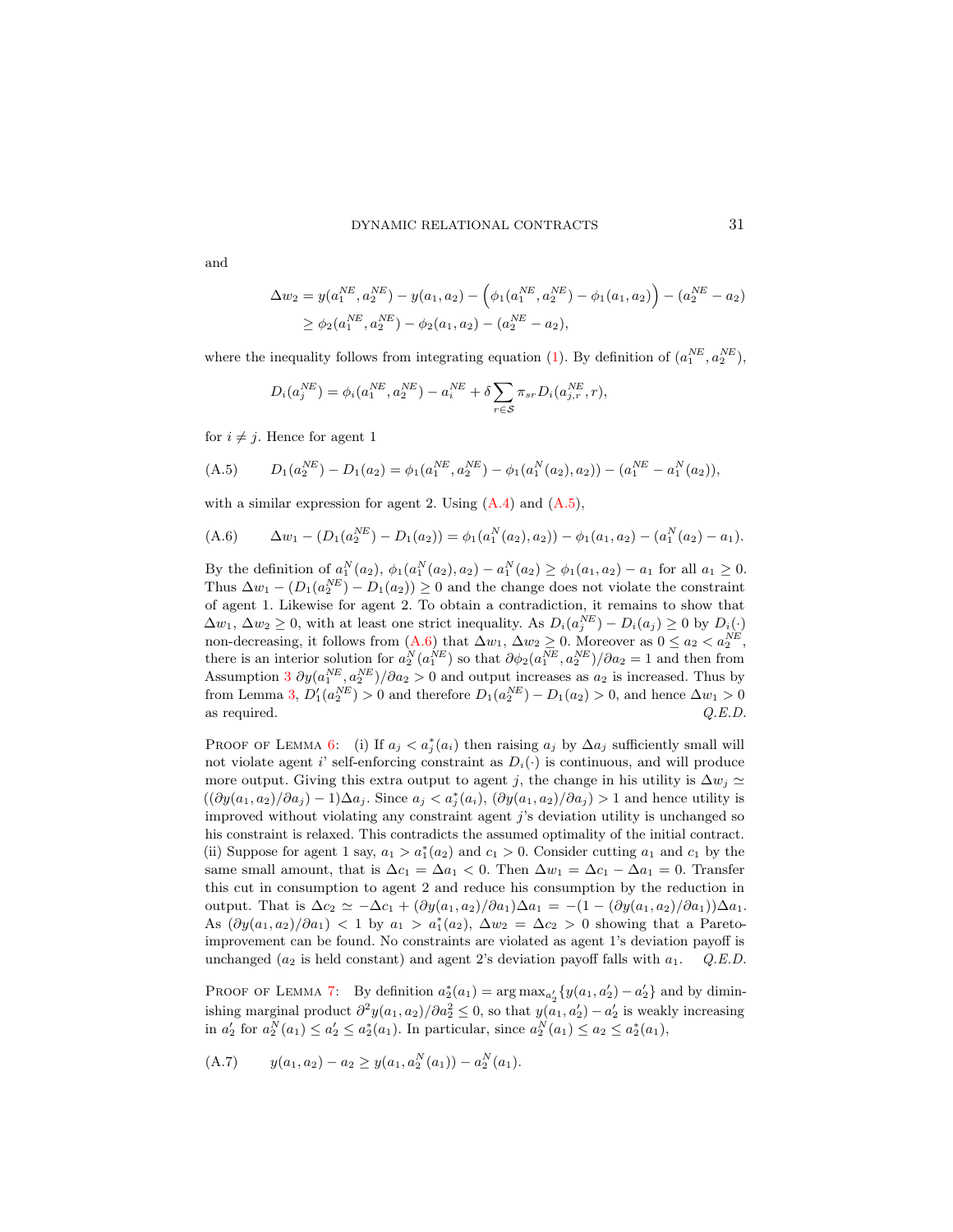Since in breakdown agent 2 receives at most all output,

<span id="page-31-0"></span>
$$
D_2(a_1) \equiv \phi_2(a_1, a_2^N(a_1)) - a_2^N(a_1) + \delta \sum_r \pi_{sr} D_2(a_{1,r}^{NE}, r)
$$
  
(A.8)  

$$
\leq y(a_1, a_2^N(a_1)) - a_2^N(a_1) + \delta \sum_r \pi_{sr} D_2(a_{1,r}^{NE}, r)
$$
  

$$
\leq y(a_1, a_2) - a_2 + \delta \sum_r \pi_{sr} D_2(a_{1,r}^{NE}, r),
$$

where the second inequality follows from [\(A.7\)](#page-30-2), and since  $V_{2,r} \geq D_2(a_{1,r}^{NE}, r)$ , all  $r \in S$ , this implies [\(3\)](#page-15-4) is satisfied. Next suppose  $a_2 > 0$ . If  $a_2^N(a_1) = 0$ , then it follows from  $a_2^*(a_1) \ge a_2 > 0$  that  $a_2^*(a_1) > a_2^N(a_1)$  and hence from Assumption [1,](#page-6-1)  $\partial y(a_1, a_2) / \partial a_2 > 0$ and thus  $\partial^2 y(a_1, a_2) / (\partial a_2)^2 < 0$  on  $(0, a_2^*(a_1))$ . Thus  $(A.7)$  holds strictly. If  $a_2^N(a_1) >$ 0 then  $y(a_1, a_2^N(a_1)) > 0$  and  $(A.8)$  is strict by Assumption [3](#page-8-1) which implies that  $\phi_2(a_1, a_2^N(a_1)) < y(a_1, a_2^N(a_1))$ ; so in either case [\(3\)](#page-15-4) holds strictly.  $Q.E.D.$ 

PROOF OF THEOREM [1:](#page-0-1) (i) Assume by contradiction that agent 1 is unconstrained and  $a_1^{\tilde{t}} < a_1^*(a_2^{\tilde{t}})$ , but that  $c_2^t > 0$  after  $s^t$  for some  $t < \tilde{t}$  (where  $s^t$  is composed of the first  $t + 1$  components of  $s^{\tilde{t}}$ ). Assume w.l.o.g. that  $c_2^{t'} = 0$  for  $t < t' < \tilde{t}$ (i.e., choose t so that this is satisfied on  $s^{\tilde{t}}$ ). We shall change the contract at dates t and  $\tilde{t}$  (only), and demonstrate an improvement. Consider a small increase in  $a_1^{\tilde{t}}$ ,  $\Delta a_1^{\tilde{t}} > 0$ , and let  $\tilde{\Delta} \ (\simeq D_2'(a_1^{\tilde{t}}) \Delta a_1^{\tilde{t}})$  be the resulting increase in agent 2's deviation payoff. To preserve agent 2's self-enforcing constraint, transfer  $\tilde{\Delta}$  from agent 1 at date  $\tilde{t}$  (i.e.,  $\Delta c_2^{\tilde{t}} = \tilde{\Delta}$ ), and allocate the remaining incremental output to agent 1,  $\Delta c_1^{\tilde{t}} \simeq (\partial y(a_1^{\tilde{t}}, a_2^{\tilde{t}})/\partial a_1)\Delta a_1^{\tilde{t}} - \tilde{\Delta}$ . This is feasible since  $\Delta c_1^{\tilde{t}} \geq 0$ . The argument for this is similar to that in the proof of Lemma  $5$  (Step 1). Inequality [\(1\)](#page-8-0) in Assumption [3,](#page-8-1) along with  $\partial \phi_2(a)/\partial a_1 \geq 0$  implies  $\partial \phi_2(a)/\partial a_1 \leq \partial y(a)/\partial a_1$ . Then using the envelope theorem,  $D'_2(a_1) = \partial \phi_2(a_1, a_2^N(a_1)) / \partial a_1 \leq \partial \phi_2(a_1, a_2) / \partial a_1$  since  $a_2 \geq a_2^N(a_1)$  (by Lemma [5\)](#page-13-2) and  $\partial^2 \phi_2 / \partial a_1 \partial a_2 \geq 0$ . Thus  $D'_2(a_1) \leq \partial y(a)/\partial a_1$  and the result follows from integrating between  $a_1^{\tilde{t}}$  and  $a_1^{\tilde{t}} + \Delta a_1^{\tilde{t}}$ . Agent 1's self-enforcing constraint holds as it was slack initially. Thus both self-enforcing constraints hold at  $\tilde{t}$ . At the earlier date  $c_2^t > 0$ , so the increase in agent 1's effort can be compensated at  $t$ , and the increase in surplus must imply a Pareto-improvement at  $t$ . Specifically: cut agent 2's consumption at date  $t$ so that  $\Delta c_2^t = -\delta^{\tilde{t}-t}\tilde{\pi}\tilde{\Delta} < 0$  where  $\tilde{\pi} > 0$  is the probability of reaching  $s^{\tilde{t}}$  from  $s^t$ . This consumption is given to agent 1 so  $\Delta c_1^t = -\Delta c_2^t > 0$ . Thus the change in discounted utility for agent 1 at date  $t$  is

$$
\Delta V_1(s^t) = \delta^{\tilde{t}-t} \tilde{\pi} \tilde{\Delta} + \delta^{\tilde{t}-t} \tilde{\pi} (\Delta c_1^{\tilde{t}} - \Delta a_1^{\tilde{t}})
$$
  
\n
$$
\simeq \delta^{\tilde{t}-t} \tilde{\pi} \tilde{\Delta} + \delta^{\tilde{t}-t} \tilde{\pi} \left( \left( \frac{\partial y(a_1^{\tilde{t}}, a_2^{\tilde{t}})}{\partial a_1} - 1 \right) \Delta a_1^{\tilde{t}} - \tilde{\Delta} \right)
$$
  
\n
$$
= \delta^{\tilde{t}-t} \tilde{\pi} \left( \frac{\partial y(a_1^{\tilde{t}}, a_2^{\tilde{t}})}{\partial a_1} - 1 \right) \Delta a_1^{\tilde{t}}
$$

which is positive as  $a_1^{\tilde{t}}$  is under-efficient by assumption and so  $\partial y(a_1^{\tilde{t}}, a_2^{\tilde{t}})/\partial a_1 > 1$ . Likewise the change for agent 2 is  $\Delta V_2(s^t) = -\delta^{\tilde{t}-t}\tilde{\pi}\tilde{\Delta} + \delta^{\tilde{t}-t}\tilde{\pi}\tilde{\Delta} = 0$ . Thus the period t constraints hold as actions are unchanged, and there is a Pareto-improvement. It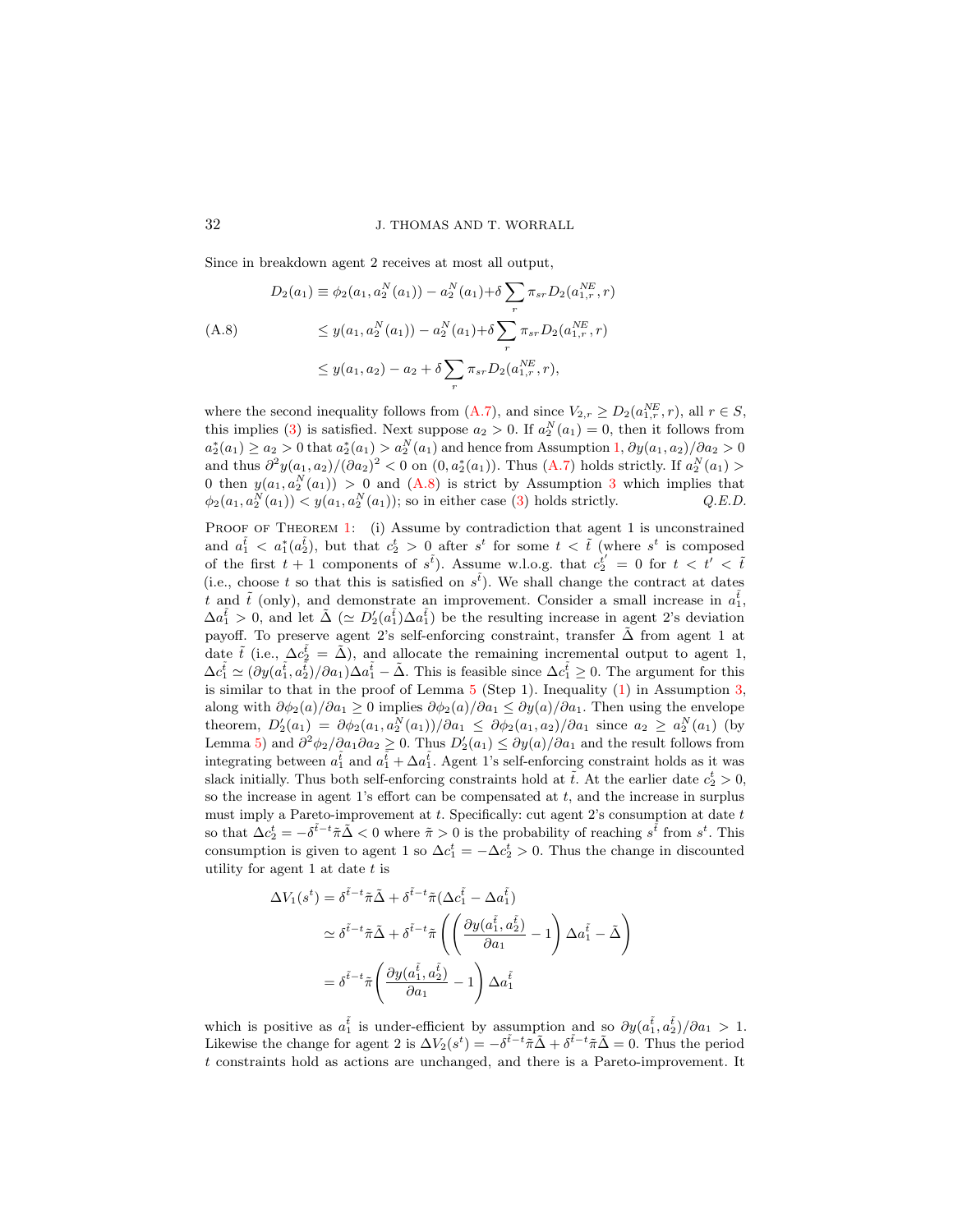remains to check the constraints at periods  $t'$  for  $t < t' < \tilde{t}$ : agent 2's future utility (at  $\tilde{t}$ ) has increased so his constraints still hold. However agent 1's utility at  $\tilde{t}$  may have fallen, decreasing her payoff at t'. Nevertheless, agent 1 gets all consumption so  $c_1^{t'} > 0$ and hence by Lemma  $6(ii) a_1^{t'} \leq a_1^*(a_2^{t'})$  $6(ii) a_1^{t'} \leq a_1^*(a_2^{t'})$  $6(ii) a_1^{t'} \leq a_1^*(a_2^{t'})$ , unless  $y(a^{t'}) = 0$ , in which case  $a_1^{t'} = 0$ , so again  $a_1^{t'} \le a_1^*(a_2^{t'})$ . Also by Lemma  $5 a_1^{t'} \ge a_1^N(a_2^{t'})$  $5 a_1^{t'} \ge a_1^N(a_2^{t'})$ . Likewise by Lemma  $5 a_2^{t} \ge a_2^{NE}$ , and we know that agent 1's constraint holds at  $\tilde{t}$ , so  $\tilde{V}_1(s^{\tilde{t}}) \ge D_1(a_2^{\tilde{t}}) \ge D_1(a_2^{NE})$  as  $D_1(\cdot)$  non-decreasing, where  $\tilde{V}_1(s^{\tilde{t}}) \equiv V_1(s^{\tilde{t}}) + \Delta c_1^{\tilde{t}} - \Delta a_1^{\tilde{t}}$  is agent 1's new utility. In the other states at  $\tilde{t}$ , the corresponding inequality holds by equilibrium (nothing has been changed), so continuation utilities after  $t' = \tilde{t} - 1$  satisfy  $V_{1,r} \geq D_1(a_{2,r}^{NE}, r)$ , for all  $r \in S$ . Lemma [7](#page-15-3) can thus be applied to ensure agent 1's constraints hold at  $\tilde{t} - 1$ . Working backwards, the same holds for all  $t' > t$ . As all the constraints are met a Pareto-improvement has been found.

(ii) We now prove the second part of the theorem. Assume by contradiction that  $a_2(\tilde{t}) > a_2^*(a_1(\tilde{t}))$  but that  $c_2^t > 0$  after  $s^t$  for some  $t < \tilde{t}$  (i.e., earlier on the same history). Assume w.l.o.g. that  $c_2^{t'} = 0$  for  $t < t' < \tilde{t}$  (we can choose t so that this is satisfied on  $s^{\tilde{t}}$ ). We shall change the contract at dates t and  $\tilde{t}$  (only), and demonstrate a Pareto-improvement. By Lemma [6\(](#page-13-1)[ii\)](#page-13-3) as  $a_2^{\tilde{t}} > a_2^*(a_1^{\tilde{t}})$  we must have  $c_2^{\tilde{t}} = 0$  and so  $c_1^{\tilde{t}} = y(a_1^{\tilde{t}}, a_2^{\tilde{t}})$ . Now consider a small change in  $a_2^{\tilde{t}}$  of  $\Delta a_2^{\tilde{t}} < 0$ , but continue allocating all output to agent 1. If  $a_1^{\tilde{t}} > 0$  then since  $c_1^{\tilde{t}} = y(a_1^{\tilde{t}}, a_2^{\tilde{t}}) > 0$  and thus  $a_1^{\tilde{t}} \le a_1^*(a_2^{\tilde{t}})$  by Lemma [6\(](#page-13-1)[ii\)](#page-13-3) (and  $a_1^{\tilde{t}} \ge a_1^N(a_2^{\tilde{t}})$  by Lemma [5\)](#page-13-2), agent 1 is initially unconstrained by Lemma [7](#page-15-3) and a small cut in the consumption of agent 1 will not violate his constraint. If on the other hand  $a_1^{\tilde{t}} = 0$ , then after the change we have, trivially,  $a_1^{\tilde{t}} \le a_1^*(a_2^{\tilde{t}} + \Delta a_2^{\tilde{t}})$ , while  $a_1^N(a_2^{\tilde{t}} + \Delta a_2^{\tilde{t}}) \le a_1^N(a_2^{\tilde{t}}) \le a_1^{\tilde{t}} (= 0)$  as  $a_1^N(\cdot)$  is non-decreasing. So Lemma [7](#page-15-3) applies and again agent 1's constraint must hold. For agent 2 since  $a_1^{\tilde{t}}$  is unchanged and  $w_2^{\tilde{t}}$ is increased (the cut in effort implies  $\Delta w_2^{\tilde{t}} = -\Delta a_2^{\tilde{t}} > 0$ ), his self-enforcing constraint is satisfied at  $\tilde{t}$ . Thus both self-enforcing constraints hold at  $\tilde{t}$ . Agent 1 is getting all consumption and so satisfies the self-enforcing constraint at all intervening dates  $t'$ ,  $t < t' < \tilde{t}$ , repeating the argument from part (i) of the proof, while agent 2 is better off due to the improvement at  $\tilde{t}$ , so his constraints are not violated (as deviation payoffs are unchanged at t'). The increase in surplus at  $\tilde{t}$  allows for a Pareto-improvement at t: To compensate agent 1 at date t for any decreased consumption at date  $\tilde{t}$ ,  $\Delta c_1^{\tilde{t}} < 0$ , let  $\Delta c_1^t = -\delta^{(\tilde{t}-t)}\tilde{\pi}\Delta c_2^{\tilde{t}} > 0$ , where we denote by  $\tilde{\pi} > 0$  the probability of reaching  $s^{\tilde{t}}$  at date  $\tilde{t}$  starting from t earlier on the same history. We take this increase from agent 2, so  $\Delta c_2^t = \delta^{(\tilde{t}-\tilde{t})} \tilde{\pi} \Delta c_1^{\tilde{t}}$  and since  $\Delta c_1^{\tilde{t}} \simeq (\partial y(a_1^{\tilde{t}}, a_2^{\tilde{t}})/\partial a_2) \Delta a_2^{\tilde{t}}$  we have that the change in discounted utility for agent 2 is

$$
\Delta V_2(s^t) \simeq \delta^{(\tilde{t}-t)} \tilde{\pi} \left( \left( \partial y(a_1^{\tilde{t}}, a_2^{\tilde{t}})/\partial a_2 \right) - 1 \right) \Delta a_2^{\tilde{t}} > 0
$$

since  $\partial y(a_1^{\tilde{t}}, a_2^{\tilde{t}})/\partial a_2 < 1$  (as  $a_2^{\tilde{t}} > a_2^*(a_1^{\tilde{t}})$ ) and  $\Delta a_2^{\tilde{t}} < 0$ . This increase at date t implies that both self-enforcing constraints hold at t (actions are unchanged, so deviation payoffs are unchanged) and hence the original contract was not optimum.  $Q.E.D.$ 

PROOF OF LEMMA [8:](#page-16-1) To show the connection between a joint utility maximizing and current surplus maximizing self-enforcing contract, it will be useful to define an intermediate case where the action profile maximizes current surplus for a given set of continuation utilities. We say that the action vector  $a$  is myopic surplus maximizing in state  $s$  for con-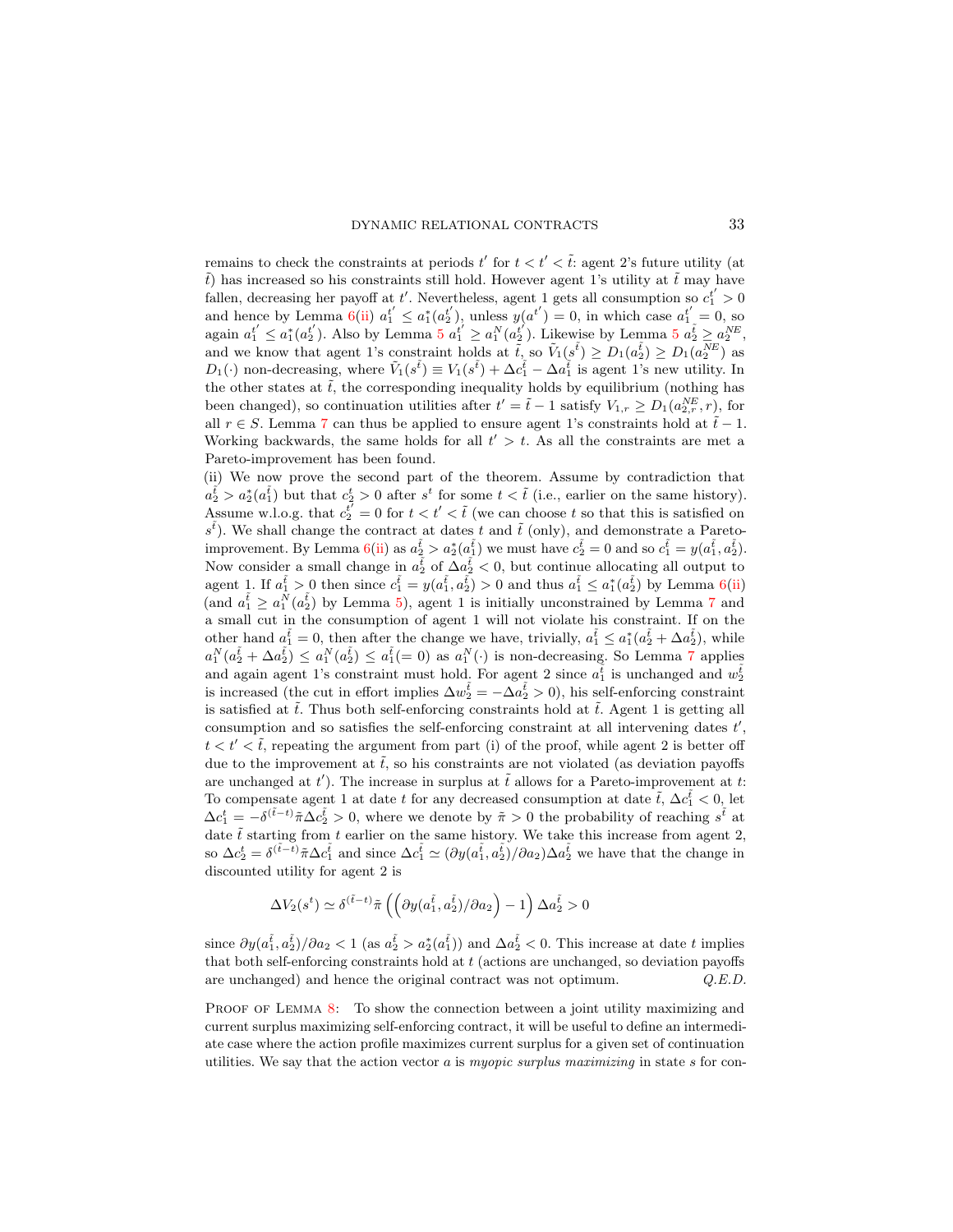# 34 J. THOMAS AND T. WORRALL

tinuation utilities  $(V_{1,r}, V_{2,r})_{r \in \mathcal{S}}$  if there is an associated consumption vector c such that  $(a, c) \in \arg \max_{(a, c) \in R_+^4} (y(a_1, a_2, s) - a_1 - a_2) \text{ s.t. } c_i - a_i + \delta \sum_{r \in S} \pi_{sr} V_{i,r} \ge D_i(a_j, s),$ and  $c_1 + c_2 \leq y(a_1, a_2)$  for  $i = 1, 2, j \neq i$ . (Myopic surplus maximizing actions are not necessarily optimum since they take the continuation utilities as given and do not take into account the trade-off between actions today and actions in the future.)

<span id="page-33-0"></span>Step 1: We show that if  $\tilde{a}$  is myopic surplus maximizing for some  $(V_{1,r}, V_{2,r})_{r \in S}$  with  $V_{i,r} \geq D_i(a_{j,r}^{NE}, r)$  all  $r \in \mathcal{S}, i, j = 1, 2, j \neq i$ , then

(A.9) 
$$
y(\tilde{a}_1, \tilde{a}_2, s) - \tilde{a}_i + \delta \sum_{r \in S} \pi_{sr} D_i(a_{j,r}^{NE}, r) \ge D_i(\tilde{a}_j, s),
$$

for  $i, j = 1, 2, j \neq i$ ; i.e., giving all output to agent i implies that the current selfenforcing constraint continues to hold for agent i even if the continuation utilities are replaced with the deviation payoffs. By adapting the proof of Lemma [5](#page-13-2) it is easy to check that  $\tilde{a}_i \ge a_i^N(\tilde{a}_j)$  for  $i, j = 1, 2, j \ne i$ . Next, suppose  $\tilde{a}_i > a_i^*(\tilde{a}_j)$ . We shall establish a contradiction. If  $c_i > 0$  then lowering both  $a_i$  and  $c_i$  by an equal small amount is feasible and does not violate either constraint: agent  $i$  is no worse off, and  $j \neq i$  is strictly better off (by the net surplus increase), contrary to assumption. Thus  $\tilde{a}_i > a_i^*(\tilde{a}_j)$  and  $c_i > 0$  is impossible. If  $c_i = 0$  and hence  $c_j = y(\tilde{a}_1, \tilde{a}_2)$  then lowering  $a_i$ will lower the consumption of agent  $j$  and hence might violate agent  $j$ 's self-enforcing constraint. But  $\tilde{a}_i > a_i^*(\tilde{a}_j)$  implies  $y(\tilde{a}_1, \tilde{a}_2) > 0$  so  $c_j > 0$  and thus  $\tilde{a}_j \leq a_j^*(\tilde{a}_i)$  by the above argument. Suppose that  $a_i$  is reduced to  $a_i^*(\tilde{a}_j)$  with agent j still receiving all the output. Clearly the surplus has increased, and agent i's utility has risen while  $D_i(\tilde{a}_i)$  is unchanged, so that agent i's self-enforcing constraint is still satisfied. There are two cases to consider.

(i) If  $\tilde{a}_j \leq a_j^*(a_i^*(\tilde{a}_j))$  then leave  $a_j$  unchanged at  $\tilde{a}_j$ . Thus, as  $a_j^N$  can only fall with the cut in  $a_i$ ,  $a_j^N(a_i^*(\tilde{a}_j)) \leq \tilde{a}_j \leq a_j^*(a_i^*(\tilde{a}_j))$ . All the conditions of Lemma [7](#page-15-3) are satisfied at  $(a_i^*(\tilde{a}_j), \tilde{a}_j)$ , so the current self-enforcing constraint for agent j holds:

$$
y(a_i^*(\tilde{a}_j),\tilde{a}_j)-\tilde{a}_j+\delta\sum_{r\in\mathcal{S}}\pi_{sr}V_{j,r}\geq D_j(a_i^*(\tilde{a}_j)).
$$

(ii) As  $a_i$  is reduced  $a_j^*(a_i)$  may have fallen below  $\tilde{a}_j$ . If this is the case, cut  $a_j$  to  $a_j^*(a_i^*(\tilde{a}_j))$ . Repeating the argument just given, agent j's constraint will be satisfied at  $(a_i^*(\tilde{a}_j), a_j^*(a_i^*(\tilde{a}_j)))$ , while the cut in  $a_j$  cannot lead to a violation in agent *i*'s constraint. So again the changed contract satisfies the self-enforcing constraints.

In both cases (i) and (ii) the reduction in overinvestment leads to an increase in current surplus, contrary to the assumption that  $\tilde{a}$  was myopic surplus maximizing. We conclude that  $\tilde{a}_i > a_i^*(\tilde{a}_j)$  is impossible. Thus  $a_i^*(\tilde{a}_j) \ge \tilde{a}_i \ge a_i^N(\tilde{a}_j)$ . Thus Lemma [7](#page-15-3) can again be appealed to, at  $\tilde{a}$  with continuation utilities set equal to  $D_i(a_{j,r}^{NE}, r)$ , establishing [\(A.9\)](#page-33-0). Step 2: Take any myopic surplus maximizing action a for some  $(V_{1,r}, V_{2,r})_{r \in \mathcal{S}}$ ; we shall show that given any alternative continuation utilities  $(\hat{V}_{1,r}, \hat{V}_{2,r})_{r \in \mathcal{S}}$  satisfying, for all  $r \in S, \hat{V}_{1,r} + \hat{V}_{2,r} \ge V_{1,r} + V_{2,r}, \hat{V}_{i,r} \ge D_i(a_{j,r}^{NE}, r)$ , there is a division of  $y(a_1, a_2)$  such that the self-enforcing constraints are satisfied with the same action  $a$ . We need to show that both self-enforcing constraints can still hold with some output division  $(\hat{c}_1, \hat{c}_2) \geq 0$ ,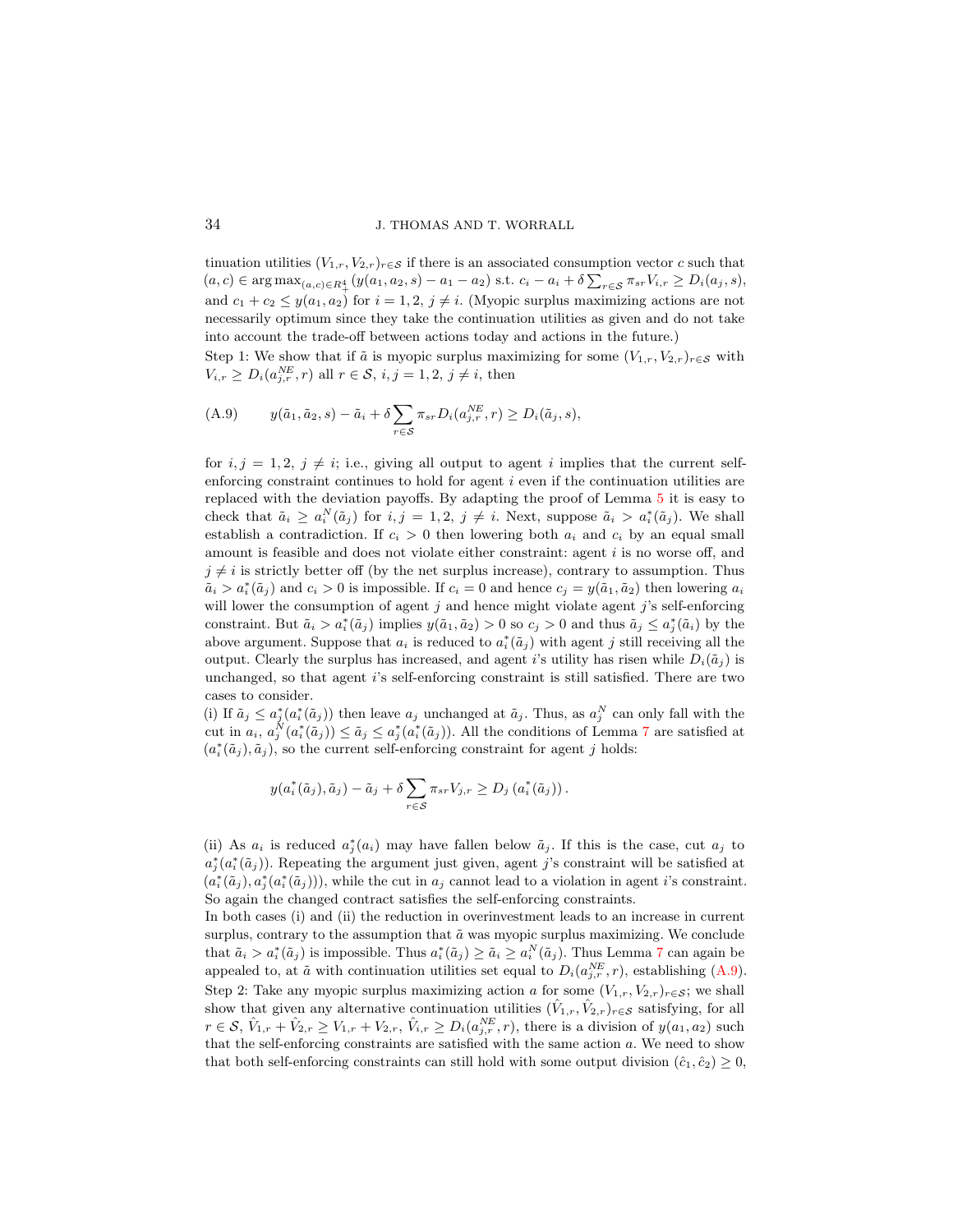<span id="page-34-0"></span>where  $\hat{c}_1 + \hat{c}_2 = y(a_1, a_2)$ , i.e.,

(A.10) 
$$
\hat{c}_i - a_i + \delta \sum_r \pi_{sr} \hat{V}_{i,r} \ge D_i(a_j)
$$

for  $i, j = 1, 2, j \neq i$ . By assumption they hold in the equilibrium supporting a:

<span id="page-34-1"></span>
$$
(A.11) \qquad c_i - a_i + \delta \sum_r \pi_{sr} V_{i,r} \ge D_i(a_j)
$$

for  $i, j = 1, 2, j \neq i$ . Let  $i = 1$ . If  $(A.10)$  holds at  $\hat{c}_1 = 0$ , then setting  $\hat{c}_2 = y(a_1, a_2)$ guarantees that [\(A.10\)](#page-34-0) holds also for agent 2 by Step 1 (because  $\hat{V}_{i,r} \geq D_i(a_{j,r}^{NE}, r)$  all r). Otherwise choose  $\hat{c}_1$  such that  $(A.10)$  holds with equality for  $i = 1$ ; by continuity this is possible as [\(A.10\)](#page-34-0) holds at  $\hat{c}_1 = y(a_1, a_2)$  using Step 1 again. Suppose that (A.10) is then violated for  $i = 2$ . Summing the left hand side of  $(A.10)$  over i thus implies

(A.12) 
$$
y(a_1, a_2) - \sum_i a_i + \delta \sum_r \pi_{sr} \sum_i \hat{V}_{i,r} < \sum_i D_i(a_j).
$$

But summing  $(A.11)$  over i implies that

<span id="page-34-2"></span>
$$
y(a_1, a_2) - \sum_i a_i + \delta \sum_r \pi_{sr} \sum_i V_{i,r} \geq \sum_i D_i(a_j),
$$

and since the left hand side is smaller than the left hand side of  $(A.12)$  by  $\hat{V}_{1,r} + \hat{V}_{2,r} \ge$  $V_{1,r} + V_{2,r}$ , there is a contradiction. Hence we conclude that there is a division of  $y(a_1, a_2)$  such that  $(A.10)$  holds for both agents.

Step 3: Consider the following putative equilibrium. At date t, in state  $s_t$ , set a to a current joint surplus maximizing action (i.e., compatible with equilibrium) in this state. Adapting earlier arguments, the maximizing actions exist. Let  $(V_{1,r}, V_{2,r})_{r \in S}$  be the corresponding continuation utilities from  $t + 1$  in this equilibrium. At time  $t + 1$ , in any state  $r$ , follow an equilibrium that maximizes joint utility from that point onwards, yielding utilities we denote by  $(\hat{V}_{1,r}, \hat{V}_{2,r})_{r \in \mathcal{S}}$ . Clearly a is myopic surplus maximizing relative to  $(V_{1,r}, V_{2,r})_{r \in \mathcal{S}}$ , so by Step 2 there is a split of  $y(a_1, a_2)$  which sustains this as an equilibrium from t on when  $(V_{1,r}, V_{2,r})_{r \in \mathcal{S}}$  is replaced by  $(\hat{V}_{1,r}, \hat{V}_{2,r})_{r \in \mathcal{S}}$  since the latter have a maximal sum in each state and  $\hat{V}_{i,r} \ge D_i(a_{j,r}^{NE}, r)$ ,  $i = 1, 2$ . Note that this must provide maximal joint utility from  $t$  since current joint surplus is maximized at  $t$ , and joint utilities are maximal from  $t + 1$ . Consequently starting from any state  $s_t$ , a joint utility maximizing equilibrium must involve a current joint net output maximizing action compatible with equilibrium in state  $s_t$ , for if it did not, replacing it by the equilibrium just constructed would lead to a higher utility sum. At  $t + 1$ , since the utility sum is maximal in each state  $r$ , repeating the above argument again confirms that net output is maximal for state  $r$ . So a joint utility maximizing equilibrium must involve a joint net output maximizing action compatible with equilibrium in every state and date.  $Q.E.D.$ 

PROOF OF LEMMA [9:](#page-17-1) By assumption that both constraints bind we have

$$
c_i - a_i + \delta \sum_r \pi_{sr} V_{i,r} = D_i(a_j)
$$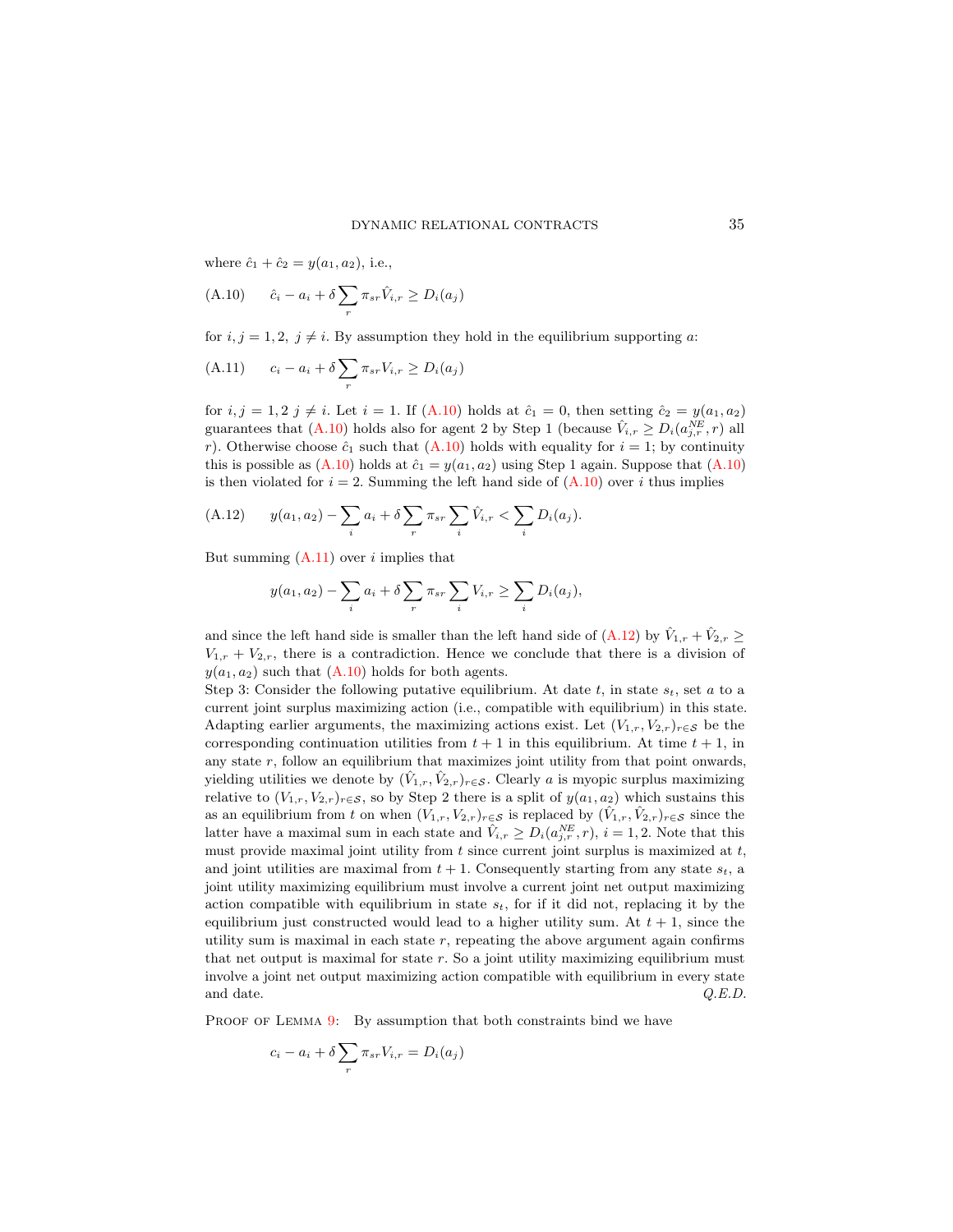for  $i, j = 1, 2, i \neq j$ . Suppose, to the contrary of the claim, that the pair  $(V_{1,r'}, V_{2,r'})$  does not maximize joint utility in at least one successor state  $r'$ . We can change the contract as follows. Replace  $(V_{1,r'}, V_{2,r'})$  by  $(\hat{V}_{1,r'}, \hat{V}_{2,r'}) \in V_{r'}$  such that  $\hat{V}_{1,r'} + \hat{V}_{2,r'} > V_{1,r'} + V_{2,r'}$ (and recall that we must have  $\hat{V}_{i,r'} \geq D_i(a_{j,r'}^{NE}, r')$ ,  $i, j = 1, 2, j \neq i$ ), and choose a division  $\hat{c}$  of the current output  $y(a_1, a_2)$  (i.e., holding a constant) such that

<span id="page-35-0"></span>(A.13) 
$$
\hat{c}_i - a_i + \delta \sum_{r \neq r'} \pi_{sr} V_{i,r} + \delta \pi_{sr'} \hat{V}_{i,r'} \ge D_i(a_j)
$$

for  $i, j = 1, 2, j \neq i$ , with a strict inequality for at least one i. This is possible by the fact that if  $\hat{c}_i = y(a_1, a_2)$  then, as  $a_i \ge a_i^N(\tilde{a}_j)$  by Lemma [5,](#page-13-2)  $a_i \le a_i^*(a_j)$  by hypothesis, and  $V_{i,r} \geq D_i(a_{j,r}^{NE}, r)$ ,  $r \neq r'$ ,  $\hat{V}_{i,r'} \geq D_i(a_{j,r'}^{NE}, r')$ , the self-enforcing constraint for agent i must be satisfied (Lemma [7\)](#page-15-3). The argument then follows the proof of Lemma [8,](#page-16-1) step 2; however the increase in aggregate utility implies the constraint  $(A.13)$  is strict for one agent. This is a Pareto-improvement, so the original contract could not have been optimal.  $Q.E.D.$ 

PROOF OF THEOREM [2:](#page-18-0) Suppose that  $\Lambda(V) \neq (0, 0)$ ; otherwise the proposition is trivial.<sup>[47](#page-35-1)</sup>

(i) Consider first the case where there exists  $(V_1, V_2) \in \Lambda(V)$  with  $V_1, V_2 > 0$ . Thus in any optimum, with payoffs  $(\hat{V}_1, \hat{V}_2)$ , either  $\hat{V}_1 \geq V_1 > 0$ , or  $\hat{V}_2 \geq V_2 > 0$ . We deal first with the former case. In this optimum, choose  $t' > 0$  so that  $\delta^{t'}\overline{w}/(1-\delta) < V_1/2$ , where  $\bar{w}$  is an upper bound on equilibrium per-period payoffs (that per-period payoffs are bounded follows from Assumption  $1(vi)$  $1(vi)$ ). Then since the initial expected discounted utility is  $\hat{V}_1 \geq V_1$  it follows that even if utility for agent 1 is as high as possible after date t' there must be some history  $s^t$ ,  $t < t'$ , which occurs with positive probability, where  $c_1^t \geq \mu_1 \equiv V_1/2t' > 0$ , otherwise the initial utility  $V_1$  could not be achieved. For convenience we let  $s_t = r$ . Since  $c_1^t \geq \mu_1$  we have  $y(a_1^t, a_2^t, r) \geq \mu_1 > 0$ . We next show that this in turn implies a positive probability that  $c_2$  must be greater than a positive bound within a fixed amount of time after  $s^t$  occurs. (a) If  $y(\cdot, r)$  is such that only agent 2 can contribute to output, we have  $a_2^t \ge a_2$  where  $y(0, a_2, r) = \mu_1$ . Let  $\tilde{C}_i(s^t)$ denote expected discounted consumption of agent i to date t, conditional on  $s^t$ ; the negative utility from  $a_2^t > 0$  must be compensated (since  $D_2(a_1^t, r) \geq 0$ ) by positive consumption now or in the future, that is  $\tilde{C}_2(s^t) \geq \underline{a}_2$ . (b) If, on the other hand, only agent 1 can contribute,  $a_1^t \geq a_1$  where  $y(a_1, 0, r) = \mu_1$ . Then  $D_2(a_1^t, r) \geq D_2(a_1, r) > 0$ , where the strict inequality follows from the hold-up assumption (y must be increasing in  $a_1$ ). It follows that  $V(s^t) \geq \tilde{C}_2(s^t) \geq D_2(a_1, r)$  to maintain agent 2's self-enforcing constraint. (c) Finally, if both can contribute, there are two further cases to consider. Define  $\bar{a}_1$  to be an upper bound on  $a_1$  (recall this exists by Assumption [1\(](#page-6-1)[vi\)](#page-6-2)). If  $y(\bar{a}_1, 0, r) < \mu_1$  then define  $a_2 > 0$  to be such that  $y(\bar{a}_1, a_2, r) = \mu_1$  (this exists by the hypothesis that  $y(a_1^t, a_2^t, r) \ge \mu_1$ , by y non-decreasing and by continuity); clearly (by monotonicity)  $a_2^t \geq a_2$ , and so  $\tilde{C}_2(s^t) \geq a_2$ , as in (a) above. If on the other hand  $y(\bar{a}_1, 0, r) \ge \mu_1$ , define  $\tilde{a}_1$  so that  $y(\tilde{a}_1, 0, r) = \mu_1$ . By the hold-up assumption (Assumption [3\)](#page-8-1) and because y is increasing in  $a_1$  when  $a_2 = 0$ ,  $\phi_2(\tilde{a}_1, 0, r) > 0$ .

<span id="page-35-1"></span><sup>&</sup>lt;sup>47</sup>If  $\Lambda(\mathcal{V}) = (0, 0)$  current surplus maximizing actions lead to a surplus of 0 at all s, so  $T = 0$ as in equilibrium at each  $t \geq 0$  surplus must be zero.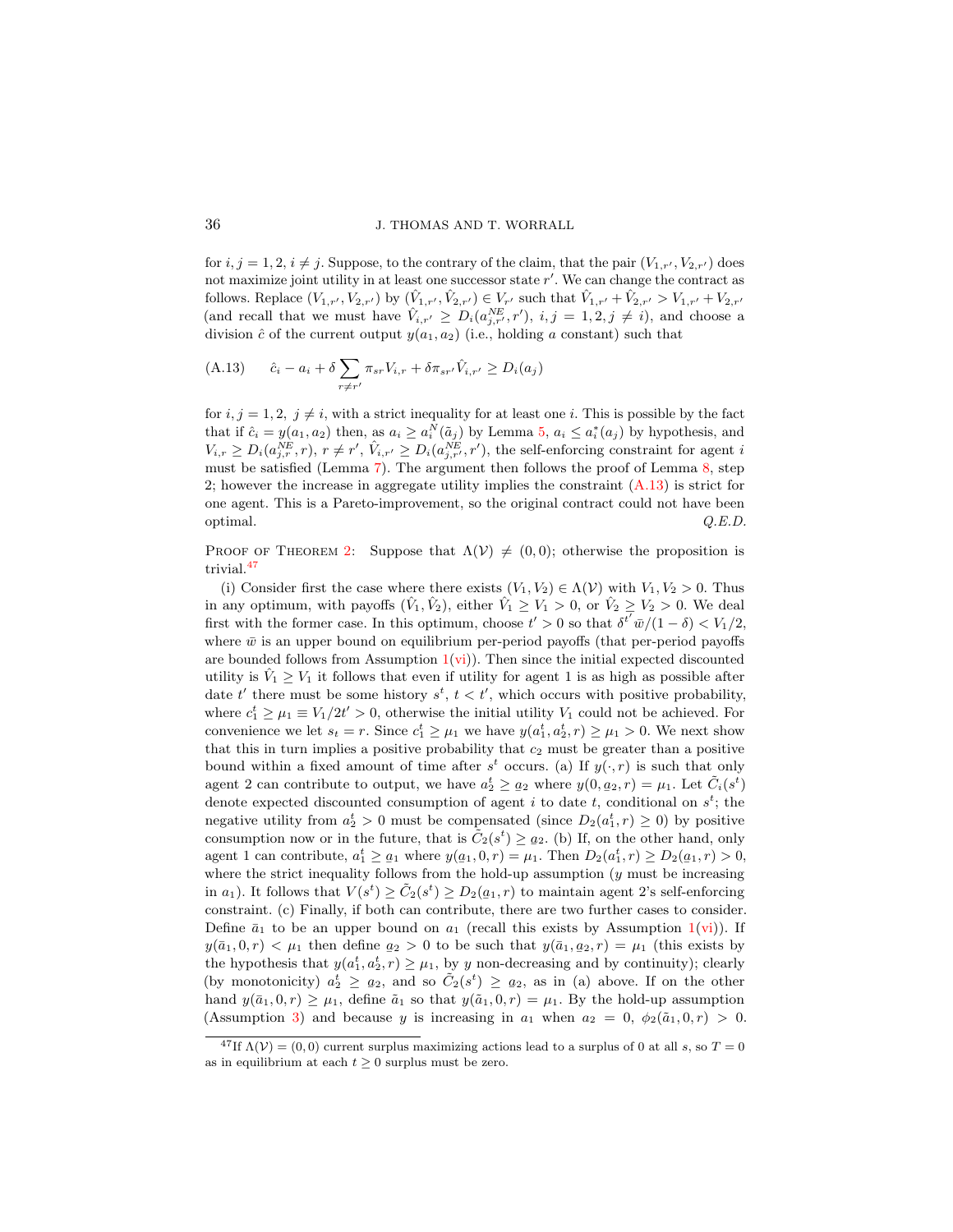Consequently  $D_2(\tilde{a}_1, r) \ge \phi_2(\tilde{a}_1, 0, r) > 0$ . By continuity there exists  $(a_1, a_2)$  with  $a_2 > 0$ such that  $y(a_1, a_2, r) = \mu_1$ , with  $D_2(a_1, r) \geq D_2(\tilde{a}_1, r)/2$ . Clearly, either  $a_1^t \geq a_1 > 0$  $\alpha_1 \geq \alpha_2 > 0$ . In the case where  $a_1^t \geq \alpha_1$ , since  $D_2(a_1^t, r) \geq D_2(a_1, r) > 0$ , it follows that  $\tilde{C}_2(s^t) \geq D_2(\underline{a}_1, r)$  as in (b) above. In the case where  $a_2^t \geq \underline{a}_2$ ,  $\tilde{C}_2(s^t) \geq \underline{a}_2$ , as in (a) again. So  $\tilde{C}_2(s^t) \ge \min\{D_2(a_1, r), a_2\}$ . Thus taking (a) - (c) together, there is a positive lower bound on  $\tilde{C}_2(s^t)$ ; the bound depends on r but we can take its minimum positive lower bound on  $\tilde{C}_2(s^t)$ ; the bound depends on r but we can take its minimum over all  $r \in S$  such that  $y(a, r) \geq \mu_1$  for some  $a \geq 0$ ; this minimum thus depends only on  $V_1$  (fixed in the proof). So, in the same way we showed that  $c_1^t \geq \mu_1$  for some  $t < t'$ , we can show there exists  $t'' \geq t'$  and  $\mu_2 > 0$  such that  $c_2^{\tilde{t}} \geq \mu_2$  for some  $\tilde{t} < t''$  with positive probability. Next, if  $\hat{V}_2 \geq V_2$ , we can repeat the argument in a symmetric fashion. Denote the minima of  $\mu_1$  and  $\mu_2$  over the two cases  $\hat{V}_1 \ge V_1$  and  $\hat{V}_2 \ge V_2$  by  $\mu_1$ and  $\mu_2$ , and the maximum of t'' by t''. So for both agents,  $c_i^t \geq \mu_i > 0$ , for some  $t < t'$ '  $\frac{d}{dz}$ , and the maximum of  $\frac{d}{dz}$  is so for soon agents,  $c_i \leq \frac{d}{dz}$  of the same  $i \leq \frac{d}{z}$  (not necessarily at the same date t for each agent) with probability at least equal to the minimum probability  $\pi$ , say, of any  $\underline{t}''$ -period positive probability history emanating From s<sub>0</sub> where  $\pi > 0$  as S is finite. Note that  $\mu_1, \mu_2, \underline{t}''$ , and  $\pi$  are all independent of<br>the particular optimum at  $t = 0$ the particular optimum at  $t = 0$ .

(ii) If no  $(V_1, V_2) \in \Lambda(V_s)$  exists with  $V_1, V_2 > 0$ , then there exists a unique optimum  $(V_1 > 0, V_2 = 0)$ , or a unique optimum  $(V_1 = 0, V_2 > 0)$ , or both points exist as optima. In either case the argument above can be repeated *mutatis mutandis*.

Let  $\bar{t}$  (random) denote the earliest date such that both consumptions have been positive, i.e., the first period for which  $c_1^t > 0$  and  $c_2^{\tilde{t}} > 0$  for  $t, \tilde{t}, \leq \hat{t}$ . By optimality, whenever  $s_0$  occurs on a positive probability history, utilities must belong to  $\Lambda(\mathcal{V}_{s_0})$ . From the above argument and given that all states communicate so that  $s_0$  is recurrent, then we conclude that  $\hat{t}$  is finite almost surely. After  $\hat{t}$ , both  $c_1$  and  $c_2$  have been positive at some point in the past. From Theorem [1\(](#page-0-1)[ii\)](#page-15-2) we know that for  $t > \hat{t}$ ,  $a_i^t \leq a_i^*(a_j^t)$ ,  $i = 1, 2$ . Suppose that one agent, say agent i, is unconstrained at  $t > \hat{t}$ . Then from Theorem [1](#page-0-1)[\(i\)](#page-15-1),  $a_i^t \ge a_i^*(a_j^t)$ ,  $j \ne i$ , whilst from Lemma [6\(](#page-13-1)[i\)](#page-13-4),  $a_j^t \ge a_j^*(a_i^t)$ . Hence if either agent is unconstrained,  $a^t = a^{**}$  and actions are efficient. Inefficiency can only occur if both agents are constrained. But from Lemma [8](#page-16-1) and Lemma [9](#page-17-1) joint utility and current surplus is maximized thereafter. We conclude then that on any path after  $\hat{t}$  either actions are always efficient, or there is at most one date at which actions are not efficient, but this is then followed by the current surplus maximizing actions thereafter.  $Q.E.D.$ 

PROOF OF THEOREM [3:](#page-18-1) To simplify notation where there is no ambiguity we shall write  $a_i^*(a_j^t)$  as  $a_i^*$  and suppress the current state  $s_t$ .

Step 1: We show first that if at  $t \geq 0$ ,  $c_1^t = 0$ , we have  $a_1^t \geq a_1^*$  and  $a_2^t \leq a_2^*$ . Moreover, if  $t \geq 1$  and either inequality is strict, then if  $c_1^{t-1} = 0$ ,  $a_1^{t-1} > a_1^*$ . (And likewise if the agent indices are swapped.) To see the first part of the claim, note that by  $a_i^t \ge a_i^{NE} > 0$ ,  $i = 1, 2, y<sup>t</sup> > 0$  and so  $c_2<sup>t</sup> > 0$ ; thus  $a_2<sup>t</sup> \le a_2<sup>*</sup>$  from Lemma [6\(](#page-13-1)[ii\)](#page-13-3). Moreover, by Lemma [7,](#page-15-3) agent 2 is unconstrained (as  $a_2^t > 0$ ); hence  $a_1^t \ge a_1^*$ . For the second part of the claim, we shall consider changing, say increasing, agent 1's utility at  $t$  a small amount by decreasing  $a_1$  and at the same time (as this will have relaxed agent 1's constraint) increasing  $a_2$  so that agent 1's constraint is unaffected (so if it initially binds, it remains satisfied but binding), while holding  $c_1 = 0$ , and the future contract fixed. Formally, let  $V_i^t$  denote current (to t) discounted equilibrium utility and  $V_{i,r}^{t+1}$  the same at  $t+1$  in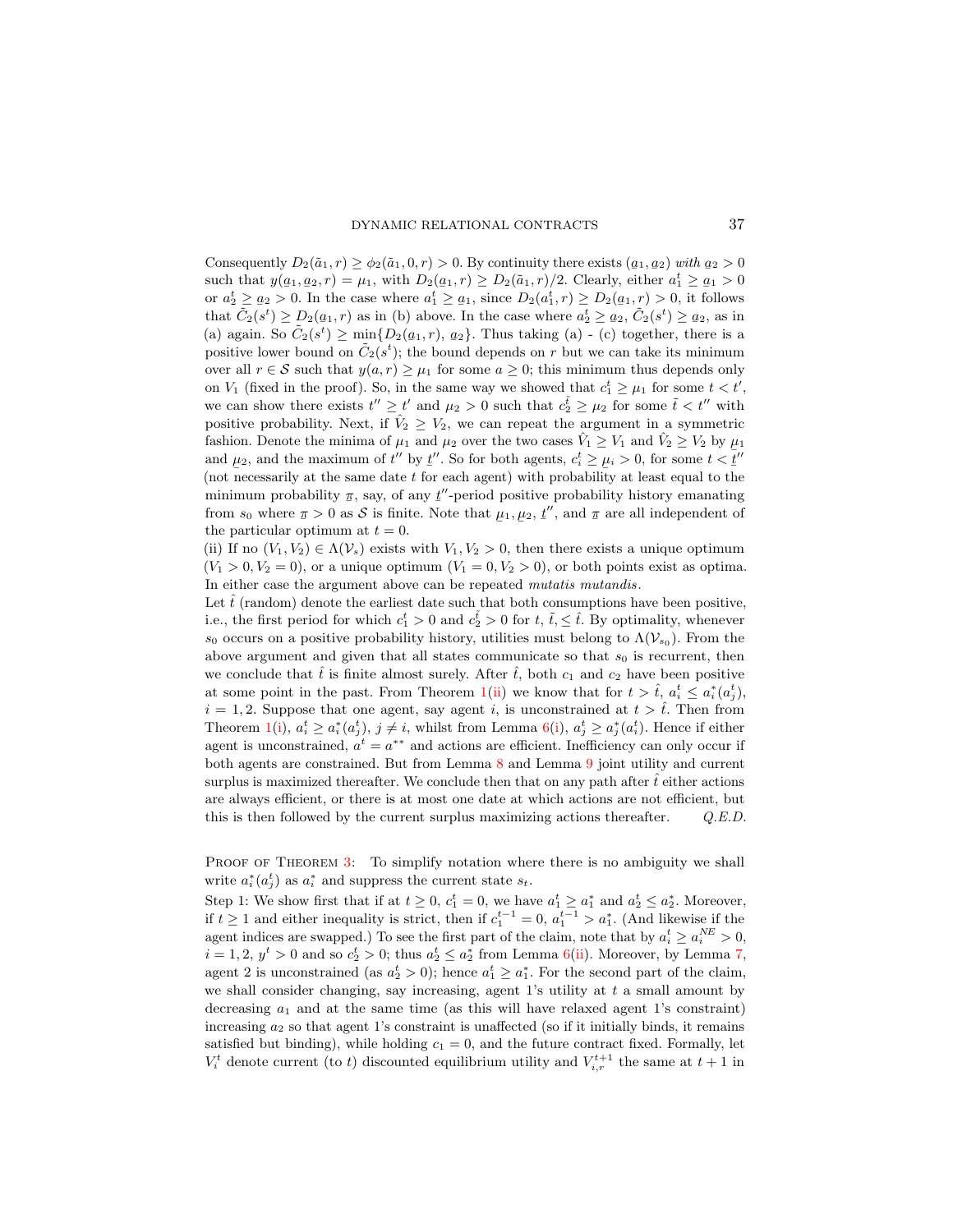<span id="page-37-0"></span>state  $r$ . Then consider the equations

$$
V_1 + a_1 = \delta \sum_{r \in S} \pi_{s_t r} V_{1,r}^{t+1},
$$
  
(A.14) 
$$
V_2 - y(a_1, a_2) + a_2 = \delta \sum_{r \in S} \pi_{s_t r} V_{2,r}^{t+1},
$$

$$
V_1 - D_1(a_2) = V_1^t - D_1(a_2^t).
$$

These are satisfied by definition at  $(V_1, V_2, a_1, a_2) = (V_1^t, V_2^t, a_1^t, a_2^t)$  (noting that the equality  $c_2 = y(a_1, a_2)$  has been used to substitute out for  $c_2$  in the second line). As the functions  $y(a_1, a_2)$ ,  $D_1(a_2)$  and  $D_2(a_1)$  are continuously differentiable, and  $\partial D_1(a_2^t)/\partial a_2 \neq 0$  (as  $\partial D_1(a_2^t)/\partial a_2 > 0$  from Lemma [3,](#page-11-1) and given  $0 < a_2^t \le a_2^*$  implies  $\partial y(a_1^t, a_2^t)/\partial a_2 > 0$ , the implicit function theorem asserts the existence of continuously differentiable functions  $a_1(V_1)$ ,  $a_2(V_1)$  and  $V_2(V_1)$  in an open interval around  $V_1^t$  such that  $a_1(V_1^t) = a_1^t$  etc. which satisfy [\(A.14\)](#page-37-0), and such that

<span id="page-37-1"></span>(A.15) 
$$
V_2'(V_1^t) = -\frac{\partial y(a_1^t, a_2^t)}{\partial a_1} - \frac{\left(1 - \frac{\partial y(a_1^t, a_2^t)}{\partial a_2}\right)}{\frac{\partial D_1(a_2^t)}{\partial a_2}}.
$$

Agent 2 is unconstrained so remains unconstrained for small changes in  $V_1$  away from  $V_1^t$ , the value at the optimum, while the third line of  $(A.14)$  ensures that agent 1's constraint holds. Therefore the continuation contracts from date  $t$ , defined as  $V_1$  is varied locally (i.e., with a and  $c_2$  varying and holding the future fixed), are self-enforcing, and  $V_2(V_1)$ gives agent 2's utility from each such contract. Now suppose that either inequality is strict, i.e.,  $a_1^t > a_1^*$  or  $a_2^t < a_2^*$ . Then  $V_2'(V_1^t) > -1$  (recall  $\partial D_1(a_2^t)/\partial a_2 > 0$ ). At t − 1, suppose that  $a_1^{t-1} \le a_1^*$ . A small increase in  $a_1^{t-1}$  of  $\Delta > 0$  holding  $c_1^{t-1} = 0$ (recall  $c_1^{t-1} = 0$  by hypothesis), leads to an increase in agent 2's payoff of at least, to a first-order approximation,  $\Delta$  (since  $\partial y/\partial a_1 \geq 1$ ) while agent 1 can be compensated at t by a value of  $V_1$  satisfying  $(V_1 - V_1^t) = \Delta/\delta \pi_{s_{t-1}s_t}$ , so that agent 2's utility changes by approximately  $\Delta + \delta \pi_{s_{t-1}s_t} V_2'(V_1)(V_1 - V_1^t) > 0$ . Agent 1's constraint at  $t-1$  holds: her utility is held constant and her deviation payoff is unchanged  $(a_2^{t-1}$  is unchanged); and agent 2's constraint must hold by Lemma  $7 (c_1^{t-1} = 0)$  $7 (c_1^{t-1} = 0)$ . By construction of the contracts defined for each  $V_1$  the constraints hold from  $t$ . Thus a Pareto-improvement has been found for  $\Delta$  small enough, contrary to the assumed optimality. Hence  $a_1^{t-1} > a_1^*$ . Step 2: Suppose at a positive probability  $s^{t'}$ ,  $t' \geq 0$ , that  $a_1^{t'} > a_1^*$ . Then we have  $c_1^t = 0$ for all  $t \leq t'$  (by Lemma [6\(](#page-13-1)[ii\)](#page-13-3) and Theorem [1](#page-0-1)[\(ii\)](#page-15-2)). However,  $a_1^{t'} > a_1^*$  then implies by repeated application of Step 1 that  $a_1^t > a_1^*$  for all  $t < t'$ . Moreover as  $c_2^t > 0$  for all  $t \leq t'$ ,  $a_2^t \leq a_2^*$  for all  $t \leq t'$ . Hence Phase 1 conditions are satisfied for all  $t \leq t'$  and for  $i = 1$ . By the same logic, if at any point t' the Phase 2 conditions  $a^{t'} \leq a^{*}$  hold, they must hold at all subsequent positive probability histories, since a violation (i.e.,  $a_i^t > a_i^*$ for  $t > t'$  and some i) would imply that  $a_i^{t'} > a_i^*$  also. Thus any positive probability  $s^{t'}$  must satisfy the two-phase property up to t'. The fact that  $\tilde{t}$  in the statement of the theorem is a.s. finite follows from the argument in the proof of convergence that the date at which both consumptions have been positive is itself a.s. finite (as both consumptions positive implies  $a^t \leq a^*$  by Theorem [1](#page-0-1)[\(ii\)](#page-15-2)).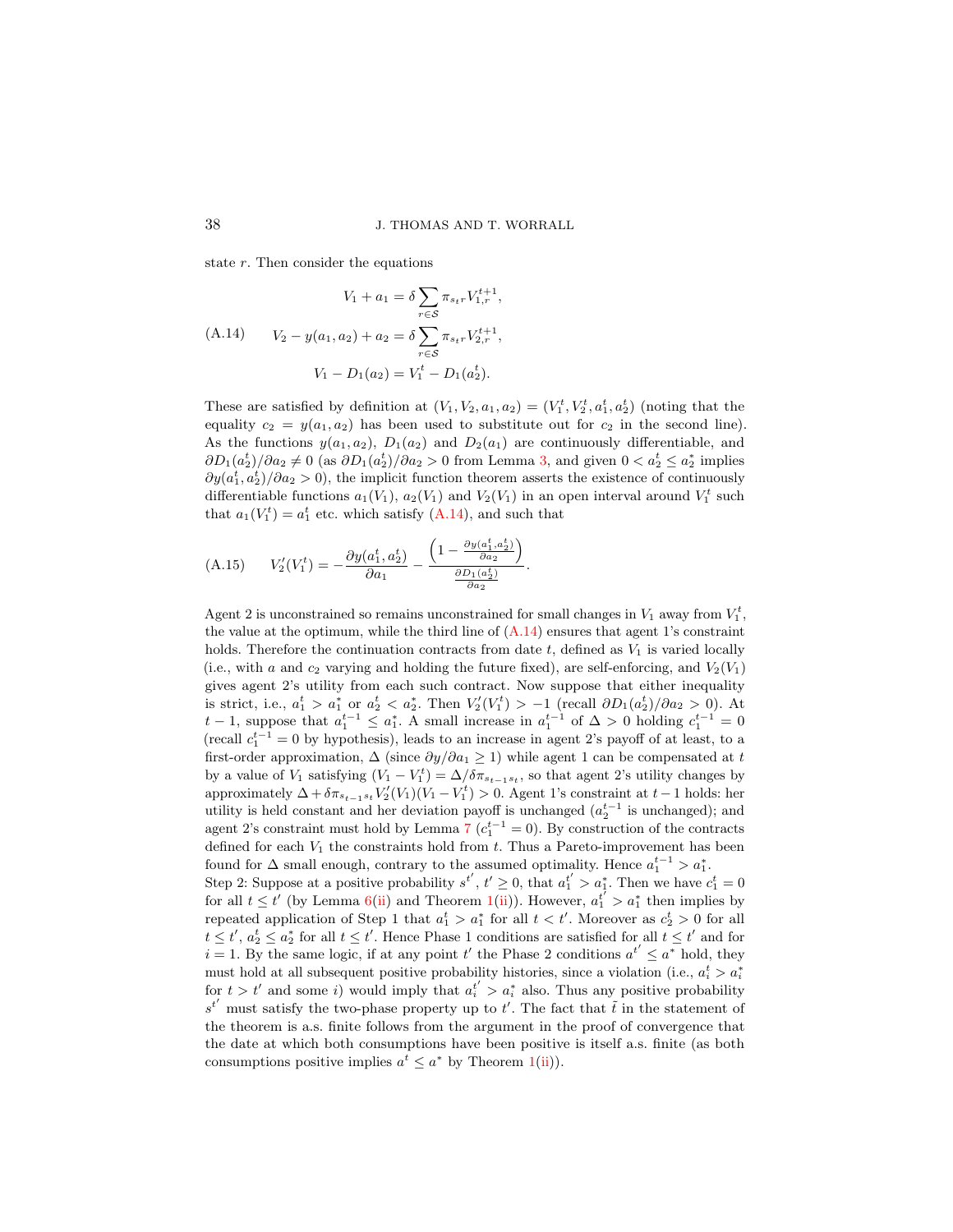Step 3: Next, we consider Phase 2, after the initial period  $\tilde{t}$ . Suppose that at  $\tilde{t}+1$ in some state r with  $\pi_{s_{\tilde{i}}r} > 0$  at least one constraint does not bind. Suppose w.l.o.g. that agent 2 is unconstrained and we can repeat the argument of Step 1, with  $c_1$  again being held constant, but now at a possibly positive level. Again we have a locally differentiable relationship between utilities arising from self-enforcing contracts at  $\tilde{t} + 1$ , with slope  $V_2'(V_1^{\tilde{t}+1})$  given by [\(A.15\)](#page-37-1). As agent 2 is unconstrained  $a_1^{\tilde{t}+1} \ge a_1^*$ , and by Phase 2,  $a_1^{\tilde{t}+1} \leq a_1^*$ , so  $a_1^{\tilde{t}+1} = a_1^*$ . Consequently if  $a_2^{\tilde{t}+1} < a_2^*$ , then  $V_2'(V_1^{\tilde{t}+1}) > -1$ , and repeating the argument at the end of Step 1,  $a_1^{\tilde{t}} > a_1^*$ , which contradicts the definition of  $\tilde{t}$ . So  $a_2^{\tilde{t}+1} = a_2^*$ . Thus it must be (if either agent is unconstrained at  $\tilde{t} + 1$ ) that  $a^{\tilde{t}+1} = a^{**}$ . It follows that if  $a^{\tilde{t}+1} \neq a^{**}$ , both agents are constrained, and it cannot be that  $c_i^{\tilde{t}+1} = 0$  for either agent as that would imply agent  $j \neq i$  is unconstrained by Lemma [7](#page-15-3) (as  $a_j^{\tilde{t}+1} > 0$ ). Hence the only alternative is that both are constrained, and  $c_i^{\tilde{t}+1} > 0, i = 1, 2.$ 

Step 4: Moreover if this latter is the case  $(a^{t+1} \neq a^{**},$  with both being constrained, and  $c_i^{\tilde{t}+1} > 0, i = 1, 2$ , it cannot be that  $a_i^{\tilde{t}+1} = a_i^*$  for either  $i = 1$  or 2. Suppose to the contrary and that w.l.o.g.  $a_1^{\tilde{t}+1} = a_1^*$ . Again we can construct a family of self-enforcing contracts by varying the contract only at  $\tilde{t} + 1$ . Consider the equations

<span id="page-38-0"></span>
$$
V_1 - c_1 + a_1 = \delta \sum_{r \in S} \pi_{sr} V_{1,r}^{\tilde{t}+2},
$$
  
(A.16) 
$$
V_2 - y(a_1, a_2) + c_1 + a_2 = \delta \sum_{r \in S} \pi_{sr} V_{2,r}^{\tilde{t}+2},
$$

$$
V_1 - D_1(a_2) = 0,
$$

$$
V_2 - D_2(a_1) = 0,
$$

where  $V_{i,r}^{\tilde{t}+2}$  is continuation utility for i on the equilibrium path from  $\tilde{t}+2$  in state r. These are satisfied at  $(V_1^{\tilde{t}+1}, V_2^{\tilde{t}+1}, c_1^{\tilde{t}+1}, a_1^{\tilde{t}+1}, a_2^{\tilde{t}+1})$ . As the functions  $y(a_1, a_2), D_1(a_2)$  and  $D_2(a_1)$  are continuously differentiable, the implicit function theorem asserts, provided that

<span id="page-38-1"></span>(A.17) 
$$
\frac{\partial D_1(a_2^{\tilde{t}+1})}{\partial a_2} \left(1 + \frac{\partial D_2(a_1^{\tilde{t}+1})}{\partial a_1} - \frac{\partial y(a_1^{\tilde{t}+1}, a_2^{\tilde{t}+1})}{\partial a_1}\right) \neq 0,
$$

the existence of continuously differentiable functions  $c_1(V_1)$ ,  $a_1(V_1)$ ,  $a_2(V_1)$  and  $V_2(V_1)$ in an open interval around  $V_1^{\tilde{t}+1}$  such that  $c_1(V_1^{\tilde{t}+1}) = c_1^{\tilde{t}+1}$  etc. which satisfy equa-tion [\(A.16\)](#page-38-0). As  $a_1^{\tilde{t}+1} = a_1^*$ ,  $\partial y (a_1^{\tilde{t}+1}, a_2^{\tilde{t}+1})/\partial a_1 = 1$ , and as  $\partial D_i (a_j^{\tilde{t}+1})/\partial a_j > 0$ (from Lemma [3,](#page-11-1) given that  $\partial y(a_i^N(a_j^{\tilde{t}+1}), a_j^{\tilde{t}+1})/\partial a_j > 0$  by monotonicity of  $y(\cdot)$  and  $a_i^N(a_j^{\tilde{t}+1}) > 0$ , the latter following from  $a_j^{\tilde{t}+1} \ge a_j^{NE} > 0$  and the nondecreasing reaction function) it follows that [\(A.17\)](#page-38-1) holds. Since  $c_1^{\tilde{t}+1} > 0$  and  $c_2^{\tilde{t}+1} > 0$ , nonnegativity constraints on consumption will also hold in an open interval around  $V_1^{\tilde{t}+1}$ , and the self-enforcing constraints hold (by the third and fourth lines of  $(A.16)$ ). Hence holding the future contract fixed, but varying  $V_1$ , varies the current contract according to  $c_1(V_1)$ ,  $a_1(V_1), a_2(V_1)$ , and traces out a series of self-enforcing contracts such that agent 2's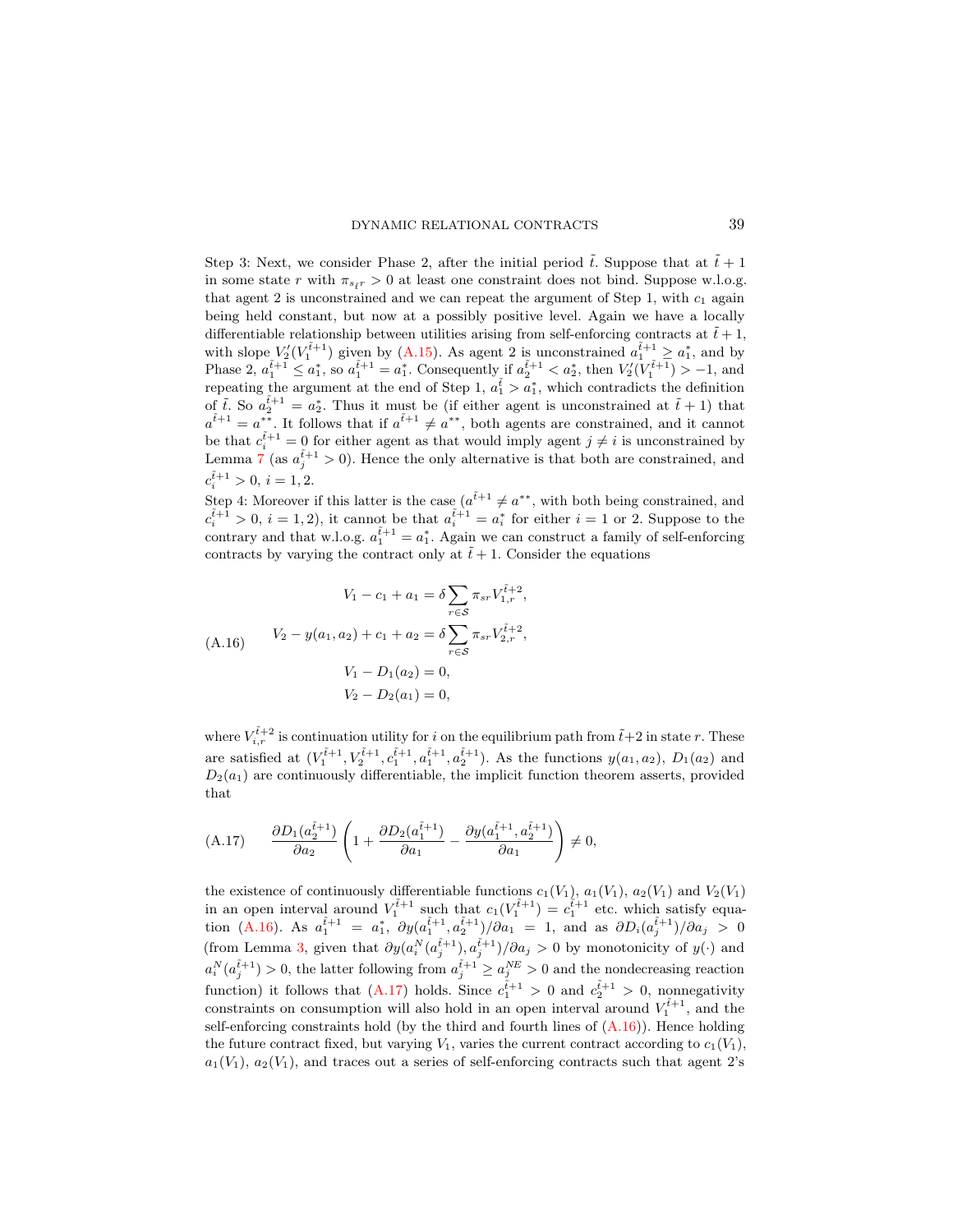discounted utility is  $V_2(V_1)$ , with

$$
V_2'(V_1^{\tilde{t}+1}) = -\frac{\frac{\partial D_2(a_1^{\tilde{t}+1})}{\partial a_1} \left(1 + \frac{\partial D_1(a_2^{\tilde{t}+1})}{\partial a_2} - \frac{\partial y(a_1^{\tilde{t}+1}, a_2^{\tilde{t}+1})}{\partial a_2}\right)}{\frac{\partial D_1(a_2^{\tilde{t}+1})}{\partial a_2} \left(1 + \frac{\partial D_2(a_1^{\tilde{t}+1})}{\partial a_1} - \frac{\partial y(a_1^{\tilde{t}+1}, a_2^{\tilde{t}+1})}{\partial a_1}\right)}.
$$

As  $a_2^{\tilde{t}+1} < a_2^*$ ,  $\partial y(a_1^{\tilde{t}+1}, a_2^{\tilde{t}+1})/\partial a_2 > 1$ , so given  $\partial y(a_1^{\tilde{t}+1}, a_2^{\tilde{t}+1})/\partial a_1 = 1$  it follows that  $V_2'(V_1^{\tilde{t}+1}) > -1$ , which we have shown is impossible as again it would imply  $a_1^{\tilde{t}} > a_1^*$ . Hence a contradiction, and therefore if both agents are constrained it is concluded that  $a_i^{\tilde{t}+1} < a_i^* \le a_i^{**}, i = 1, 2.$  Q.E.D.

PROOF OF THEOREM [4:](#page-21-0) Suppose to the contrary that  $a_1^t > a_1^*$  for some  $s^t$ . From Lemma  $6(ii)$  $6(ii)$ ,  $c_1^t = 0$ . Agent 1's optimal current payoff from defaulting is just the Nash breakdown payoff:  $\phi_1(a_1^{NE}, s_t) - a_1^{NE}$ . We thus have equilibrium current utility,  $w_1^t$ , is less than this breakdown payoff, as  $a_1^{NE} \le a_1^* < a_1^t$  and  $c_1^t = 0 \le \phi_1(a_1^{NE}, s_t)$ . Denote this negative surplus by  $\chi^t \equiv w_1^t - (\phi_1(a_1^{NE}, s_t) - a_1^{NE}) < 0$ . Agent 1's discounted utility is  $V_1(s^t) = w_1^t + \delta \sum_{s_{t+1} \in S} \pi_{s_ts_{t+1}} V_1(s^{t+1}),$  so defining the discounted surplus as  $VS_1(s^t) \equiv V_1(s^t) - D_1(s_t)$  we have

<span id="page-39-0"></span>(A.18) 
$$
VS_1(s^t) = \chi(s^t) + \delta \sum_{s_{t+1} \in S} \pi_{s_ts_{t+1}} VS_1(s^{t+1}) \ge 0.
$$

From equation  $(A.18)$  it follows that there is at least one state at date  $t + 1$  with  $\pi_{s_ts_{t+1}} > 0$  such that  $VS_1(s^{t+1}) \geq -\chi(s^t)/\delta > 0$ . Suppose that either  $a_1^{t+1} = 0$  or  $a_1^{t+1} > a_1^*$ . In the former case,  $f(a_1^{t+1}, s_{t+1}) = 0$ , so  $w_1^{t+1} = 0$ . In the latter case, from Lemma  $6(ii)$  $6(ii)$ ,  $c_1^{t+1} = 0$ , so  $w_1^{t+1} < 0$ . Consequently, there must, by repeating the earlier logic, be another successor state at date  $t + 2$  with  $\pi_{s_{t+1}, s_{t+2}} > 0$  such that continuation surplus  $VS_1(s^{t+2}) \geq -\chi(s^t)/\delta^2$ . We can repeat this argument if again either  $a_1^{t+2} = 0$  or  $a_1^{t+2} > a_1^*$ . Since continuation surplus must be bounded, this can only happen a fixed number of times. Thus we must have (along such a path) in finite time  $t' > t$ ,  $0 < a_1^{t'} \le a_1^*(s_{t'})$  and  $VS_1(s^{t'}) > 0$  for the first time. Suppose first this happens at  $t' = t + 1$ . Thus in this state at  $t + 1$ , agent 1 is unconstrained. Consider frontloading agent 1's utility by increasing her action at  $t + 1$ in state  $s_{t+1}$  by  $\Delta > 0$  and reducing it by  $\delta \pi_{s_ts_{t+1}}\Delta$  at date t to compensate (holding consumption constant). Agent 2's utility changes (to a first-order approximation) by  $-(\partial f(a_1^t, s_t)/\partial a_1)\delta\pi_{s_ts_{t+1}}\Delta + \delta\pi_{s_ts_{t+1}}(\partial f(a_1^{t+1}, s_{t+1})/\partial a_1)\Delta$  which is positive by virtue of  $a_1^t > a_1^*$  (so  $\partial f(a_1^t, s_t)/\partial a_1 < 1$ ) and  $0 < a_1^{t+1} \le a_1^*(s_{t+1})$  (so  $\partial f(a_1^{t+1}, s_{t+1})/\partial a_1 \ge 1$ ). No constraints are violated by this: agent 1 is unconstrained at  $t + 1$   $(VS_1(s^{t+1}) > 0)$ so for  $\Delta$  small her constraint is maintained; agent 2 receives the extra output at  $t + 1$ and by Assumption [3](#page-8-1) his breakdown payoff increases by at most this amount, so his constraint holds. At t there is a Pareto-improvement and agent 2's breakdown payoff has not increased (and agent 1's is constant) so again the constraints hold. Thus we have a contradiction. The remaining possibility is that  $t' > t+1$ . A similar construction will lead to a Pareto-improvement at  $t$ , but now we have additionally to worry about constraints for periods  $\hat{t}$  between t and  $t + 1$ . By construction  $VS_1(s^{\hat{t}}) > 0$  along the entire path, so for ∆ small enough agent 1's continuation surplus remains positive. Agent 2's utility is backloaded, so his constraints are relaxed. Again we have a contradiction. Q.E.D.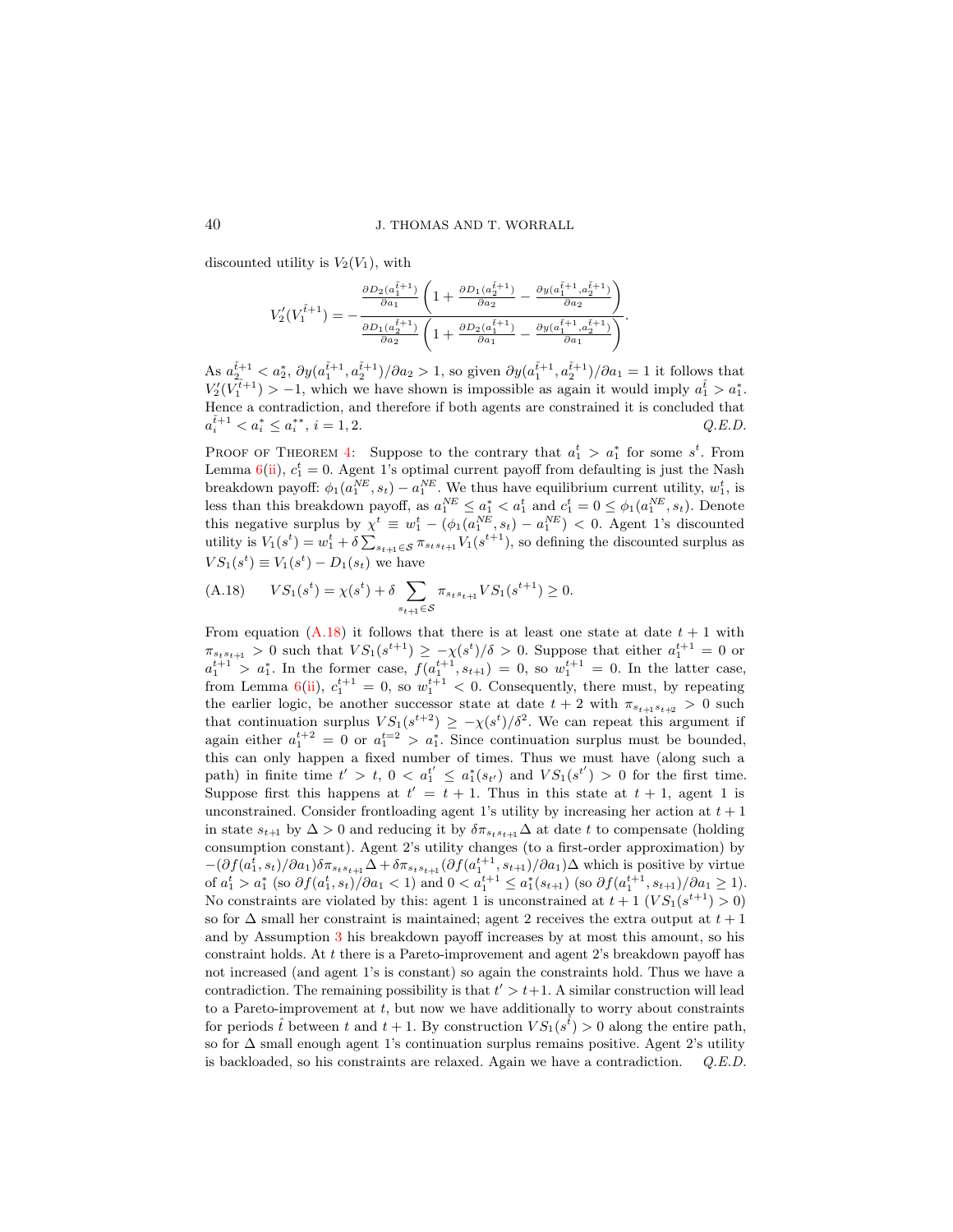PROOF OF THEOREM [5:](#page-24-1) As usual we drop time superscripts etc. where no ambiguity arises. First, consider any self-enforcing contract in the model without savings, that is (using the shorthand notation  $y^t = y(a(s^t), s_t)$ , etc.), where  $c_i^t = \chi_i^t \in [0, y^t]$  for all  $t \geq 0$ . Since the contract is self-enforcing  $V_i^t \geq D_i(a_j^t)$ . This contract is self-enforcing when savings are possible as it specifies that transfers are consumed immediately; that is,  $V_i^t \ge D_i(a_j^t) + S_i^t$  since in this putative equilibrium  $S_i^t = 0$ , and so the deviation payoffs are unchanged (agents can do no better than consume current transfers when they deviate).

To establish the converse, it is sufficient to start from a Pareto-efficient equilibrium in the model with savings (existence follows along the lines of the proof of Lemma [4\)](#page-12-1). We show that the same ex ante utilities can be generated in a self-enforcing contract without savings. The proof proceeds in four stages. First we show that it is feasible to change transfers over the first T periods of the contract to satisfy the three properties outlined in the text. Second we show that there exists a limit contract which satisfies these properties. Thirdly we modify the changed contract to eliminate some potential overinvestment. Lastly we show that this new contract satisfies the self-enforcing constraints.

Step 1: In general for any efficient self-enforcing contract with savings we adopt a similar procedure to the example in the text and working backwards from some date  $T \geq 1$ make a sequence of transfer changes  $\Delta \chi_i(s^t, T)$  at each  $s^t, t \leq T$ , where T is the last date at which changes are to be made  $(\Delta \chi_i(s^t, T) = 0$  for  $t > T)$ . Keep actions fixed and define the expected discounted change in transfers for agent  $i$  from  $t$  to be

<span id="page-40-0"></span>(A.19) 
$$
\theta_i(s^t, T) = \Delta \chi_i(s^t, T) + \mathcal{E}\left[\sum_{\tau=t+1}^T \delta^{\tau-t} \Delta \chi_i(s^{\tau}, T)|s^t\right] \quad \text{for } t \leq T.
$$

Since these are transfers between the two agents we have  $\theta_i(s^t, T) = -\theta_j(s^t, T), i \neq j$ . At each date  $t \leq T$  the changes are made to make transfers non-negative, and to the maximum extent possible, to compensate for the subsequent changes along successor histories. In other words, given the changes which have been made from  $t + 1$  until T, the problem at  $t \geq 1$  is to choose  $\Delta \chi_i(s^t,T)$  to minimize  $|\theta_i(s^t,T)|$  subject to  $0 \leq \chi_i(s^t) + \Delta \chi_i(s^t, T) \leq y(a(s^t), s_t)$ . For each T and history  $s^t, t \leq T$ , this process satisfies the three properties identified in the text: the new transfers are non-negative, if the discounted transfers of an agent falls  $(\theta_i(s^t, T) < 0)$  then she is allocated all of the current output (correspondingly  $\theta_i(s^t, T) > 0$  implies  $\chi_i(s^t) + \Delta \chi_i(s^t, T) = 0$ ), and we shall now show that the initial discounted transfer distribution is unchanged.

As the largest possible transfer is constrained by the inherited savings,  $-S_i^T \leq$  $\chi_i(s^T) \leq y^T + S_j^T$ , and as savings are non-negative we have for each  $s^T$  that  $S_i^T \geq$  $\max\{0, \Delta \chi_i(s^T, T)\}, i = 1, 2$ . This says that since the original allocation was feasible whichever agent is called upon to make the transfer had sufficient savings to make that transfer. From  $\theta_i(s^T, T) \equiv \Delta \chi_i(s^T, T)$ , we get  $-S_j^T \leq \theta_i(s^T, T) \leq S_i^T$ .

Next suppose that at  $t + 1$ ,  $-S_j^{t+1} \leq \theta_i(s^{t+1}, T) \leq S_i^{t+1}$ , all  $s^{t+1}$ . We shall establish the induction step that  $-S_j^t \leq \theta_i(s^t, T) \leq S_i^t$  for all  $s^t$ . When  $\theta_i(s^t, T) = -\theta_j(s^t, T) = 0$ it follows trivially. Thus suppose that at  $s^t$  (considered fixed for the following argument)  $\theta_i(s^t, T) > 0$ . There are two cases. (a)  $\theta_i(s^t, T) + \chi_i(s^t) < 0$ . Then by feasibility  $S_i^t \geq -\chi_i(s^t) > \theta_i(s^t,T)$ . (b)  $\theta_i(s^t,T) + \chi_i(s^t) \geq 0$ . Define  $\overline{\theta}_i(s^{t+1},T) :=$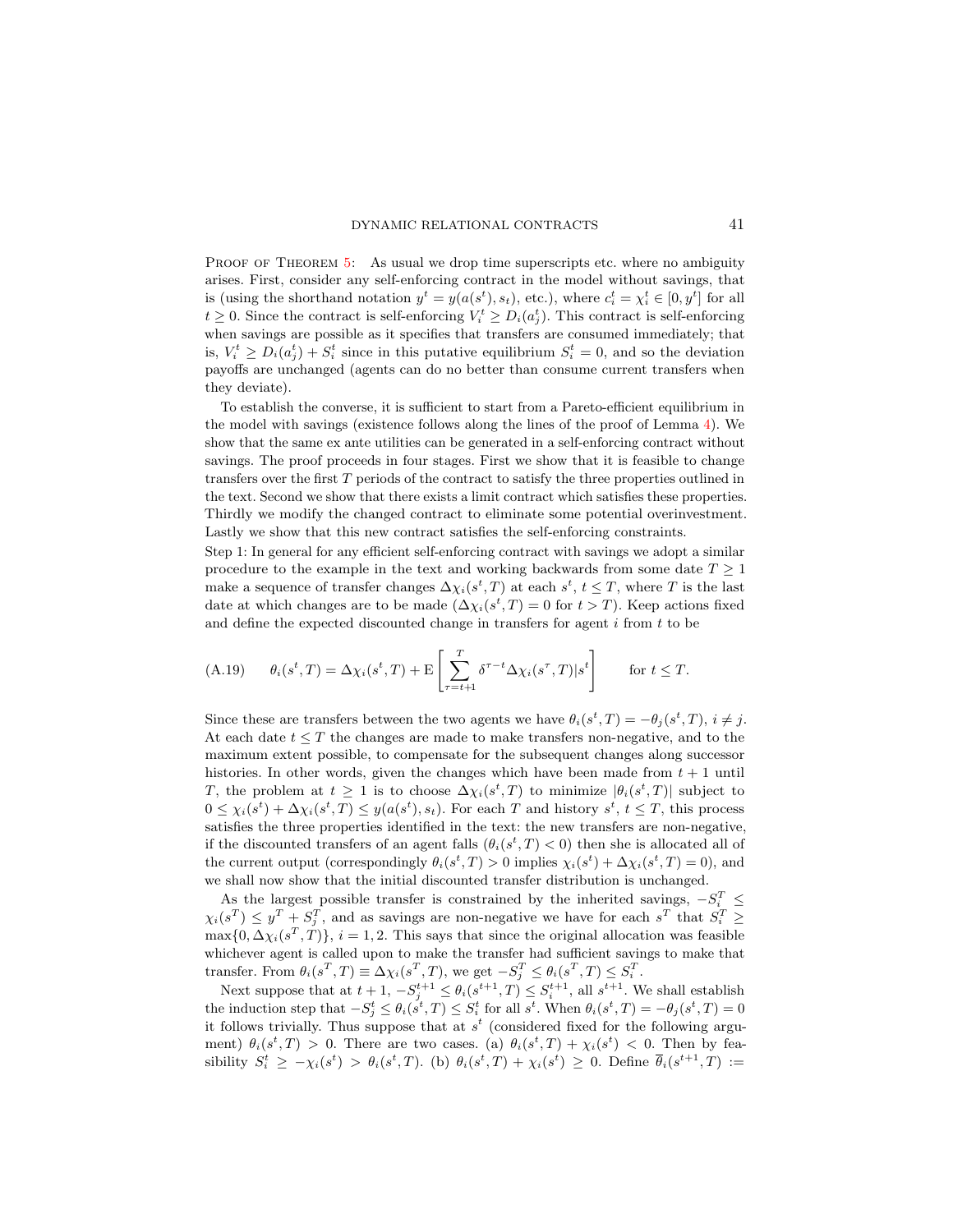$\max_{s_{t+1}} \theta_i((s^t, s_{t+1}), T)$ . We have

$$
S_i^t \ge (1+r)^{-1} S_i^{t+1} - \chi_i(s^t) \ge (1+r)^{-1} \overline{\theta}_i(s^{t+1}, T) - \chi_i(s^t)
$$
  
\n
$$
\ge (1+r)^{-1} \delta^{-1} (\theta_i(s^t, T) - \Delta \chi_i(s^t, T)) - \chi_i(s^t)
$$
  
\n
$$
= (1+r)^{-1} \delta^{-1} (\theta_i(s^t, T) + \chi_i(s^t)) - \chi_i(s^t)
$$
  
\n
$$
\ge \theta_i(s^t, T).
$$

The first inequality follows as  $S_i^{t+1} \leq (1+r)(\chi_i(s^t) + S_i^t)$ , the second from the induction assumption  $S_i^{t+1} \geq \overline{\theta}_i(s^{t+1},T)$ , the third from  $\Delta \chi_i(s^t,T) \geq \theta_i(s^t,T) - \delta \overline{\theta}_i(s^{t+1},T)$ (which follows from [\(A.19\)](#page-40-0) and the definition of  $\bar{\theta}_i(s^{t+1},T)$ ), the equality from  $\chi_i(s^t)$  +  $\Delta \chi_i(s^t,T) = 0$  (recall  $\theta_i(s^t,T) > 0$  implies a modified transfer of zero), and the last inequality as  $\delta(1+r) \leq 1$  and  $\theta_i(s^t, T) + \chi_i(s^t) \geq 0$ .

We have established that  $\theta_i(s^t,T) \leq S_i^t$  whenever  $\theta_i(s^t,T) > 0$ , and so  $-S_j^t \leq$  $\theta_i(s^t,T) \leq S_i^t$ . It follows that  $S_j^t \geq -\theta_i(s^t,T) = \theta_j(s^t,T) \geq -S_i^t$ , so the bounds apply also for  $\theta_i(s^t, T) < 0$ . This completes the induction argument, and at date 0, from  $S_1^0 = S_2^0 = 0$ , we therefore have  $\theta_i(s^t, T) = 0$ ,  $i = 1, 2$ . That is, the initial discounted transfer distribution is unchanged, as was to be shown.

Step 2: We know the action space is bounded (see Lemma [4\)](#page-12-1), so output is also bounded. Then there is some number  $B$  such that the sum of current output (at t) and total continuation utility from date  $t + 1$  on discounted to date t, is bounded above. Hence, denoting utility from the end of t (i.e., gross of action costs) by  $\tilde{V}_i^t$ , we have  $\tilde{V}_1^t + \tilde{V}_2^t \leq$  $B + S_1^t + S_2^t$ . We also have  $\widetilde{V}_i^t \geq S_i^t$  as agent i can guarantee a utility at least equal to inherited resources. Then if the equilibrium transfer from i to j is  $B + \epsilon$  for  $\epsilon > 0$ , we must have  $\widetilde{V}_j^t \geq B + \epsilon + S_j^t$  since j could just consume the current transfer and inherited resources. But then we have  $\tilde{V}_i^t \leq S_i^t - \epsilon < S_i^t$  which is impossible. Thus transfers are bounded by B.

For each T we have defined  $\Delta \chi_i(s^t,T)$  for all  $s^t$  (with  $\Delta \chi_i(s^t,T) = 0$  for  $t > T$ ). Consider now the sequence of the changed transfers as  $T \to \infty$ ; given that actions and transfers are bounded, we can use sequential compactness in the product topology (along the lines of Lemma [4\)](#page-12-1) to guarantee the existence of a convergent subsequence  $T^{(p)}$  for  $p = 1, 2, \ldots$  The limit of this subsequence then gives us our changed contract. That is we denote  $\Delta \chi_i(s^t) := \lim_{p \to \infty} \Delta \chi_i(s^t, T^{(p)})$  and define the changed contract as  $\tilde{\chi}_i(s^t) := \chi_i(s^t) + \Delta \chi_i(s^t)$ . The limit changes satisfy the same properties as above at all dates. Since the transfers converge to some limit so too does the discounted value of the expected changes  $\theta_i(s^t, T)$  (as it is a continuous function of these changes), and write  $\theta_i(s^t) := \lim_{p \to \infty} \theta_i(s^t, T^{(p)})$ . This limit too satisfies the above property that it is positive only when the new transfer is zero and is negative only when the agent receives all the output. Finally, we specify that there is no saving, so that all transfers are consumed immediately.

Step 3: Possibly at  $s^t$  the modified contract has  $\tilde{\chi}_i(s^t) = y(a^t(s^t), s_t)$  and  $a_i(s^t) >$  $a_i^*(a_j(s^t), s_t)$ . Nevertheless it is feasible to reduce  $a_i(s^t)$  to  $a_i^*(a_j(s^t), s_t)$  and simultaneously reduce  $\tilde{\chi}_i(s^t)$  by the consequent change in output. That is, we change the contract (again) for all such histories so the new actions and transfers satisfy  $\hat{a}_i(s^t) = a_i^*(a_j(s^t), s_t)$ and  $\hat{\chi}_i(s^t) = y(a_i^*(a_j(s^t), s_t), a_j(s^t), s_t)$ . This raises the utility of agent i as inefficiency has been reduced (and the incentive constraint of agent j is relaxed because  $a_i$  has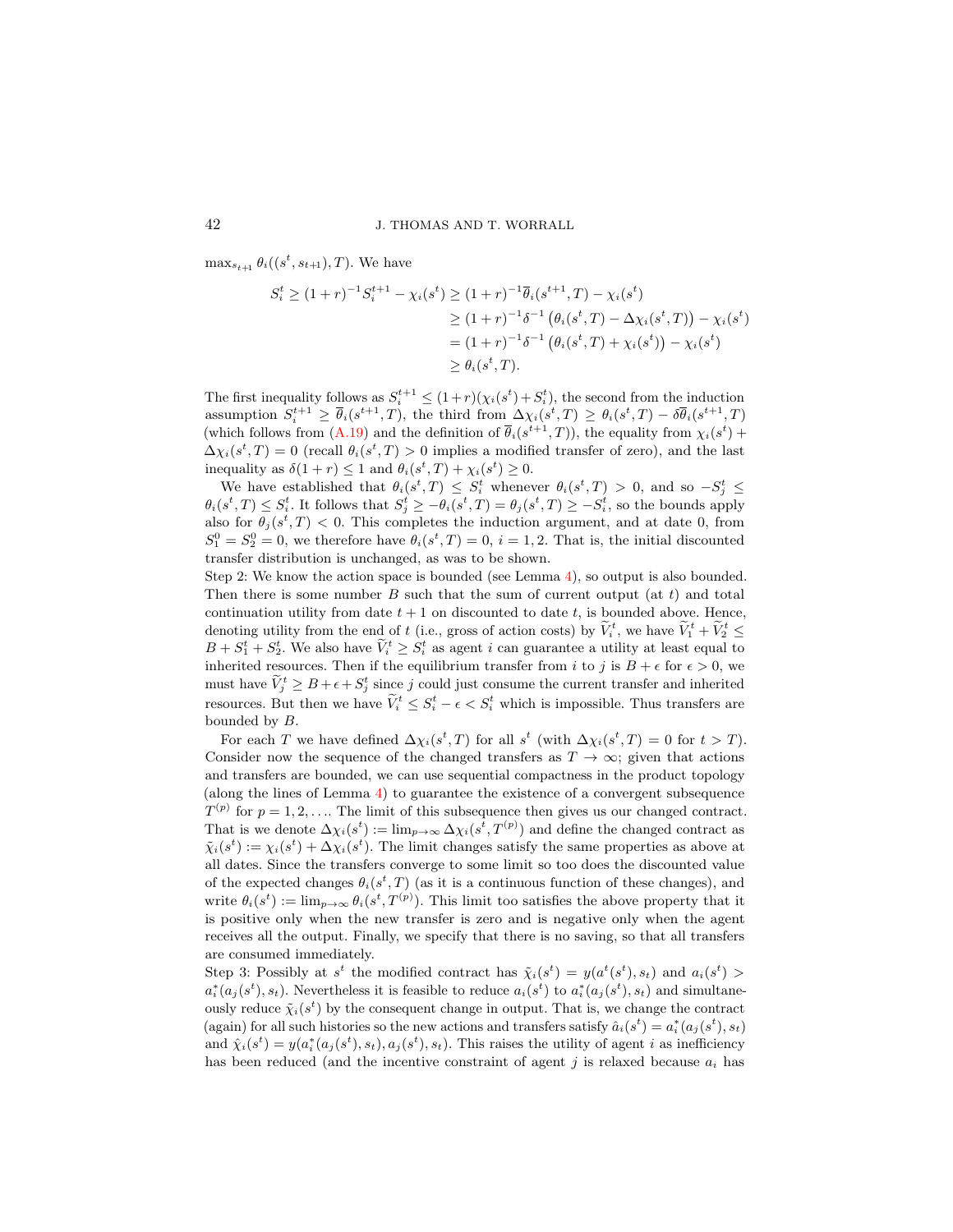fallen). After having made these changes denote the changed continuation utilities by  $\hat{U}_i(s^t)$  and  $\hat{V}_i(s^t)$ .

Step 4: First consider  $s^t$  such that  $\theta_i(s^t) \geq 0$ . Also in the original contract  $V_i(s^t) \leq$  $U_i(s^t) + S_i^t$ . Since after step 3 the contract satisfies  $\hat{U}_i(s^t) \ge U_i(s^t) + \theta_i(s^t)$  (the inequality is strict if actions have been reduced because of overinvestment as indicated in step 3) and the new contract has no saving,

$$
\hat{V}_i(s^t) = \hat{U}_i(s^t) \ge U_i(s^t) + \theta_i(s^t) \ge V_i(s^t) - S_i^t.
$$

It then follows from the original default constraint [\(4\)](#page-23-2) that  $\hat{V}_i(s^t) \geq D_i(a_j(s^t)) \geq$  $D_i(\hat{a}_j(s^t))$ , where the final inequality follows since  $a_j(s^t) \geq \hat{a}_j(s^t)$  by the changes made to actions above. Hence the incentive constraint is satisfied.

Next consider the case where  $\theta_i(s^t) < 0$  and hence  $\hat{\chi}_i(s^t) = y(\hat{a}_i(s^t), a_j(s^t))$ . (Since we know  $\theta_j(s^t) > 0$  and hence  $\tilde{\chi}_j(s^t) = 0$  we know that the action of agent j is unchanged.) We have (dropping the date and state notation) that  $a_i \ge a_i^N(a_j)$  from Lemma [5](#page-13-2) as this result applies independently of any savings. Now apply the logic of Lemma [7](#page-15-3) to show that the agent's incentive constraint holds. First,  $\hat{\chi}_i - \hat{a}_i \ge \phi_i(a_i^N(a_j), a_j) - a_i^N(a_j)$ , so there is no short-run gain to deviating (this follows as  $a_i^N(a_j) \leq \hat{a}_i \leq a_i^*(a_j)$  and therefore  $y(\hat{a}_i, a_j) - \hat{a}_i \geq y(a_i^N(a_j), a_j) - a_i^N(a_j),$  and from  $y(a_i^N(a_j), a_j) \geq \phi_i(a_i^N(a_j), a_j)).$ We also need to show that for all  $s_{t+1}$ ,  $\widehat{V}_i(s^t, s_{t+1}) \geq D_i(a_j^{NE})$ . First we note that if  $\theta_i(s^{\tau})$  < 0 then the same argument applies and (dropping  $s^{\tau}$  etc.) we have  $\hat{\chi}_i - \hat{a}_i \geq$  $\phi_i(a_i^N(a_j), a_j) - a_i^N(a_j) \ge \phi_i(a^{NE}) - a_i^{NE}$  since  $\hat{a}_i \ge a_i^{NE}$   $(a_i \ge a_i^{NE}$  from Lemma [5](#page-13-2) again, and if  $\hat{a}_i < a_i$ ,  $\hat{a}_i = a_i^*(a_j) \ge a_i^{NE}(a_j) \ge a_i^{NE}(a_j^{NE}) = a_i^{NE}$  from Lemma [2](#page-9-3) and  $a_i^{NE}(\cdot)$  non-decreasing) and  $\phi_i$  non-decreasing. Secondly, if  $\theta_i(s^{\tau}) \geq 0$  then the argument in the previous paragraph gives  $\hat{V}_i(s^{\tau}) \ge D_i(a_j(s^{\tau})) \ge D_i(a_j^{NE})$  as  $a_j(s^{\tau}) \ge a_j^{NE}$ . Thus the continuation utility is no less than the breakdown equilibrium along all future paths and hence  $\widehat{V}_i(s^t, s_{t+1}) \ge D_i(a_j^{NE})$  as required. Thus Lemma [7](#page-15-3) applies and the incentive constraint of the agent who gets all the output holds.

To conclude, we have constructed a self-enforcing contract which offers each agent at least as much ex ante utility as the original contract and there are no savings. It satisfies the incentive constraints in the model without savings and thus is self-enforcing in that model.  $Q.E.D.$ 

#### REFERENCES

- <span id="page-42-4"></span>Acemoglu, D., M. Golosov, and A. Tsyvinski (2008): "Political Economy of Mechanisms," Econometrica, 76, 619–641.
- <span id="page-42-2"></span>Aguiar, M. and M. Amador (2009): "Growth in the Shadow of Expropriation," Mimeo, Stanford University.
- <span id="page-42-3"></span>Aguiar, M., M. Amador, and G. Gopinath (2009): "Investment Cycles and Sovereign Debt Overhang," Review of Economic Studies, 76, 1–31.
- <span id="page-42-0"></span>Albuquerque, R. and H. A. Hopenhayn (2004): "Optimal Lending Contracts and Firm Dynamics," Review of Economic Studies, 71, 285–315.
- <span id="page-42-1"></span>Atkeson, A. and H. Cole (2008): "A Dynamic Theory of Optimal Capital Structure and Executive Compensation," Mimeo, University of California at Los Angeles.
- <span id="page-42-5"></span>BAKER, G., R. GIBBONS, AND K. MURPHY (2002): "Relational Contracts and the Theory of the Firm," Quarterly Journal of Economics, 117, 39–84.